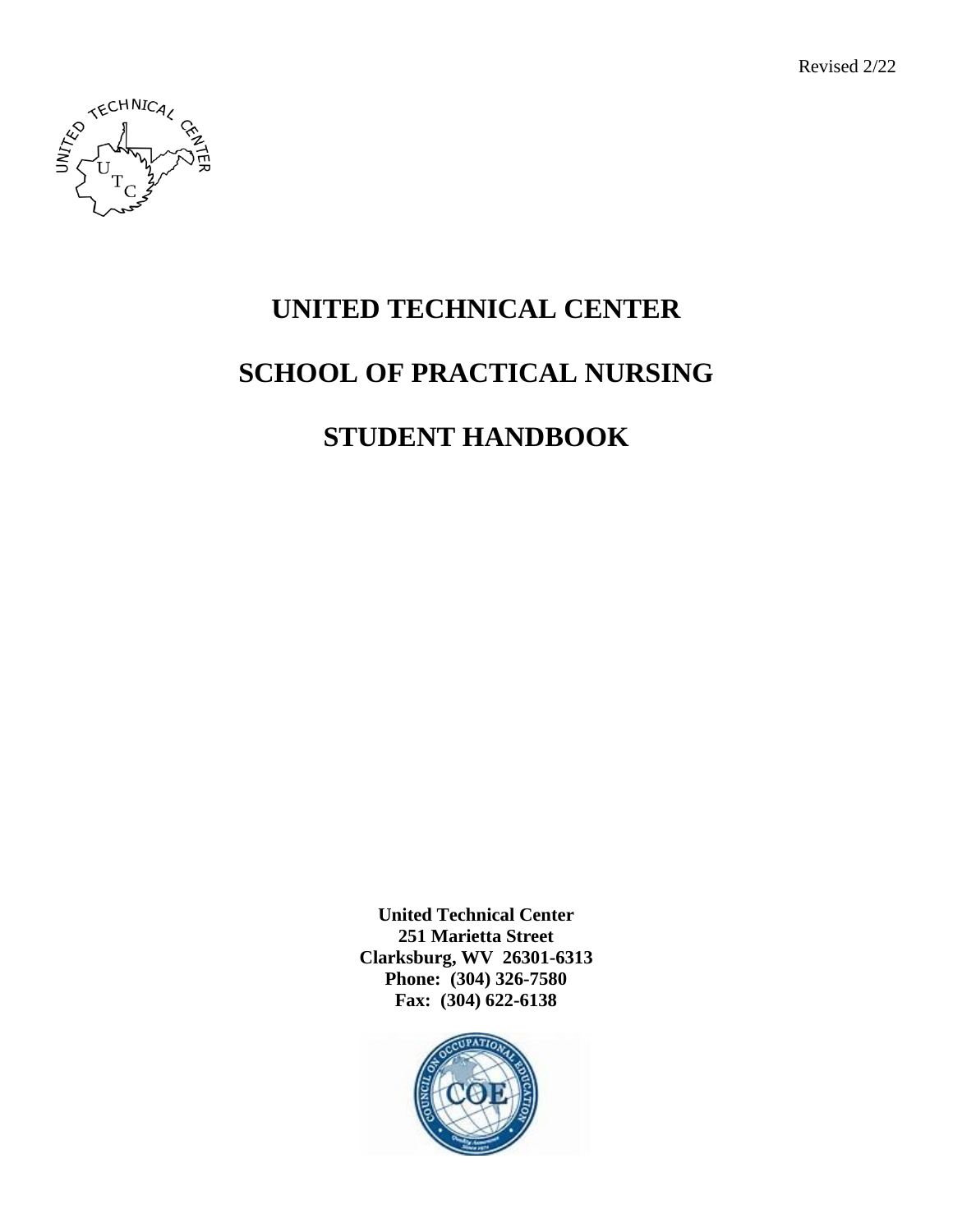## **Table of Contents**

## **Section I: Guiding Principles and Curriculum**

| <b>United Technical Center</b>     |  |
|------------------------------------|--|
|                                    |  |
|                                    |  |
|                                    |  |
|                                    |  |
| <b>School of Practical Nursing</b> |  |
|                                    |  |
|                                    |  |
|                                    |  |
|                                    |  |
|                                    |  |
|                                    |  |

## **Section II: Student Welfare Policies and Procedures**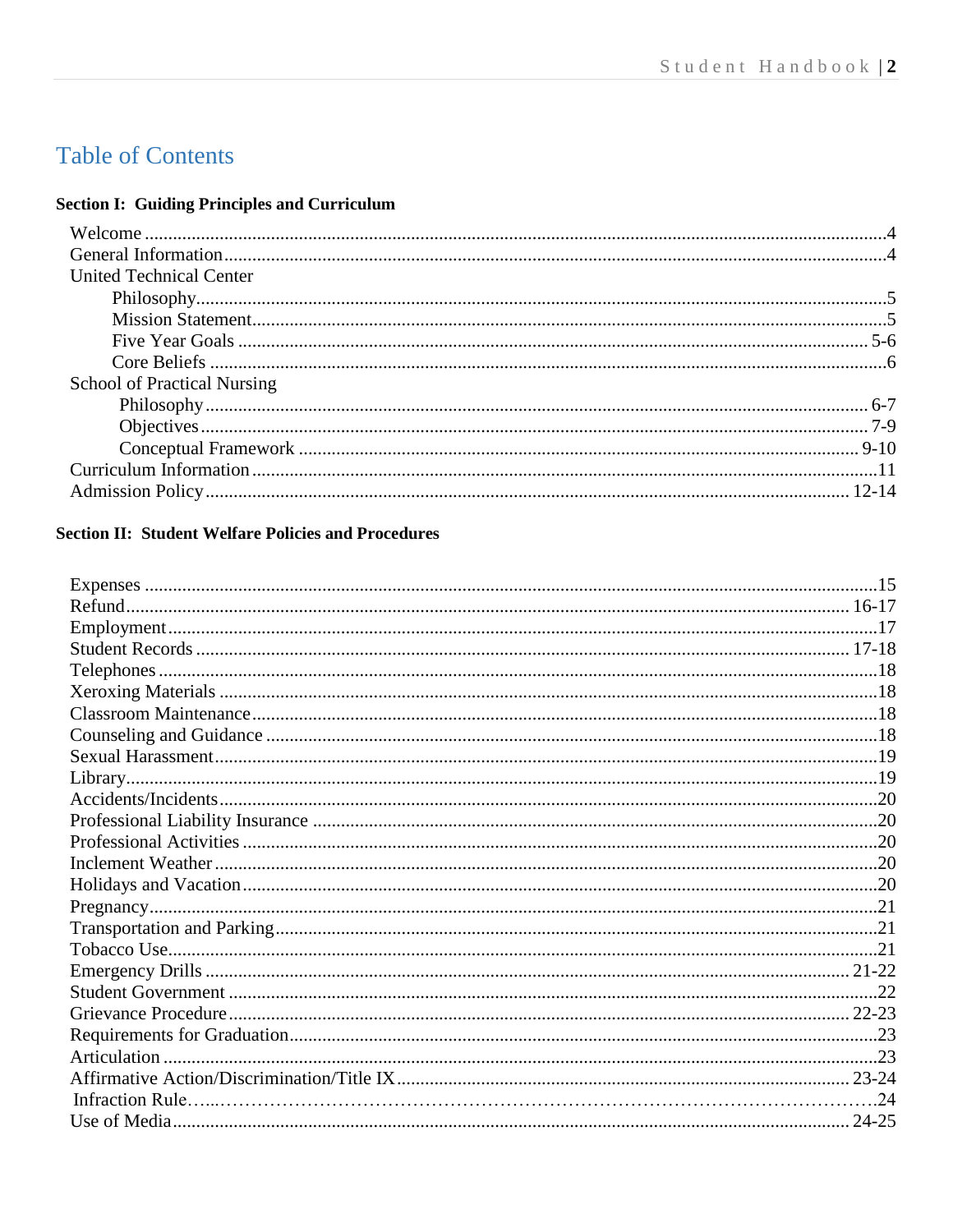## **Section III: Didactic and Clinical Policies and Procedures**

## **Section IV: Clinical Policies and Procedures**

## **Section V: Program Policies**

## **Section VI:**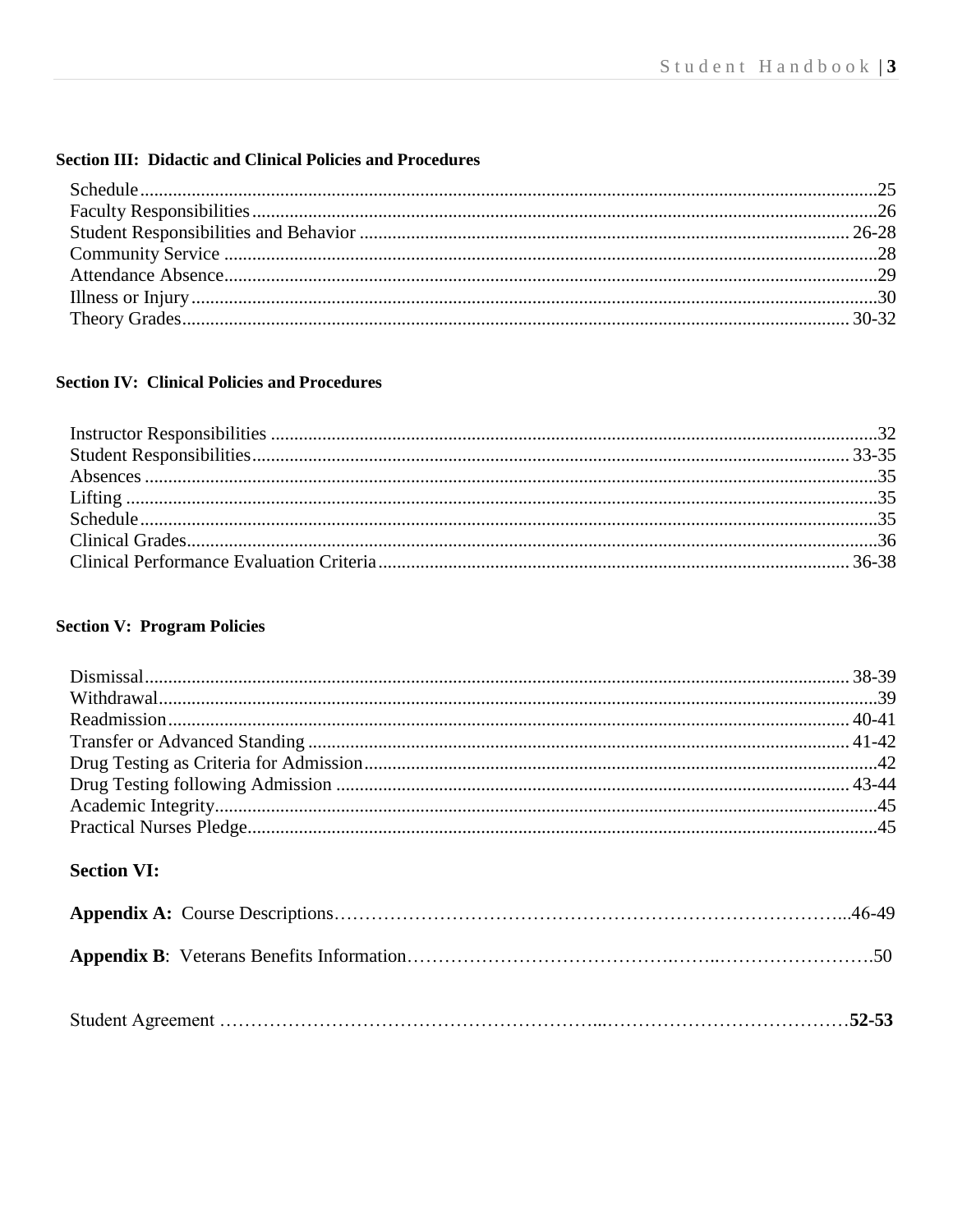#### **WELCOME**

The faculty members of United Technical Center School of Practical Nursing welcome students to the United Technical Center School of Practical Nursing. We believe that Nursing is a rewarding profession, and the purpose of this program of study is to help students realize their goal of becoming a nurse. We take pride in the competency of our graduates, and have an enviable record of job placement and NCLEX-PN-CAT (licensure) results.

We congratulate you on your decision to become a Licensed Practical Nurse. The practical nursing program is a rigorous program of study. The faculty teaches the knowledge, judgement, and clinical skills necessary for successful practical nursing practice. It is the student's responsibility to learn and apply knowledge and to provide excellent nursing care to patients in a variety of settings.

The Handbook introduces students to the philosophy, objectives, and policies of the UTC School of Practical Nursing. Please read it carefully and keep it as a reference throughout the school year. Enrollment in the school indicates knowledge of and willingness to abide by the policies in this handbook including professional conduct and accountability for actions. The School of Practical Nursing is also in compliance with the policies of United Technical Center and Harrison County Board of Education. Policies are subject to change, and if necessary, students will be notified both verbally and in writing.

#### **GENERAL INFORMATION**

United Technical Center is a multi-county career-technical center serving Harrison, Taylor, and Doddridge Counties of West Virginia. The Administrative Council, composed of three superintendents, three Board of Education members, State Department of Career/Technical Education representative, and Director of United Technical Center, operates as the governing body of the Center.

The Practical Nursing Program is supported by the West Virginia Department of Education, Division of Career and Technical Education. The program operates on a tuition basis and is accredited by the West Virginia State Board of Examiners for Licensed Practical Nursing and nationally by the Commission of the Council on Occupational Education (COE). Supervised clinical rotations are provided at hospitals, nursing homes, doctor's offices, corrections, and community agencies.

The faculty includes Kelli Rhoades, RN, Coordinator ([kdrhoade@k12.wv.us\)](mailto:kdrhoade@k12.wv.us), Pam Nussear, RN, Instructor (*pnussear@k12.wv.us*), and Mary Hull, RN, Instructor, [\(mary.e.hull@k12.wv.us\)](mailto:mary.e.hull@k12.wv.us).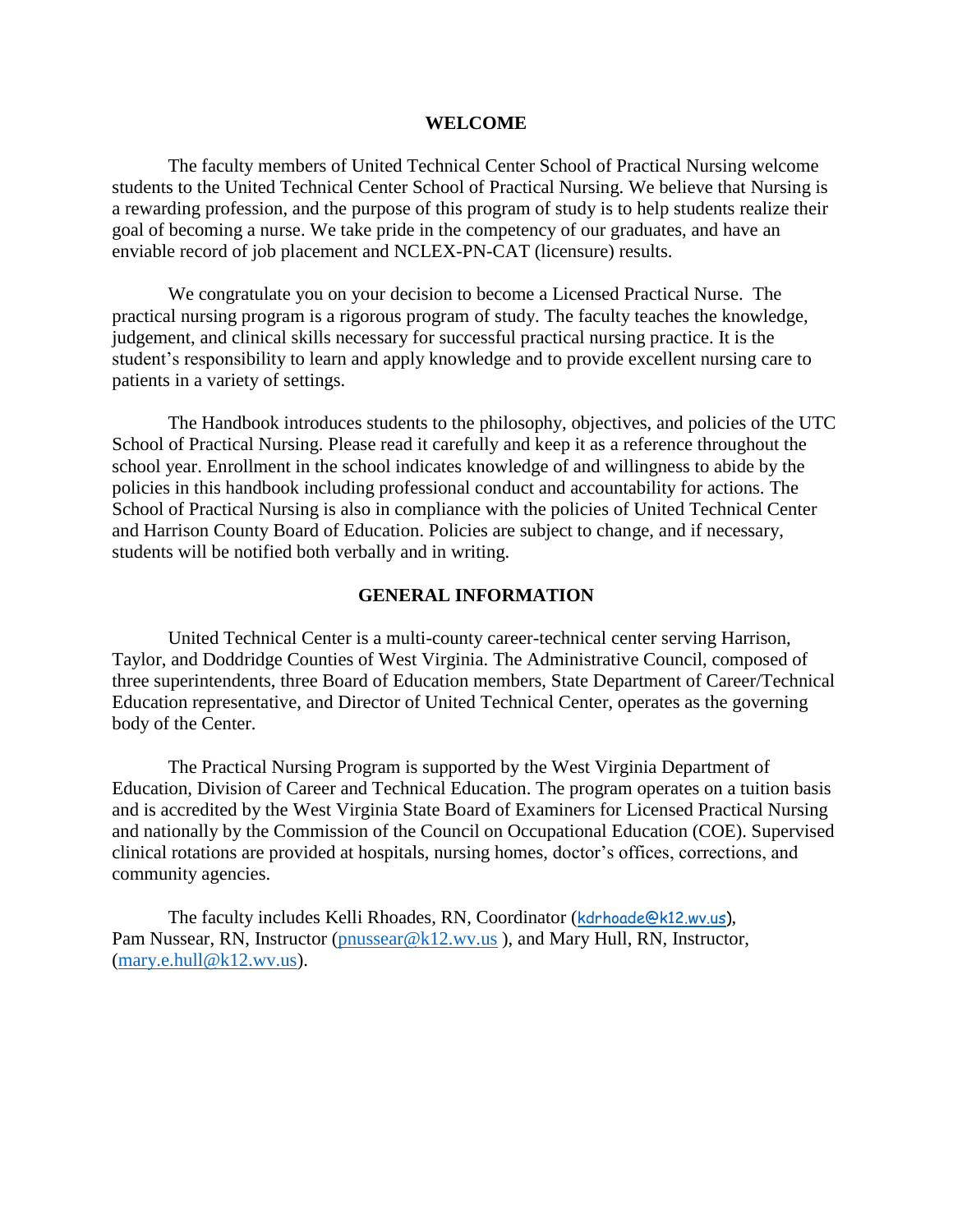## **SECTION I: GUIDING PRINCIPLES AND CURRICULUM**

## **United Technical Center Philosophy**

The philosophy of United Technical Center reflects a cooperative effort between the schools, business/industry, and the community in order to prepare the secondary and postsecondary student with the necessary skills to meet the demands of an ever-changing job market.

Career Technical Education is an integral part of a comprehensive educational system. It is designed to enhance the academic program and serve as a stepping stone for students who seek further education and/or employment. The staff of this technical education facility will strive to meet the needs of the students by offering reading, writing, and mathematics as applied to specific programs. The curriculum is also designed to assist persons who want or need updating retraining, or self-improvement skills.

Learning is a dynamic process for each student. At United Technical Center, the intention is to enable students to achieve their individual goals by encouraging good work habits and developing critical thinking and problem-solving skills, as well as the traditional work ethic. Instruction is monitored and paced to meet the individual abilities of each student. Curriculum is designed to allow for a work-based component.

An atmosphere conducive to learning is maintained by the display of a professional attitude by all staff members at all times. Qualified professionals continue to develop their expertise in order to offer students the most current information available in the most efficient instructional manner.

United Technical Center will continually improve equipment and instruction in order to meet the needs of the technological job market. In addition, the school will strive to preserve a safe and orderly environment to maximize learning.

The foundation of United Technical Center's philosophy is a commitment that embraces excellence and a dedication to serving the diverse educational needs of our students and the community.

### **Mission Statement**

The United Technical Center will provide rigorous and relevant career and technical education that allows students to succeed and achieve to their highest potential in the workforce of the 21<sup>st</sup> Century.

## **Five Year Broad Goals**

1. United Technical Center will create a high performance learning environment for all students that combines relevant technical skills with rigorous academic skills and subsequently increase the test scores in all courses and programs to meet or exceed the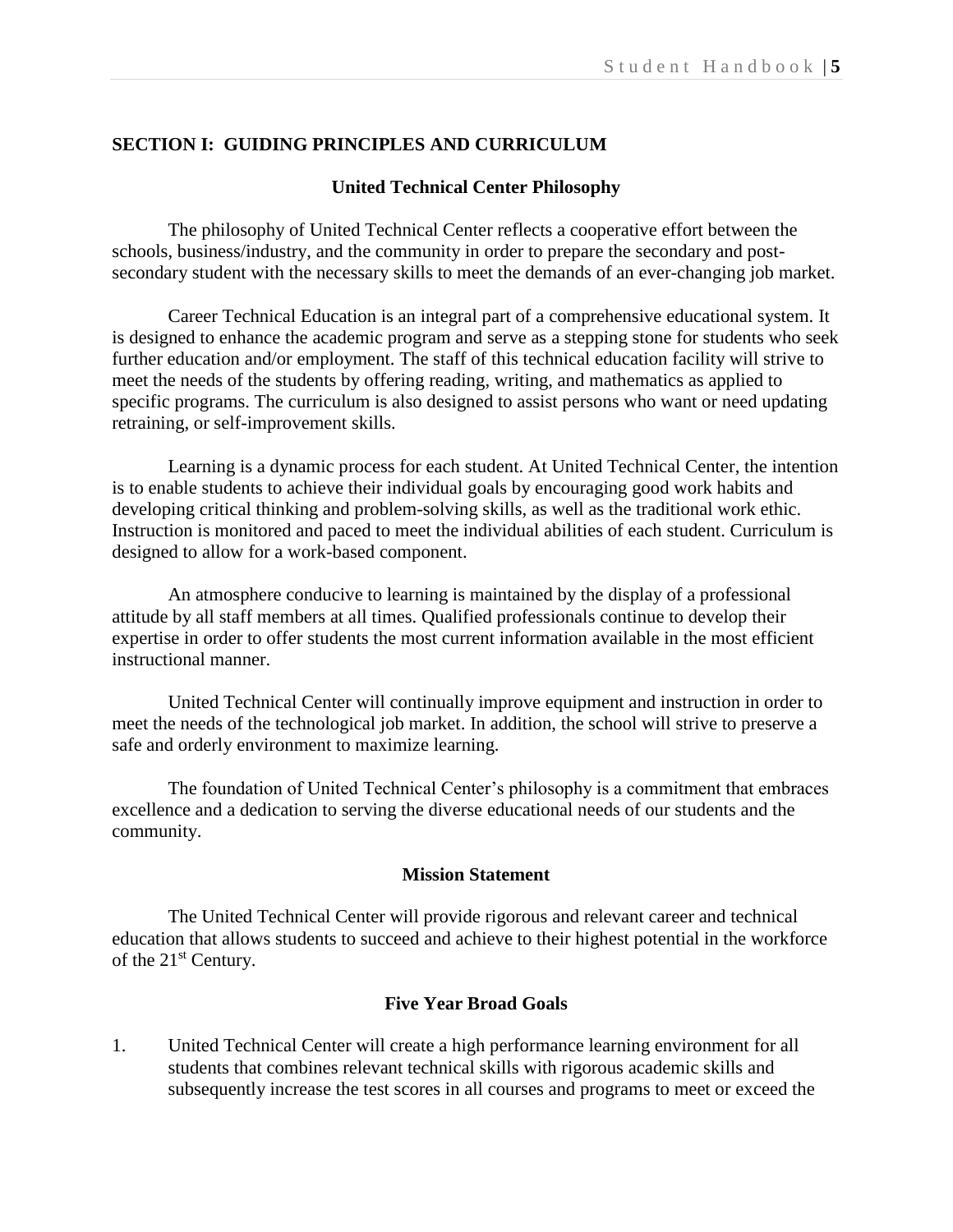required measures of proficiency and acquire 21<sup>st</sup> Century skills.

2. United Technical Center teachers, staff, and students will demonstrate 21<sup>st</sup> Century information, media, and technology skills.

## **Core Beliefs That Drive School Improvement**

## *We believe…*

- 1. In a 21st Century learning environment that motivates and prepares students for lifelong learning.
- 2. We must strengthen community support, expand public awareness and enhance the lines of communication between the community and the faculty of UTC.
- 3. Qualified and concerned staff must be employed and provided with opportunities for professional development.
- 4. In providing a safe environment,  $21<sup>st</sup>$  Century equipment, tools, technology, and instruction to maximize learning and in optimizing the use of all available resources.
- 5. That by conducting on-going evaluations of programs, policies and procedures, and by successfully meeting state standards on mandatory testing, we will ensure United Technical Center's commitment to excellence.
- 6. Students, staff, parents and community must actively share in the responsibility for learning.

## **United Technical Center School of Practical Nursing Philosophy**

The faculty believes the philosophy of United Technical Center School of Practical Nursing is consistent with the overall philosophy of United Technical Center. We believe in the inherent value of the person. We view the person as unique and composed of various interdependent systems, which are internal and external in nature. The internal systems are spiritual, psychological, and physiological, whereas the external systems are environment, career-socioeconomic status, family or significant others, and society. An interdependent relationship exists among the external and internal systems within a holistic framework. Thus, when there is a change in one; all others are affected.

A person is not an isolated entity but a social being influenced by heredity, culture, and life experiences. The primary system is the family which is a subsystem of the community. These social contacts support, protect, and nurture the individual and provide the opportunity to explore, grow, and develop to one's greatest potential.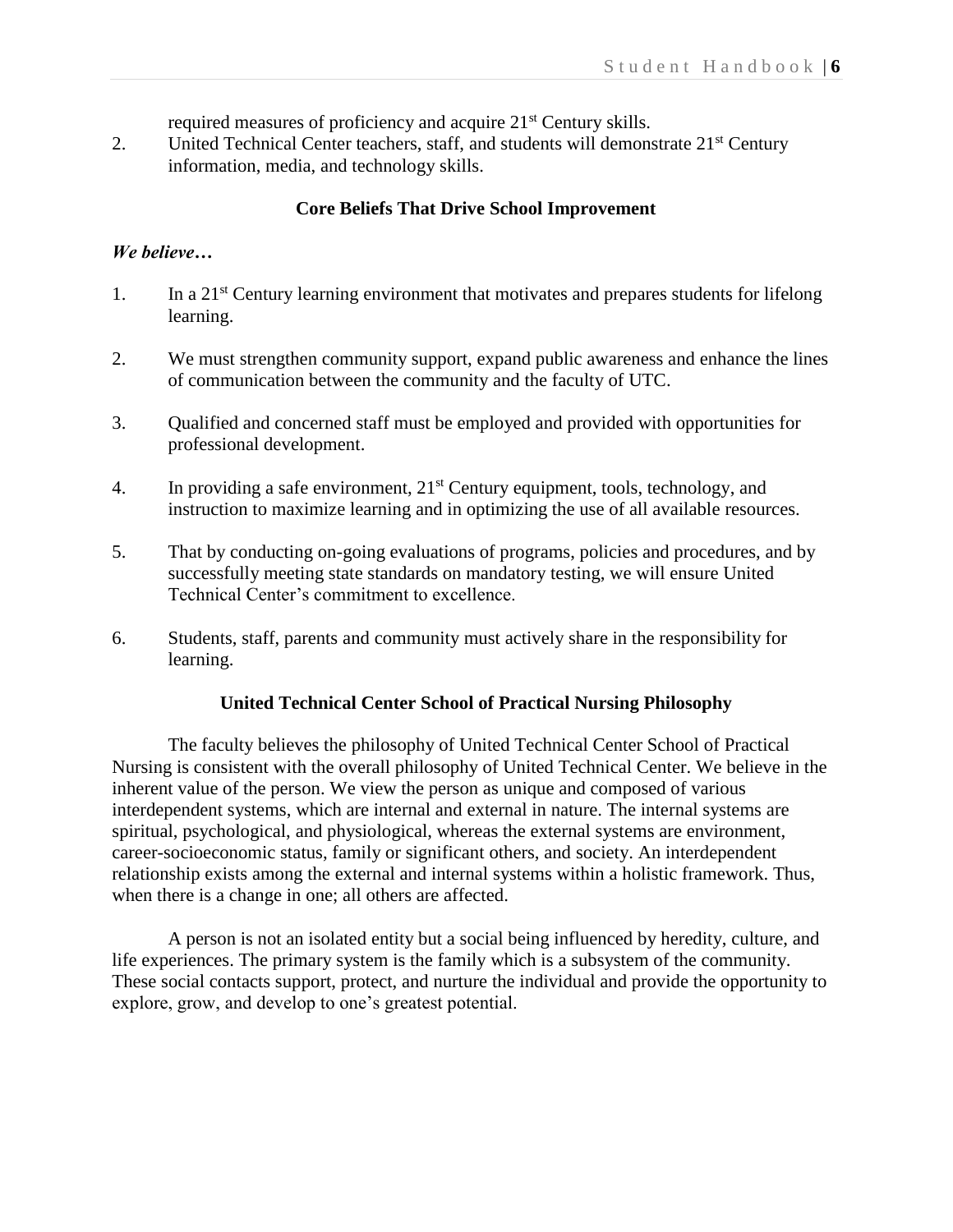Nursing is the art and science of caring. The nurse's role is to assist the person with health needs. These needs include the promotion of wellness, administration of care during illness or injury, rehabilitation from disability, and support of end of life with dignity. Practical nursing is an essential part of nursing and contributes significantly to the health care of persons. The practical nurse utilizes the nursing process to render safe and effective physical and emotional care under the supervision of qualified nursing or medical personnel.

Learning is a dynamic and continuous process. Learning experiences are structured to proceed from simple to complex. The teacher-learning process is a vehicle for the acquisition of knowledge. The student practical nurse must assume the active role of learner within the structured environment that recognizes individual differences, encourages critical thinking, and facilitates self-understanding.

Practical nursing education is an active process that incorporates cognitive as well as psychomotor skills in a variety of settings under qualified supervision. Nursing education's primary goal is the development of a practical nurse with a strong theoretical base as well as competent clinical skills and sound clinical judgement.

Faculty strive to keep abreast of changing health care trends, treatments, and care in order to serve as effective role models, remain current, and provide students with pertinent up-to-date information. Graduate practical nurses are valued members of the health care team. Individuals are encouraged to continue learning after graduation as they strive for continued excellence in their profession and in order to meet licensure renewal requirements.

## **United Technical Center School of Practical Nursing Program Objectives**

## The Student:

- 1. Utilizes the nursing process in rendering safe and effective nursing care.
	- A. Participates in the assessment of a client through data collection and analysis.
		- 1. Contributes to the development of a data base through goal-directed interviews, accurate observation, and examination.
		- 2. Participates in formulating and prioritizing the nursing diagnosis.
	- B. Participates in planning nursing care to assist the client to reach an optimum level of functioning.
		- 1. Collaborates with the health care team in the development of realistic and measurable short and long term goals.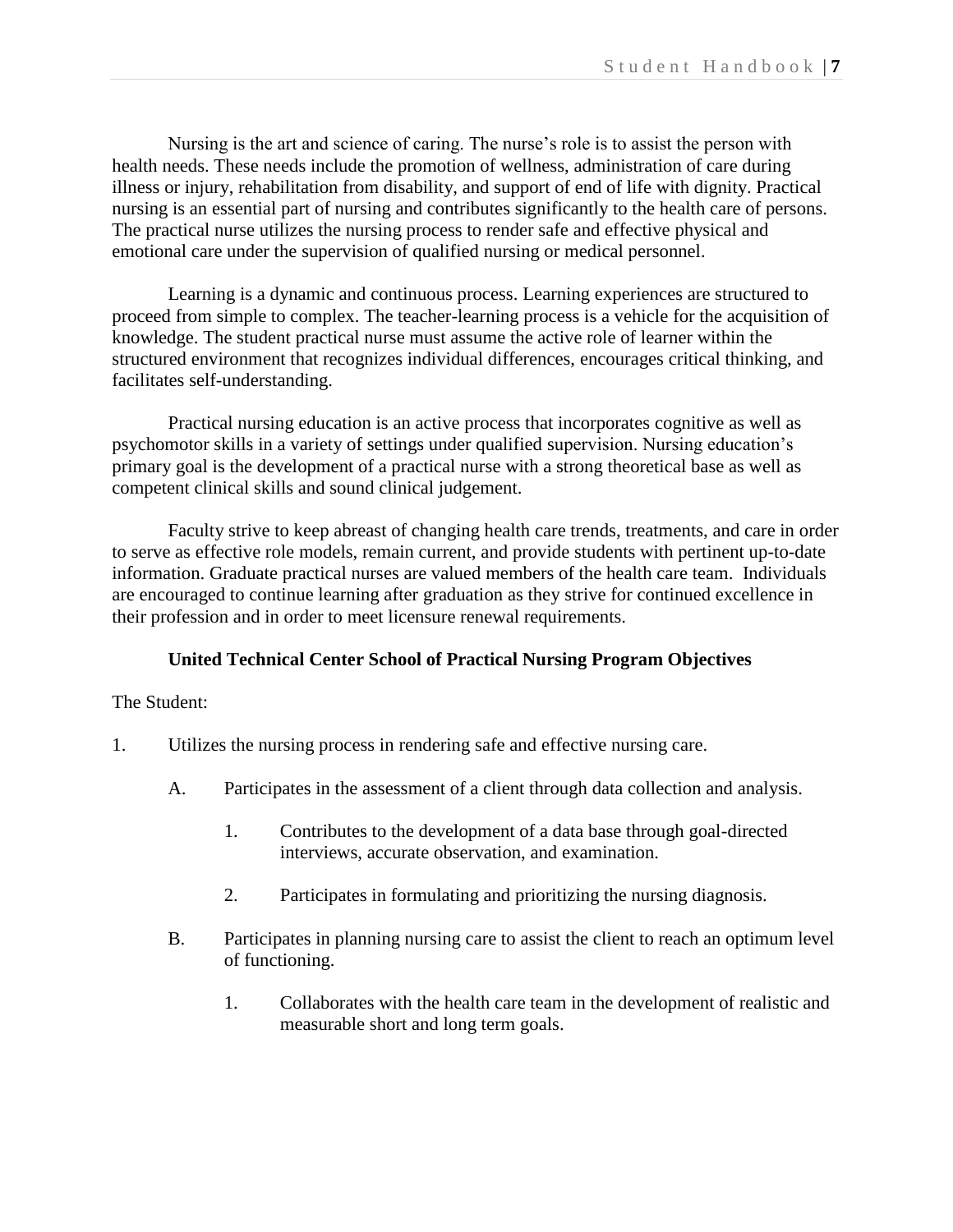- C. Participates in implementing holistic nursing care under the supervision of qualified medical and nursing personnel.
	- 1. Renders safe and individualized care in various settings according to the priority of needs.
	- 2, Promotes a safe and therapeutic environment.
	- 3. Applies sound theoretical knowledge and principles when performing procedures.
	- 4. Contributes to teaching both the client and family information related to recovery and well-being.
	- 5. Documents accurately observations, nursing interventions, and the client's response to those interventions.
	- 6. Communicates pertinent information about the client's condition to the appropriate health team member.
	- 7. Delegates selected components of nursing care to qualified staff in stable situations and is accountable for that which is delegated.
- D. Participates in the evaluation of goal achievement.
	- 1. Assists with on-going evaluation of the client's response to nursing interventions and treatment.
	- 2. Contributes to necessary modification of the plan of care.
- II. Utilizes Maslow's Hierarchy of Needs as a basis for the application of the nursing process in caring for the individual client.
- III. Respects the rights of the individual client with different values, cultures, nationalities, beliefs, and life-styles.
- IV. Utilizes therapeutic communication skills with clients, families, and other health team members.
- V. Demonstrates legal and ethical accountability and professional conduct in practice with clients and their families.
- VI. Identifies the role of the practical nurse in various clinical settings.
- VII. Seeks educational opportunities to improve clinical skills and nursing knowledge.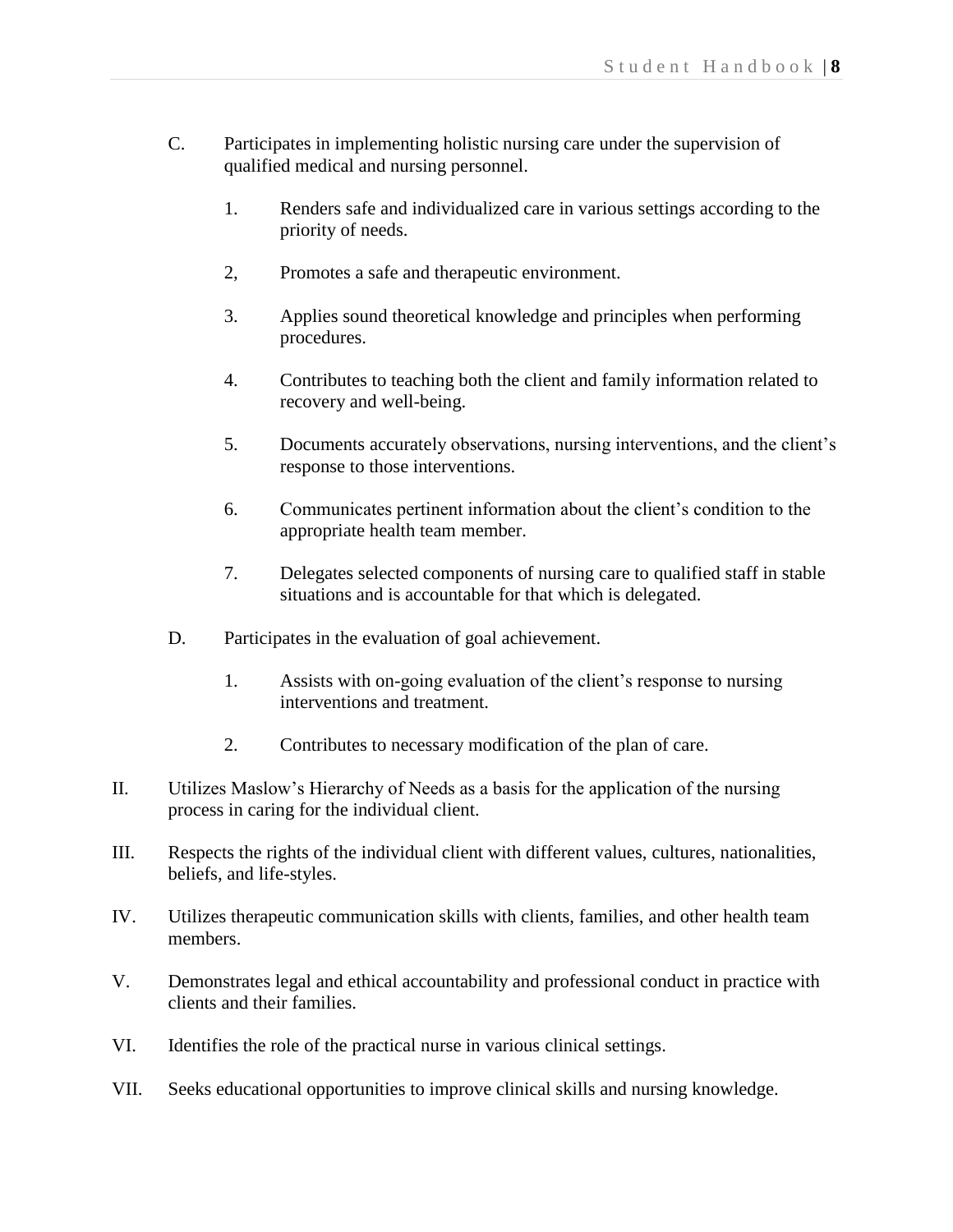- VIII. Demonstrates good health habits in a professional setting.
- IX. Participates constructively in the student evaluation process to insure progressive and optimal academic and clinical performance.

#### **United Technical Center School of Practical Nursing Conceptual Framework**

The conceptual framework of the curriculum for United Technical Center School of Practical Nursing is based upon systems theory. Systems theory offers a method of viewing the in individual and nature as interacting wholes with integrated sets of parts and relationships between the parts. A System is defined as a set of components or units interacting with each other. An individual is an open system exchanging information, energy, and emotions across boundaries within the perceived environment.

The system is arranged hierarchically with a subsystem and a suprasystem. The subsytems are physiological, spiritual, and psychological, whereas, the suprasystems are external to the person and include the family or significant others, environment, career- socioeconomic and society. Each system has a real or imagined boundary that separates it in some ways from its environment. Boundaries may be difficult to distinguish, yet are necessary to maintain balance and direction of the system.

Boundaries function to control system input, throughput, and output. A person is influenced by input, which is a condition or series of events occurring outside the system but impacting the person. Throughput is the analysis and reorganization of input. Output is the end product of throughput and is outwardly manifested by the person. Although outside the system, output and throughput are related to the system.

The input for nursing practice within the curriculum is identified as the assessment of needs, goals, and problems of the patient and family with respect to their state of health and wellbeing. This information is incorporated in the development of the plan of care for the patient and family. Throughput is the process by which information useful to nursing practice is synthesized by the student. This information includes concepts, theories, and psychomotor skills selected from appropriate disciplines necessary to the practice of practical nursing. Information is divided into components such as physiological, psychological, and spiritual. Output results in a new or different holistic nursing behavior which comprises the services, roles, functions, and skills of nursing practice. These behaviors are classified as the promotion of wellness, administration of care during illness, rehabilitation from disability, and support of death with dignity.

The tools reflected in the curriculum essential to nursing education include the nursing process, communication skills, prioritization of needs, teaching-learning process, basic leadership skills, caring, and clinical skills.

The nursing process is a common thread throughout the curriculum. It is taught as a basis for planning nursing care and as a guide for decision-making in nursing practice.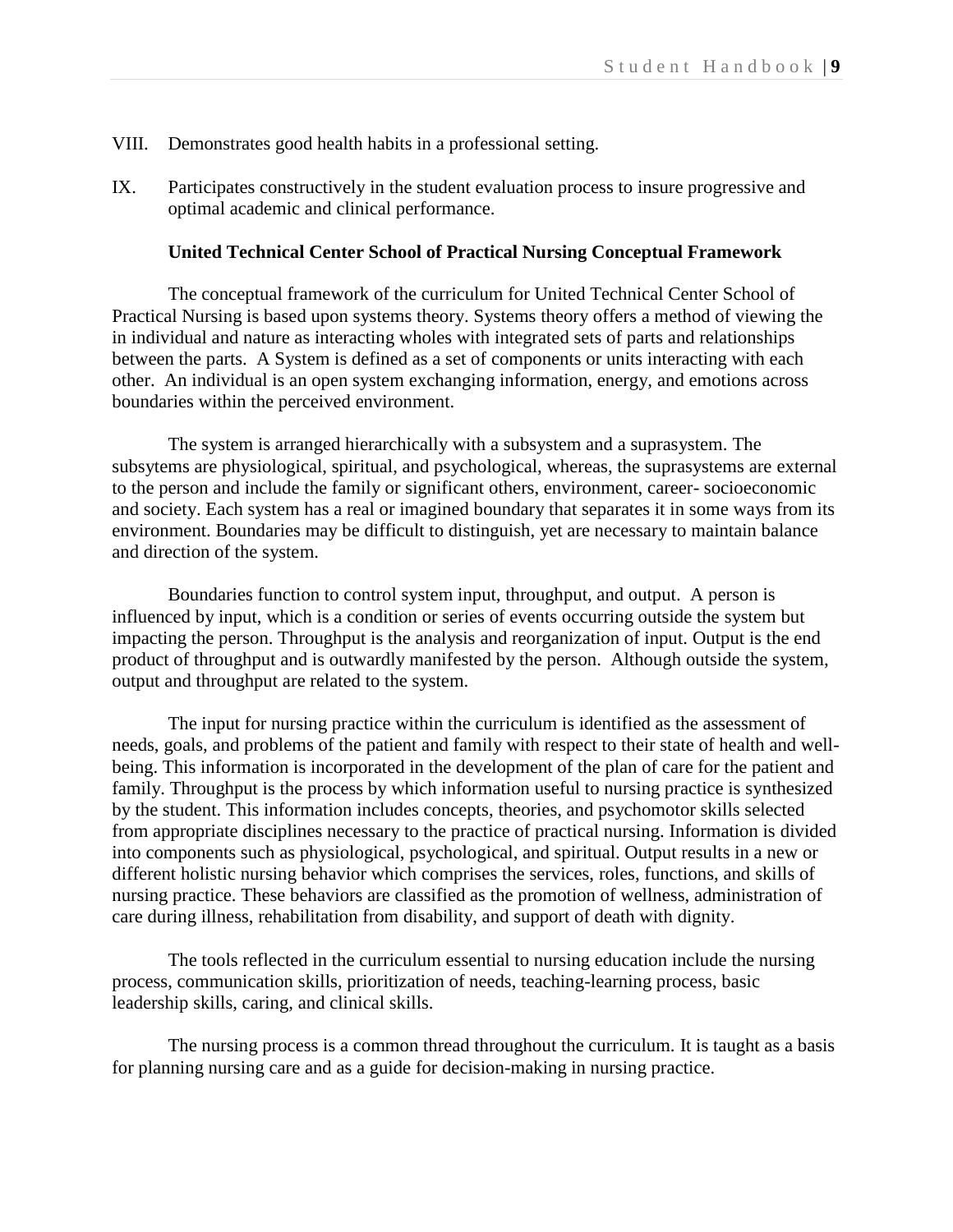The components are of a participatory nature and include the assessment and prioritization of the client's needs, formulation of a nursing diagnosis, goal-setting, implementation, and evaluation.

Communication is the interaction between persons and involves verbal and nonverbal techniques. Identification and practice of therapeutic and non-therapeutic methods are utilized with patients, families, peers, physicians, and other health team members.

Prioritization of needs is developed utilizing Maslow's Hierarchy of Needs. This is taught in correlation with the nursing process and the organization and prioritization of information included in nursing assessment.

The teaching-learning process involves the teacher, learner, practical nurse education, continuing education, and the State Board of Examiners for Licensed Practical Nurses.

The Teacher accepts the challenge of educating all enrolled students with the understanding that each individual has diverse aptitude, unique potential for achievement, different personal interests, and varying levels of commitment.

The Learner maximizes the educational opportunity and accepts responsibility for the development of self-fulfillment and professional goals through practical nursing education.

Practical Nurse Education is designed to progress from simple to complex skills and knowledge. Planned learning experiences prepare the student to function safely and master competency in basic and advanced nursing skills. Instruction is uniquely related to the present and future needs of the job market.

Continuing Education is valued by the teachers in keeping abreast of current nursing knowledge as well as medical/technological advancements. Graduates are advised to seek advanced learning opportunities in order to ensure competency and currency upon program completion.

The State Board of Examiner's for L.P.N. is the essential accrediting agency. The curriculum is correlated with the recommendations and approval of the Board. Graduates qualify for the licensure examination following completion of program requirements.

Leadership skills are taught as a basis for collaboration with peers, subordinates, and superiors. Content includes conflict resolution, assertiveness training, delegation, problem solving, change process, and decision-making within the scope of practical nursing.

Caring is an essential component of the curriculum. Caring involves respecting the rights of the individual, demonstrating compassion, maintaining ethical conduct, and exhibiting professionalism. The faculty demonstrates caring as role models in the classroom and clinical setting while maintaining legal and professional accountability.

Clinical skills are the psychomotor skills necessary to perform nursing procedures as well as the application of acquired knowledge. These are demonstrated in the classroom as well as clinical settings and performed under direct supervision.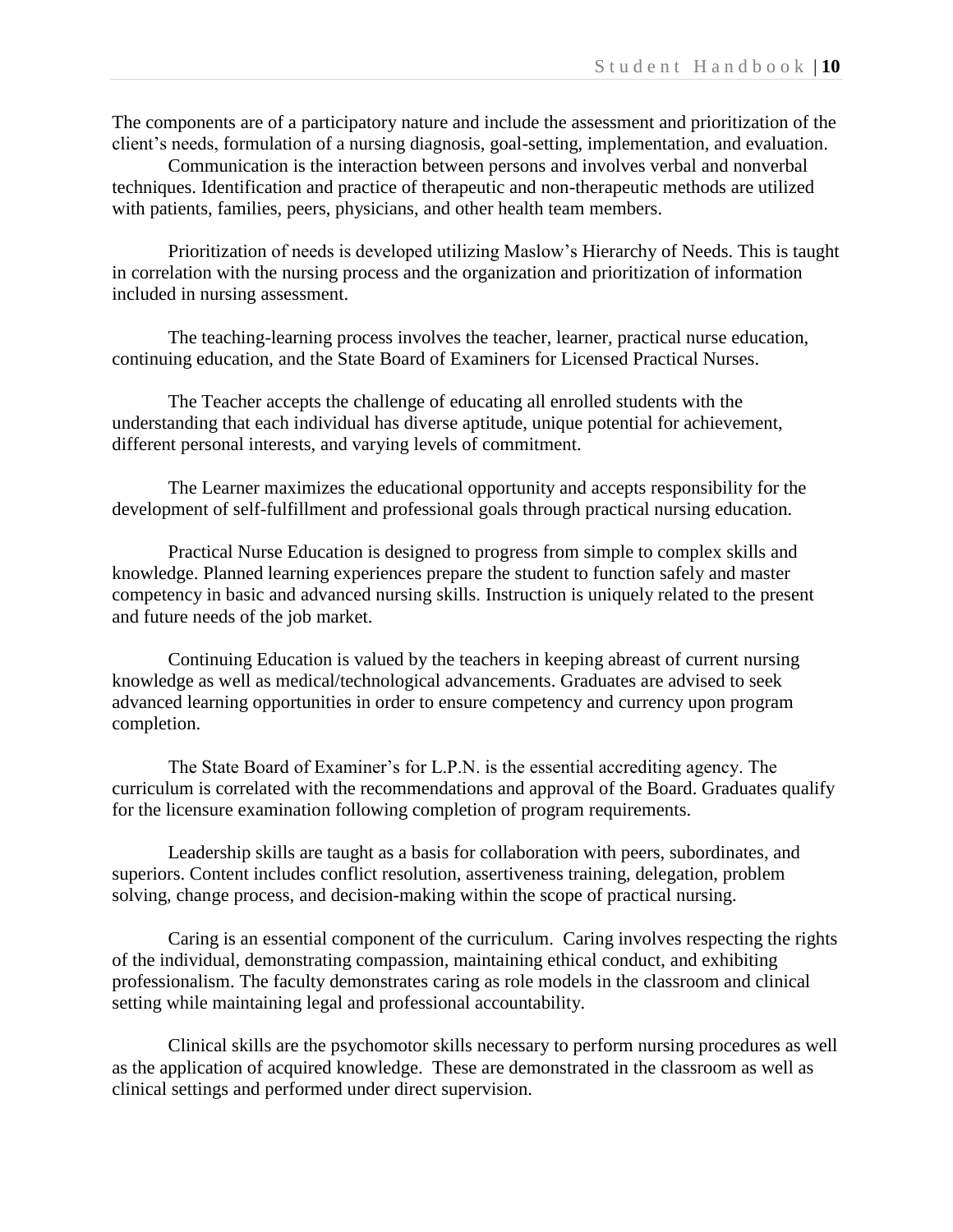### **Curriculum Information**

The curriculum is organized into separate foundational and nursing theory courses, with provision for reinforcement of information when necessary. Support courses are provided in the beginning of the school year to serve as a foundation for future nursing courses. Information in nursing courses is presented from simple to complex building on support course work.

Clinical experiences will be related to theoretical information to the extent possible and be arranged also from simple to complex tasks and assignments. Learning experiences include implementation of client care and performance of procedures based upon the nursing process and caring construct.

\*Medical Terminology **must be completed prior to admission of the program.** It is offered by UTC in the evening and online. **If a student does not have Medical Terminology completed or is not currently enrolled in Medical Terminology by the first day of class, the student will not be admitted to the program.**

The following courses are included during the school year in the following sequence of progression beginning with simple to advancing to complex concepts:

Math for Medications (may be taken prior to school year) Computer Applications Anatomy and Physiology Fundamentals of Nursing I and II Geriatric Nursing I and II Social Science I and II Pharmacology Maternal/Newborn Nursing Pediatric Nursing Psychiatric/Mental Health Nursing Nutrition and Diet Therapy Leadership and Management Medical Surgical Nursing I and II

## \***Course Descriptions are located in Appendix**.

\*Computers and Math for Medications may also be completed prior to admission to the program. Any student who has completed Anatomy and Physiology or Nutrition in a college or university, may take an exam for possible exemption from these courses provided the student has  $>$  B in the course on an official transcript. The student must score an 80 on the exam in order to be exempt from the course.

*It is recommended for those currently enrolled in high school, that the following classes be taken; Anatomy, Physiology, Chemistry, Biology, Math I, Math 2, Math 3, and Math 4.*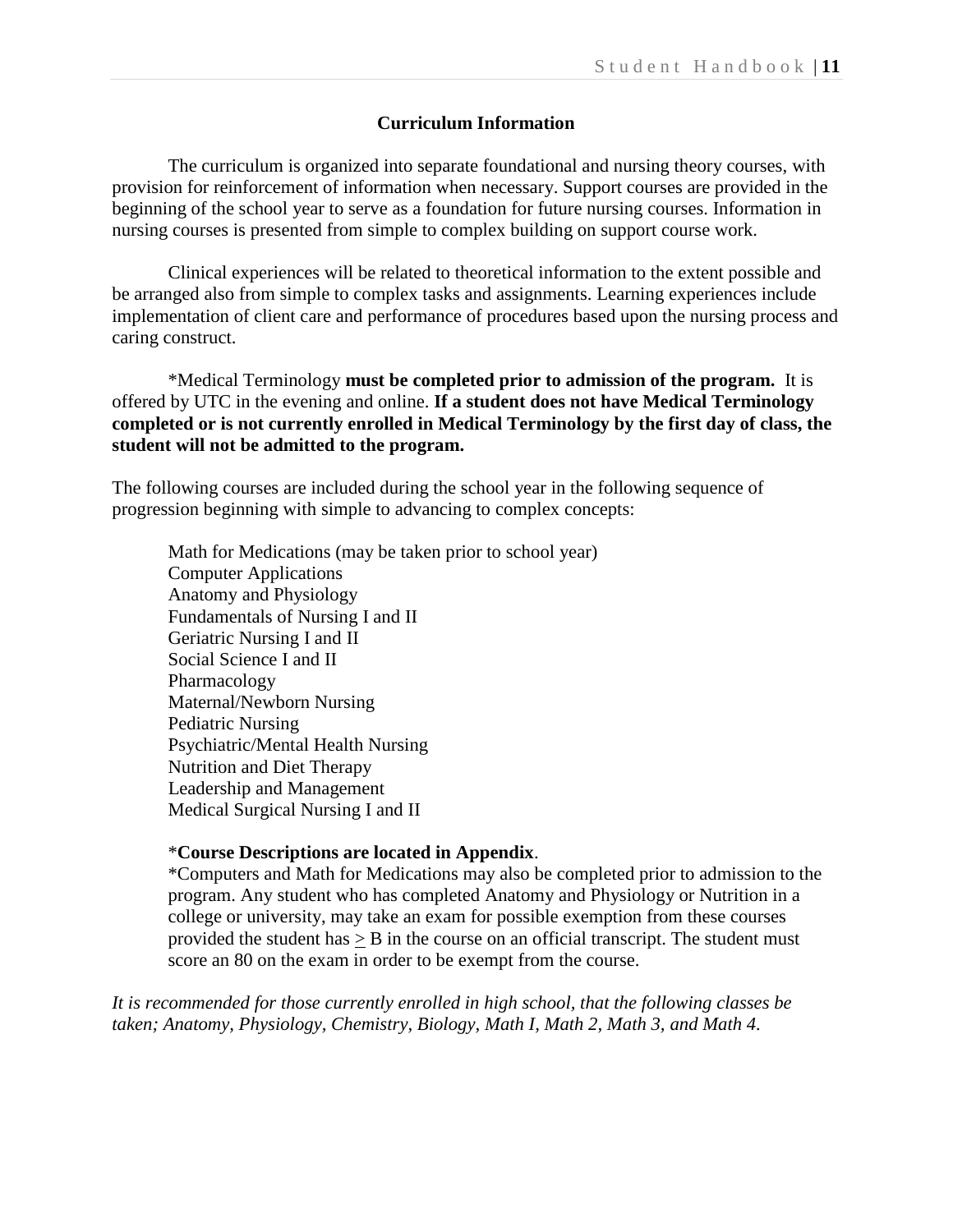## **Admission Policy**

Application must be made prior to March  $1<sup>st</sup>$  for the class that begins in July of the same year. An application and expense list are provided to all candidates during the interview process and on the day of orientation. The application and expense list are also available on the website. The process and requirements for selecting practical nursing students at United Technical Center School of Practical Nursing are as follows:

- 1. Educational Requirement
	- a. Applicants must have a high school diploma or General Education Development equivalent with an official transcript on file in the Practical Nursing office and be at least 17 years old.
- 2. Pre-admission Test(s)
	- a. Complete ATI TEAS V pre-admission testing following payment of fee with a composite score of 60%. A free review and remediation course is offered at UTC by WV Adult Basic Education for those preparing to test and/or those interested in remediation to meet the benchmark score, call (304) 326-7583 to register. Students will be selected for interview based on test scores.
- 3. Application Form and Transcript(s)
	- a. Applicants must complete an application for admission and submit to the Practical Nursing Program prior to the interview. Official transcripts from secondary and post-secondary schools and colleges must also be mailed directly to the program prior to the interview.
- 4. Personal References
	- a. Three letters of references from a former employer or teacher (relatives not acceptable) must be submitted or mailed directly to the Practical Nursing Program prior to the interview. References are verified on all applicants.
- 5. Personal Interview
	- a. Applicants who have met the aforementioned requirements will be personally interviewed by the Director, Assistant Director, and Nurse Coordinator of Practical Nursing. The staff determines if the candidate has completed the Free Application for Federal Student Aid (FAFSA). Financial aid questions are referred to the Financial Aid Secretary.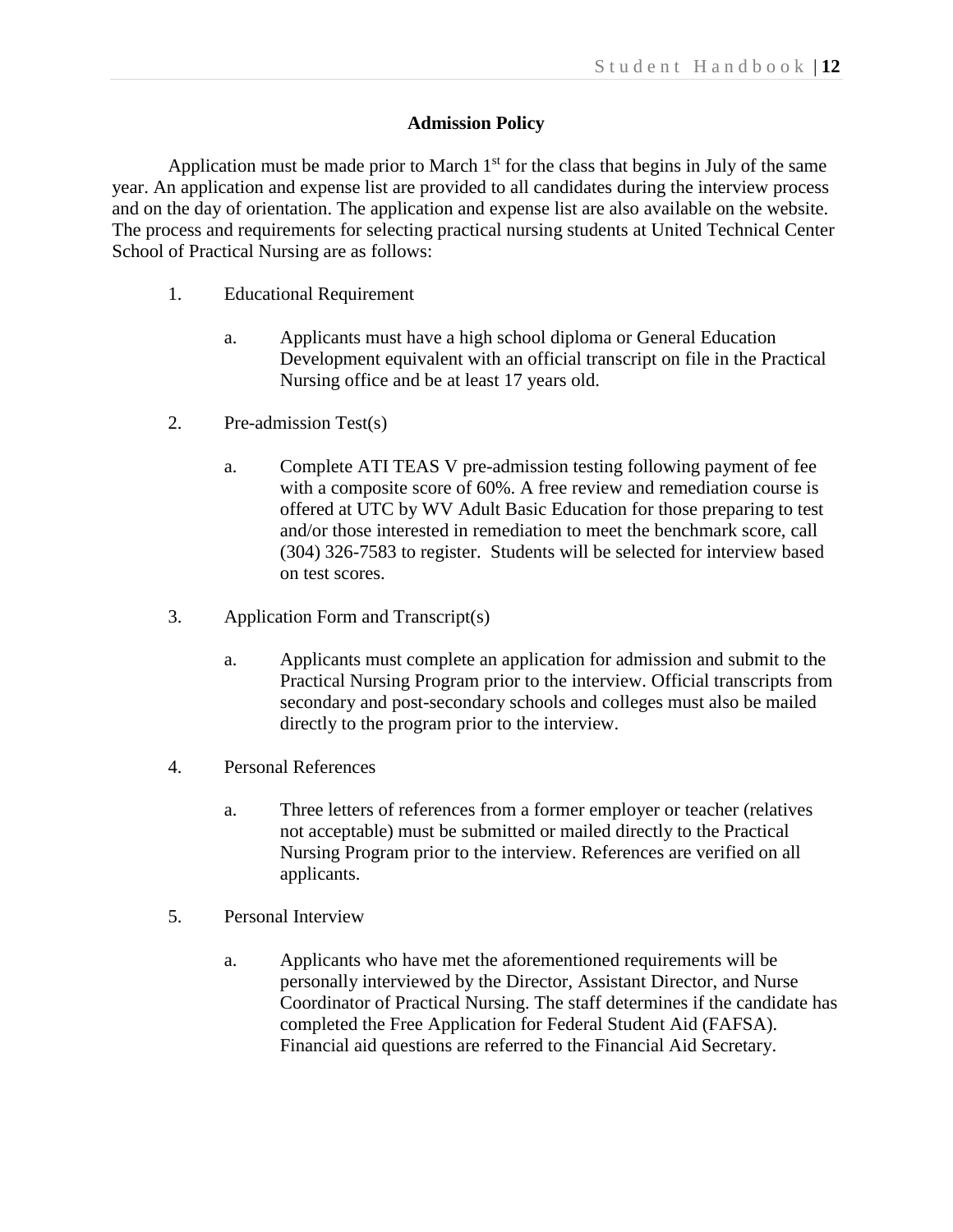## 6. Selection Process

a. Based on all prior requirements, selection will be made.

United Technical Center does not discriminate on the basis of race, color, national origin, sex, religion, disability, age, or any other basis prohibited by laws in its programs, activities, or employment practices. For inquiries, contact: Matthew Call, Title IX Director, United Technical Center, 251 Marietta Street, Clarksburg, WV 26301, 304-326-7580.

- 7. Background Checks
	- a. Criminal background checks are mandatory according to the WV State Board of Examiners for LPNs. **Applicants are aware that information about background checks is forwarded to health agencies prior to clinical rotations. Health agencies have the option to refuse to accept an applicant for a rotation based on positive findings. Applicants should contact the Board directly by telephone regarding positive findings and their effects on testing or licensure.**
- 8. Health Requirements
	- 1. The selected applicants must complete the following by an assigned date:
		- a. History and physical examination by a physician, nurse practitioner, or physician's assistant are required. The medical form will be provided. Any prescription or over the counter medications being taken by the applicant must be listed on the history and physical form.
		- b. Laboratory studies include purified protein derivative (PPD) using a 2-step method; if PPD is positive, a chest x-ray must be done; complete blood count (CBC); urinalysis; using drug screen (12 panel); and pap test (females) if indicated. Vaccinations include tDap, hepatitis B, varicella, MMR, and influenza, and documentation must be provided. Titers must be drawn once vaccinations are completed, within the appropriate time lines.
		- c. Applicant understands and agrees to submit to drug/alcohol screening as a part of the admission criteria with **direct reporting**  of results to the School of Practical Nursing by the laboratory. Testing is done throughout the year. Receipt of positive results shall be grounds for denial of admission to the nursing program provided that the applicant **does not** have a legally, valid prescription for the identified substance.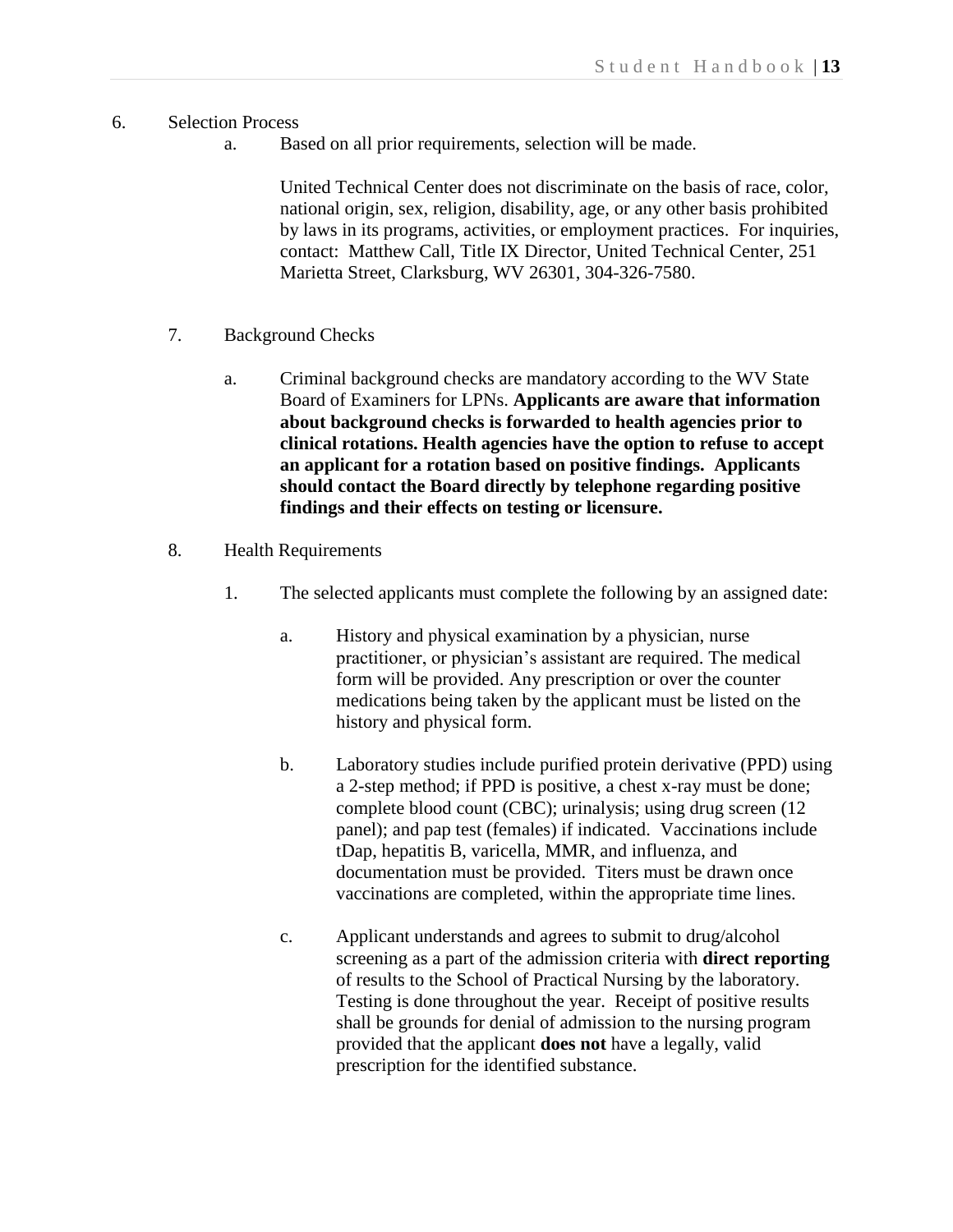9. Persons convicted of a crime (misdemeanor or felony) or **any arrest** must see the Coordinator immediately as they may not be eligible for the State Board and therefore, may be withdrawn from the program. All information is confidential.

**\*ENROLLMENT OF STUDENTS WITH LAW VIOLATIONS:** *The West Virginia Board of Examiners for Licensed Practical Nurses reserves the right to refuse to admit applicants to the licensure examination who have been convicted of a crime, are habitually intemperate, addicted to the use of habit forming drugs, or are mentally incompetent.*

- 10. One class is admitted annually. Selected students submit a \$100.00 seat fee/administrative fee to reserve their places in the class. Students obtain CPR and First Aid (health care provider) and a background check prior to orientation.
- 11. Orientation is mandatory for all students. During orientation, students meet the faculty; complete various forms (parking, confidentiality, insurance verification, handbook agreement, FERPA, etc.); review policies and standards in the Student Handbook with the coordinator; discuss textbooks, CPR Health Care Provider and First Aid, and medical and vaccination requirements, and order student uniforms.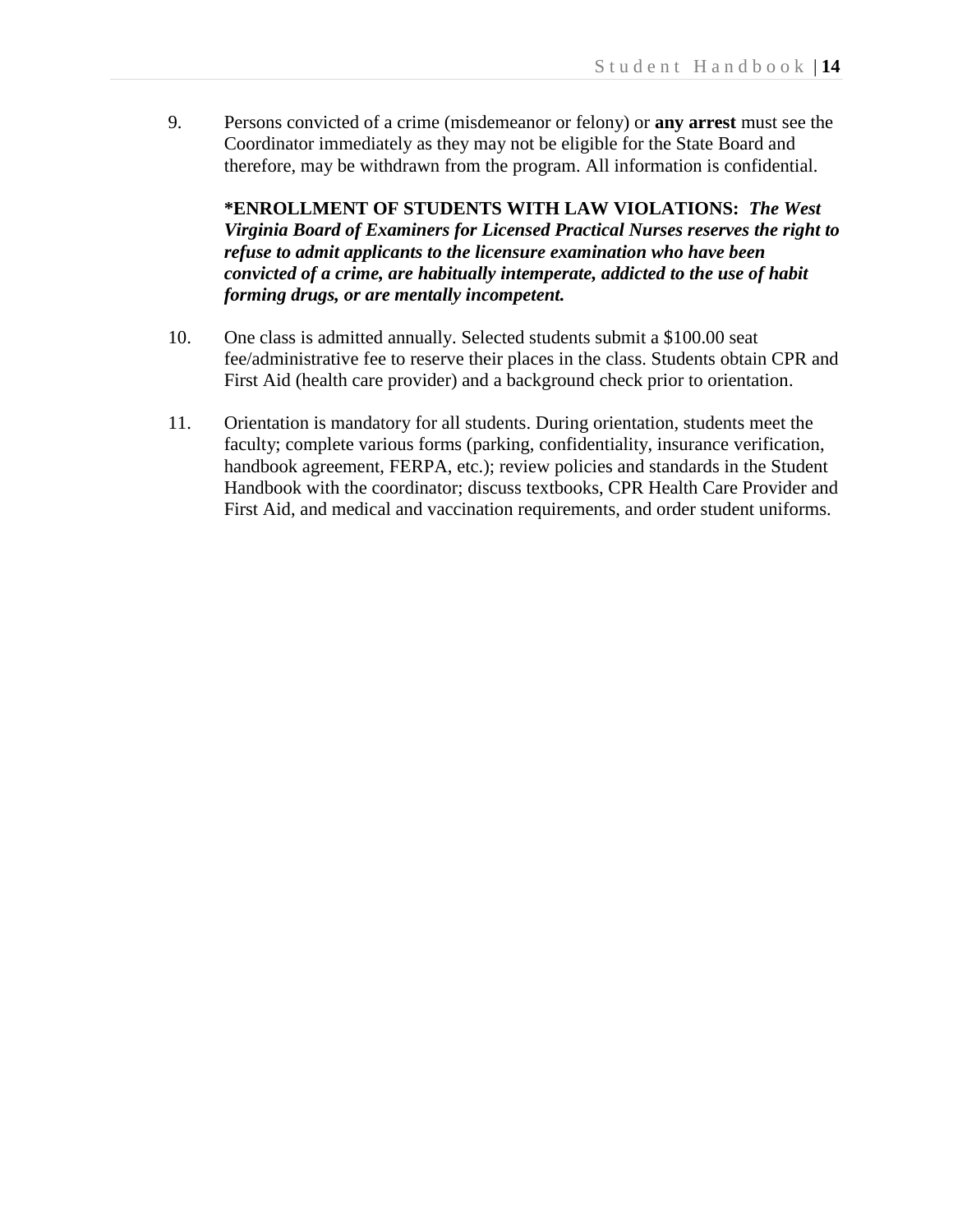## **SECTION II: PROGRAM POLICIES AND PROCEDURES**

#### **Expenses**

All costs associated with the Program are the responsibility of each individual student. Tuition for the United Technical Center School of Practical Nursing is \$4,200.00. **Tuition is divided into two payments. One half of tuition is due the first full week in school. The second half is due the first week in January. Failure to pay tuition in accordance with the schedule will result in dismissal from the program. Tuition will be taken out of the first check for all students receiving federal financial aid such as Pell Grant.** Ample notice for payment of fees will be given. Costs are subject to change.

In addition, an estimated \$3325.00 is needed for books, uniforms, medical expenses, graduation expenses, NCLEX-preparation course, licensure fees, supplies, CPR, education trips, clinical lab fee, and incidentals. A book list has been prepared from Rittenhouse Book Distributors, which includes a student discount. Books ordered from Rittenhouse will be paid for in accordance with their policy or students may elect to purchase the books elsewhere. Student uniforms are selected for you and information will be provided during orientation. Payment will be in accordance with the uniform shop's policy. School uniform patches are ordered by the Program to be worn on the left sleeve and must be purchased for a fee. There is no additional charge for standardized tests administered throughout the year.

Financial aid is available, and a financial aid officer is available for further information. Transfer, re-admitted, and advance standing students will pay tuition based upon the number of hours attended until full time status is achieved in the program. Aside from Pell Grants, other sources of funding include:

HEAPS (Higher Education Adult Part-Time Student) – As funds are allotted and requirements are met, workforce grants are available to eligible students. Applications must be completed and filed in July.

WIOA (Workforce Investment and Opportunity Act) funds are available to a limited number of students who are determined to be eligible by Job Service Employment Security Office. These funds provide tuition and expenses for qualified students enrolled in eligible programs.

Other funding sources are available, and students should check with the following agencies to see if they are eligible for funding under their guidelines:

Vocational Rehabilitation Workers Compensation Veterans Benefits (See Appendix B) United Mine Workers (UMWA) Trade Adjustment Act (TAA) WV Center for Nursing Scholarship WV Council of Practical Nursing Education Scholarship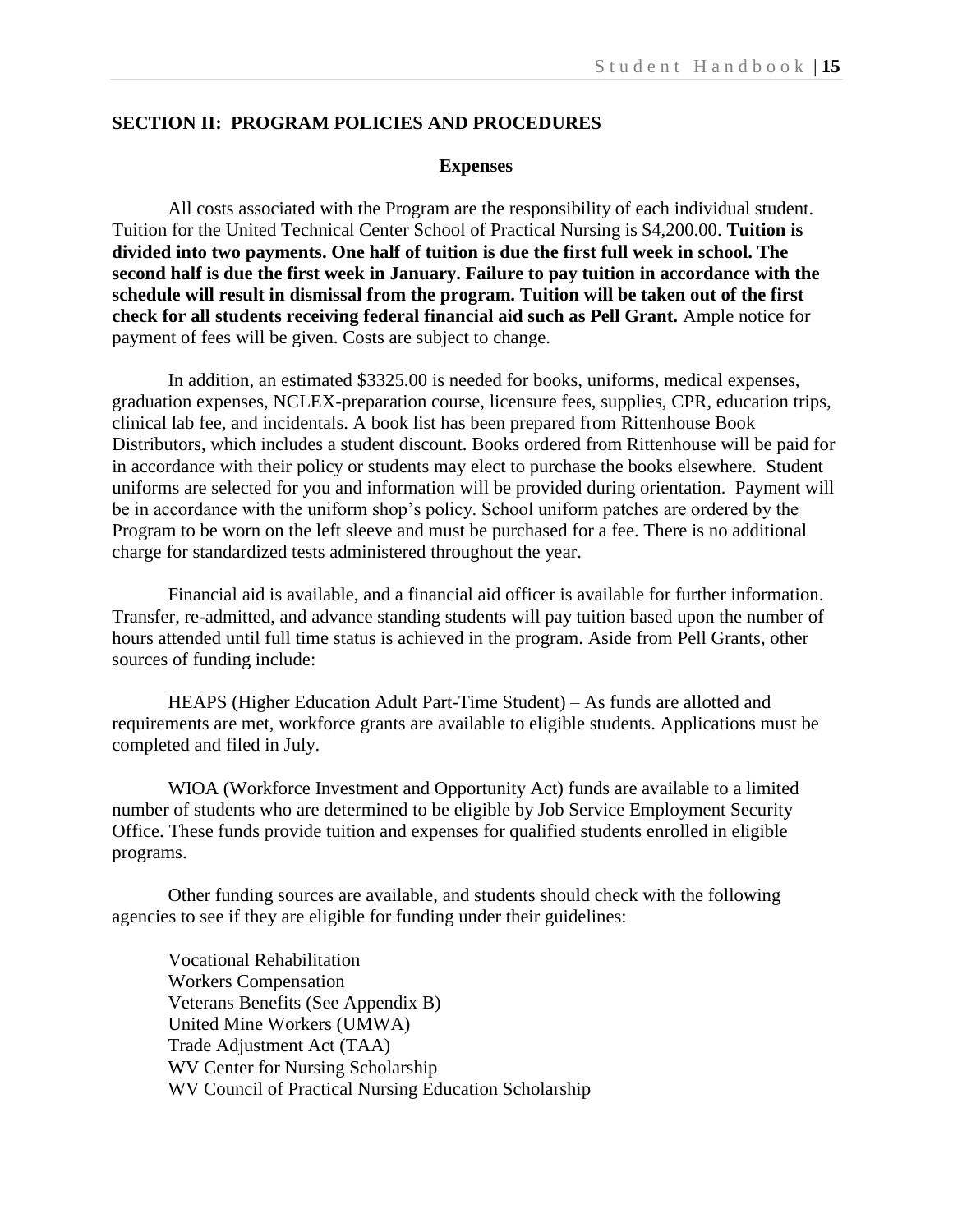## **Refund Policy**

**Only tuition** will be refunded based upon the formula provided should a student not complete the program. The seat-holding fee and books, uniforms, supplies, or equipment issued to, purchased by, and received by the student are not returnable items.

United Technical Center retains the following amount of the tuition per payment period:

| $0$ hour       | tΩ | 50 hours               | 10\% |
|----------------|----|------------------------|------|
| 51 hours       | īΩ | 100 hours              | .50% |
| Over 100 hours |    | 100% of payment period |      |

Refund of Title IV Funds (Pell Grant):

As of October 7, 2000, Title IV Funds received are subject to the Federal Return of Funds Formula, which determines what percent of the Pell Grant a student has earned based upon the percent of the payment period the student attends. **The formula requires that Pell Grant funds be returned to the Pell Grant Program whenever a student attends less than 270 hours of a 450 hour payment period.**

The Financial Aid Office is required by federal statue to recalculate federal financial aid eligibility for students who withdraw, drop out, are dismissed, or take a leave of absence prior to completing 60% of a payment period or term. The federal Title IV financial aid programs must be recalculated in these situations.

If a student leaves the institution prior to completing 60% of a payment period or term, the financial aid office recalculates eligibility for Title IV funds. Recalculation is based on percentage of earned aid using the following Federal Return of Title funds formula:

Percentage of payment period or tem completed – the number of days completed up to the withdrawal date divided by the total days in the payment period or term. Any break of five days or more is not counted as part of the days in the term. This percentage is also the percentage of earned aid.

Funds are returned to the appropriate federal program based on the percentage of unearned aid using the following formula: Aid to be returned  $= 100\%$  of the aid that could be disbursed minus the percentage of earned aid multiplied by the total amount of aid that could have been disbursed during the payment period or term.

If a student earned less aid than was disbursed, the institution would be required to return a portion of the funds and the student would be required to return a portion of the funds. Keep in mind that when Title IV funds are returned, the student borrower may owe a debit balance to the institution.

If a student earned more aid than was disbursed, the institution would owe the student a post-withdrawal disbursement which must be paid within 120 days of the student's withdrawal.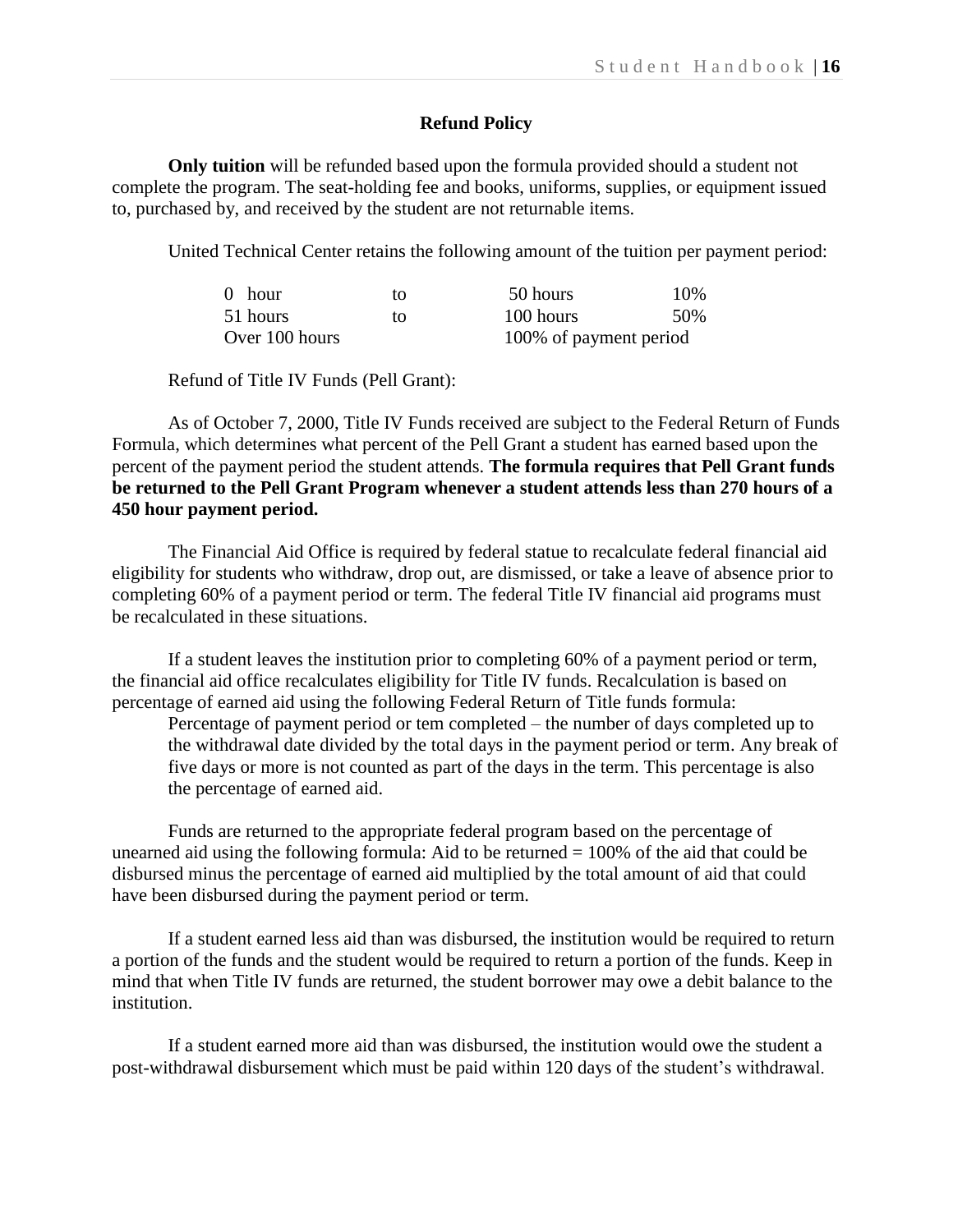Students who withdraw from school prior to completion of the 270 hours in any payment period will owe the Pell Grant funds back to the Department of Education. In all probability, the student will owe the school money after repaying the Title IV funds back to the Department of Education. If the school is due any money after the Pell Grant funds are returned, the student will have to make arrangements to repay the school the balance owed for tuition.

The institution must return the amount of Title IV funds for which it is responsible no later than 30 days after the date of the determination of the date of the student's withdrawal.

Students who owe Pell Grant funds back to the Department of Education are ineligible to receive Federal Title IV funds from any school until the liability has been satisfied.

If the student owes a liability to the Department of Education and is due a refund from the school, the refund will be paid to the Department of Education FIRST, to satisfy the student's Pell Grant liability.

### **Employment**

Due to the extensive amount of time required by the Program, it is strongly recommended that students not undertake outside employment during the school year. The purpose is to give priority to the educational demands of the program.

However, it is understood that there are circumstances that require employment. In such cases, **the student must submit in writing employment hours to the Coordinator and update as needed.** Students will not be excused from class or clinical due to an employment schedule. Students should not work a shift immediately preceding a scheduled classroom or clinical experience, such as night shift. A minimum of 6 off-duty hours is required.

### **Student Records**

A cumulative record is maintained for each student. The file includes student application, transcripts, grades, and other pertinent information. The information is confidential and will not be released until written permission is granted from the student. Any student who changes his/her name, address, telephone number, or email address shall promptly provide written notification to the Coordinator and Secretary of the Program.

Student records are confidential and measures are in place to protect the privacy of the individual student's information. The nurse coordinator, practical nursing faculty, financial secretary/accountant, and secretary/accountant are privy to student records due to their positions and responsibilities. The measures actively taken to avoid breaches of confidentiality include limiting access to only authorized personnel (above named individuals), and maintaining records in a locked fire-proof filing cabinet. Student grades are stored electronically through an account each students creates in Schoology. The student creates a user name and password, and access is limited to the student, the nurse coordinator, practical nursing faculty, and secretary/accountant.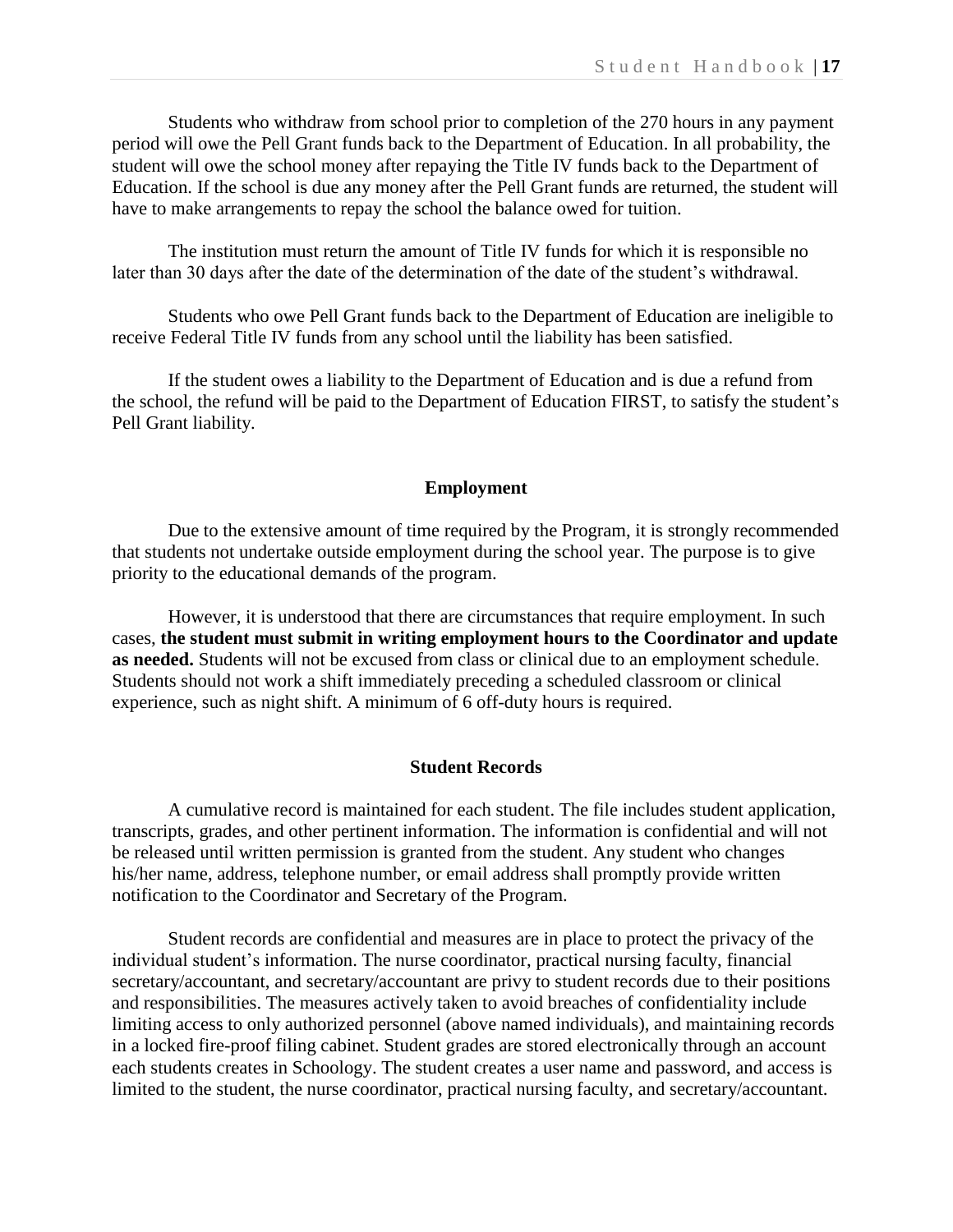As grades are entered, only the nurse coordinator, faculty, secretary/accountant, and students have access to student grades on Schoology. In addition, a paper copy of grades is printed at the end of each course and is filed in a locked, fire-proof cabinet along with the transcripts and other personal student information.

#### **Telephones**

Students may **not** use the office telephones for personal business. **Cell phones, smart watches, and pagers must be turned completely off and placed in the designated place assigned by the faculty.** This is a UTC policy. **Clinical facilities require that students leave the cellular phone in their vehicles. This rule applies in any clinical setting including externships and community service activities.** 

Students should make sure that baby sitters, employers, and schools have phone numbers for United Technical Center and the scheduled clinical area in case of emergency. Persons must understand that students should be contacted only for events of a serious or emergency nature. Students may not use the telephones at the nurse's station for personal use.

## **Xeroxing Materials**

Faculty may elect to send materials via email, and when sent, students are responsible for printing materials at home and bringing them to school. If elected, faculty may provide one (1) copy of handouts (objectives, vocabulary, assignment) for class or clinical instruction. **Instructors will not repeat Xeroxing for previously handed out materials.**

Most reproduction of notes, care plans, and assignments is not permitted. When absent, the student should obtain notes from a peer. No Xeroxing materials within the program.

## **Classroom Maintenance**

It is the responsibility of each student to maintain order and cleanliness of the classroom and their personal desk and space. **There will be no eating in the classroom during class time.**  Personal articles (coats, umbrellas, lunch box) and any medication including over the counter (OTC) may not be left or stored in the classroom overnight. The school is not responsible for lost items. Students will be scheduled on an as needed basis by the faculty for specific duties, particularly during flu season (clean desks) or for luncheons (dishes). This extends to the laboratory practice area. Supplies and equipment that were utilized in skills or demonstrations must be stored immediately after use in an organized manner.

#### **Counseling and Guidance**

Practical nursing faculty members are available as needed, but appointments must be scheduled in advance. The faculty are not professional counselors, therefore, problems will be referred to a mental health professional external to the school. Every effort is made to secure assistance for the student when needed, provided the staff is made aware of the problem.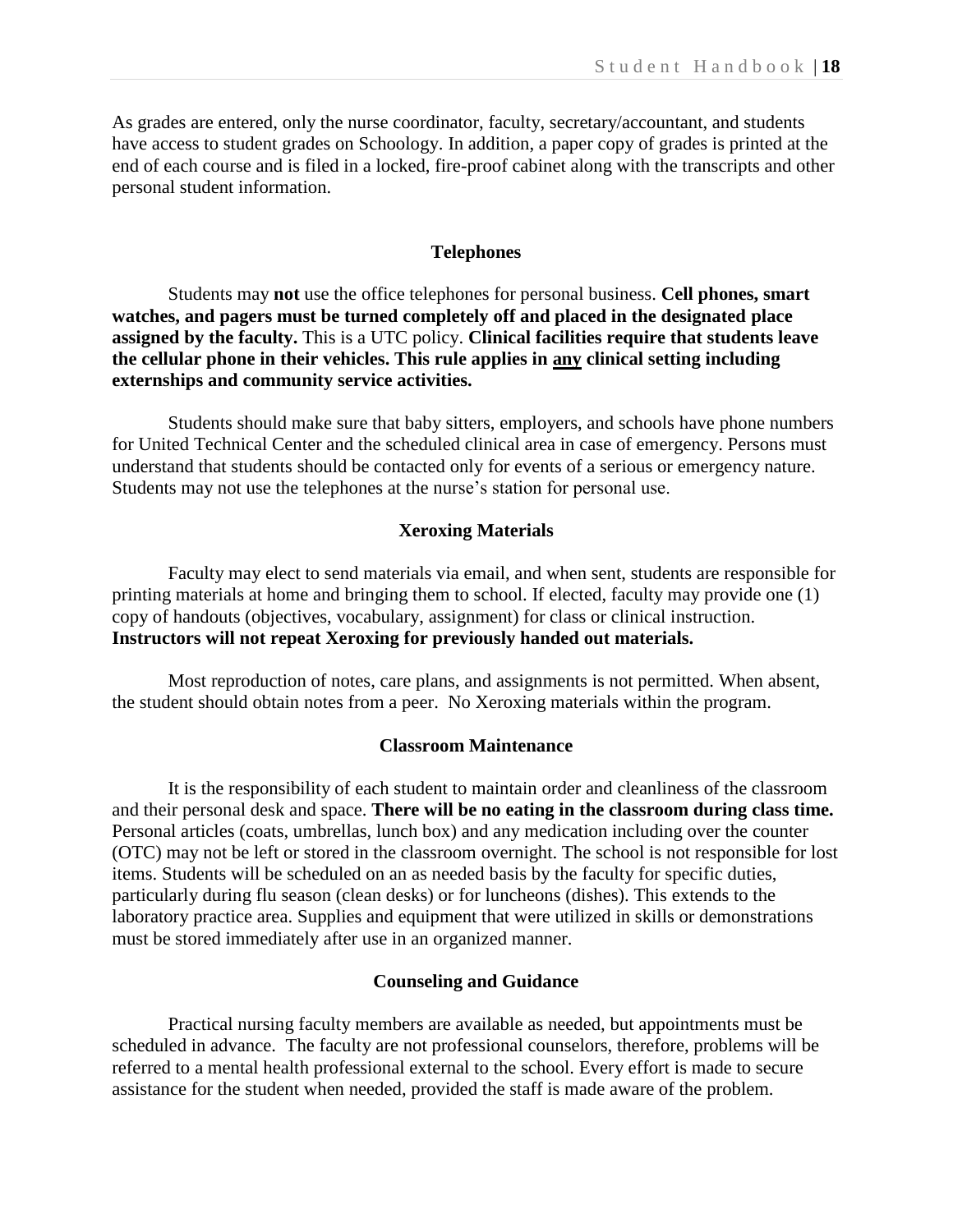## **Sexual Harassment**

It is the policy of United Technical Center School of Practical Nursing to maintain a work environment free of inappropriate and/or disrespectful conduct and communication of a sexual nature. Students are subject to dismissal for any act of sexual harassment they commit. It is illegal to harass another person by:

- 1. Making unwelcome sexual advances, favors, verbal, or physical contact.
- 2. Using a student's submission or rejection of such conduct as a basis for any education decision.
- 3. Creating an intimidating, hostile, or offensive working or educational environment by such conduct.

Conduct that arises from a social/personal relationship not intended to be discriminatory may not be viewed as harassment. Persons who feel victimized should report it immediately to the Coordinator. The Coordinator will confidentially investigate the matter complete with documentation. Students who are dissatisfied with the decision reached at this level may proceed to the next level, Director, or may file a complaint through the Grievance Procedure.

## **Library**

The hospital libraries may be used by students for books and periodicals, but usually materials may not be checked out. Internet resources are also available on the individual agency units as well as the local libraries. There is a public library on West Pike Street in Clarksburg and on Johnson Avenue in Bridgeport that also have Internet resources.

United Technical Center School of Practical Nursing has texts and periodicals available for student use based upon the following rules:

- 1. Reference books may be checked out by an instructor and must be returned in one week. Overdue books are subject to a fine of \$0.25 cents per book per day. **Any book not returned on time will be charged to the student who signed out the text at full replacement value.** Book fees must be paid in full within one week of due date.
- 2. Periodicals are available to be read during school hours but may not be removed from the department. Periodicals are to be returned to the designated areas.
- 3. Each student is encouraged to purchase a one-year subscription to the nursing journal, *Nursing 2020 or similar journal.*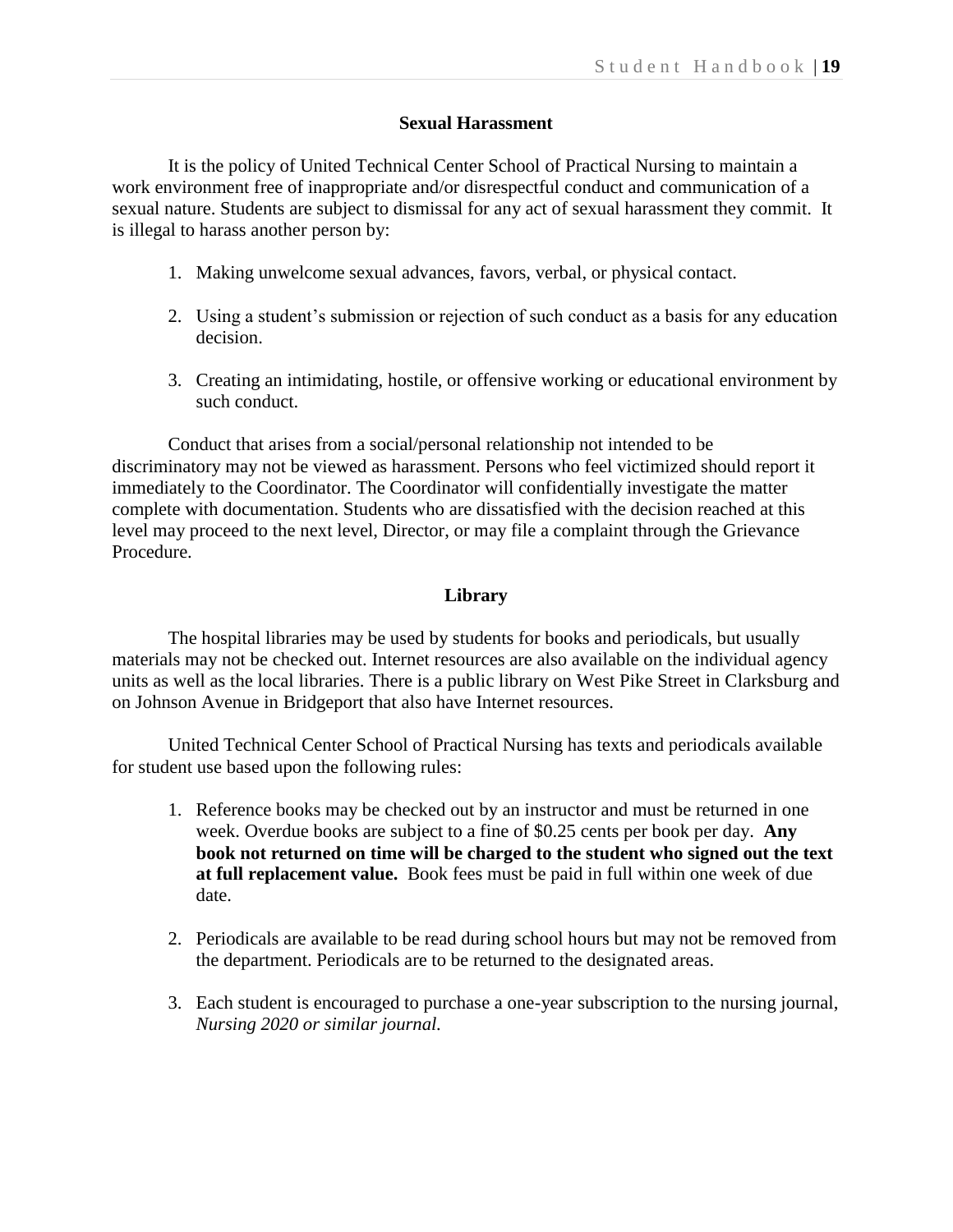#### **Accidents/Incidents**

If the student is involved in an accident or incident in the classroom or clinical agency, the clinical instructor and coordinator must be notified immediately. In turn, the supervisor and safety director of the agency must be contacted, and an incident report must be completed both for the agency and the school. Hospital and school policy will be followed with regard to the incident, and a copy will be placed in the student's file. The student is responsible for needed medical care.

#### **Professional Liability Insurance**

United Technical Center, through the West Virginia State Board of Education, provides professional liability insurance for each student while enrolled in school.

#### **Professional Activities**

A student may elect to join a student professional organization. Participating students are eligible to participate in local, state, or national competition events or attend the conference activities as time permits.

Students may attend Health Occupations Division Educational Conference, Unity Day, the Career Technical Education legislative breakfast, and one State Board of Examiner's LPN meeting during the school year depending on availability. Information will be provided to students about events as needed and available.

#### **Inclement Weather**

In the event of inclement weather (snow, tornado, flood), the Program will observe the same closing and delay policy as the Harrison County Schools. **When there is a two or three hour delay, students must report to the classroom, unless otherwise directed.** Snow day makeup hours and winter curriculum will be assigned. Snow day assignments are due the next scheduled classroom day. Students who fail to complete snow day work in its entirety will receive a 0 for the grade in each course. Make up hours are in accordance with Harrison County Schools. Snow day work is assigned for the purposes of continued progression in course work, but is not a substitute for hours missed. In some cases, it may be necessary to extend the school day up to one hour to make up the hours.

#### **Holidays and Vacation**

Students are granted one day for all legal holidays. Approximately two (2) one-week vacations are scheduled, in accordance with the Harrison County Board of Education calendar. Information is posted on the master calendar. The school reserves the right to adjust the calendar or change the schedule.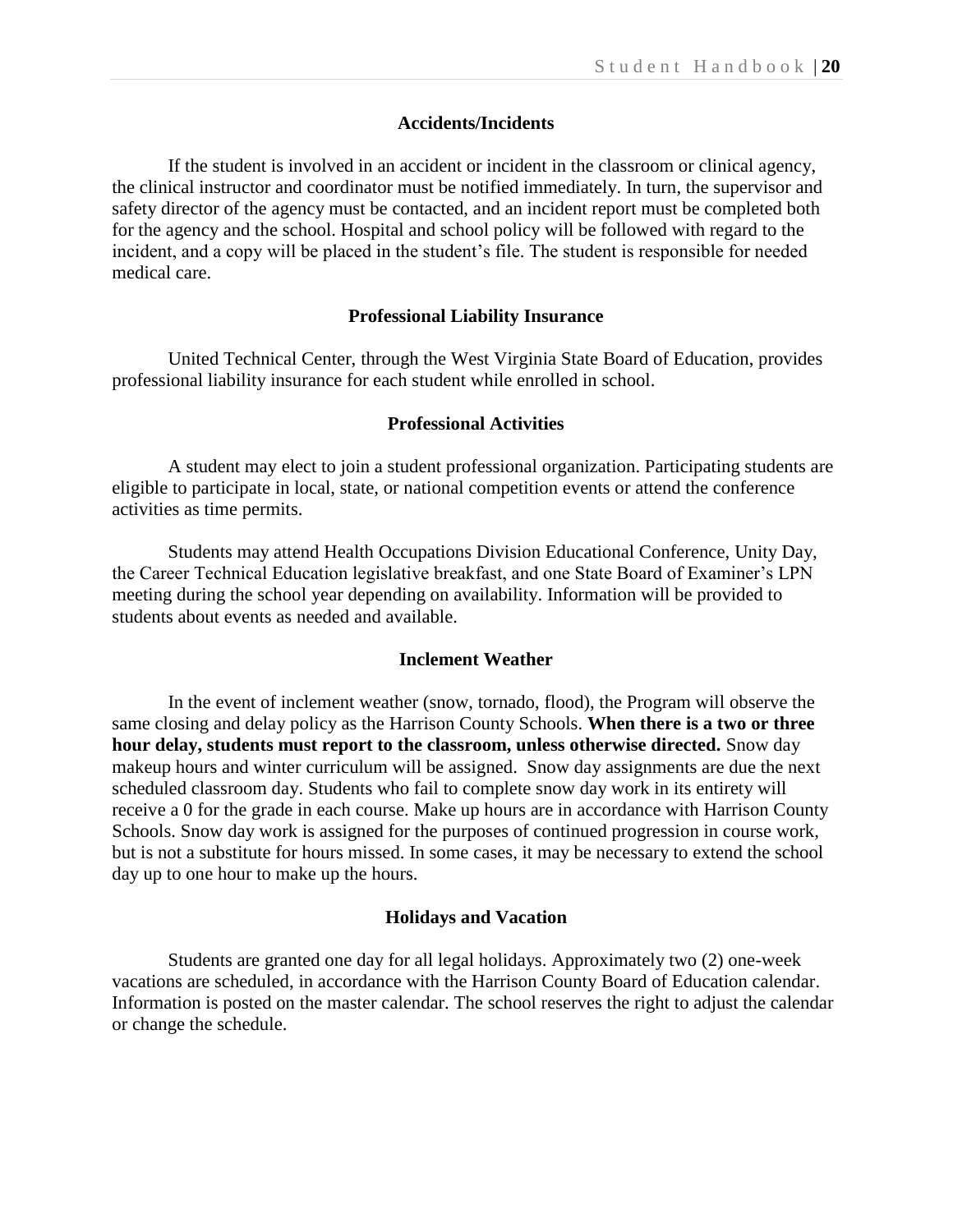## **Pregnancy**

A pregnant student may remain in the nursing program with **written approval** for continuance from the physician following each office visit throughout the pregnancy. The student assumes all responsibility for any risks involved in continuing in the program. Should the student choose to remain in school, a waiver must be signed releasing the school and its affiliating agencies from any liability should activities be detrimental to her or the child.

If a student delivers during the school year, the program must be completed in accordance with absentee requirements. If performance is satisfactory, the student may elect to withdraw and be readmitted the next year (see readmission policy). Following delivery, a physician's written release is required to continue the program. The student is also responsible for any risk involved in early return to the program.

### **Transportation and Parking**

The student is responsible for transportation to school and the clinical area. **Student experiences and rotations will not be planned around car pools or friendships.** Students must park in the area allocated for practical nursing students at the lower left lot of United Technical Center and enter through the front door. **Students must comply with the clinical agency's parking policy and park only in the designated areas, as directed.** UTC parking placard must be visible hanging below the middle front mirror in the front of the vehicle. There is no charge for parking at the hospital or the school, but this is subject to change.

#### **Tobacco Use**

There is a No-Smoking Regulation in the school building and at the clinical agencies. Students may smoke in the designated outside area at UTC. Smoke breaks must meet the 10 minute limit as specified in the classroom and clinical schedule. In the classroom, students must leave and enter the building as a unit when going outside to smoke during breaks at UTC. Abuse of breaks will result in lost privileges. Students shall not smoke in uniform on the street or in the parking lots. Oral forms of tobacco also apply.

#### **Emergency Drills**

Disaster and emergency drills are conducted periodically in school. Drills will be discussed during the first week of school. Be familiar with the protocol for each drill as well as the location of fire extinguishers in your area. A sign is posted in the classroom for your use.

- 1, Code Orange: Evacuation
- 2. Code White: Weather Emergency (Safe Area, Drop, Cover, and Hold, or Shelter in Place)
- 3 Code Red: Lockdown
- 4. Code Blue: Medical Emergency
- 5. Code Yellow: Precautionary Lockdown
- 6. Code Purple: Student at Risk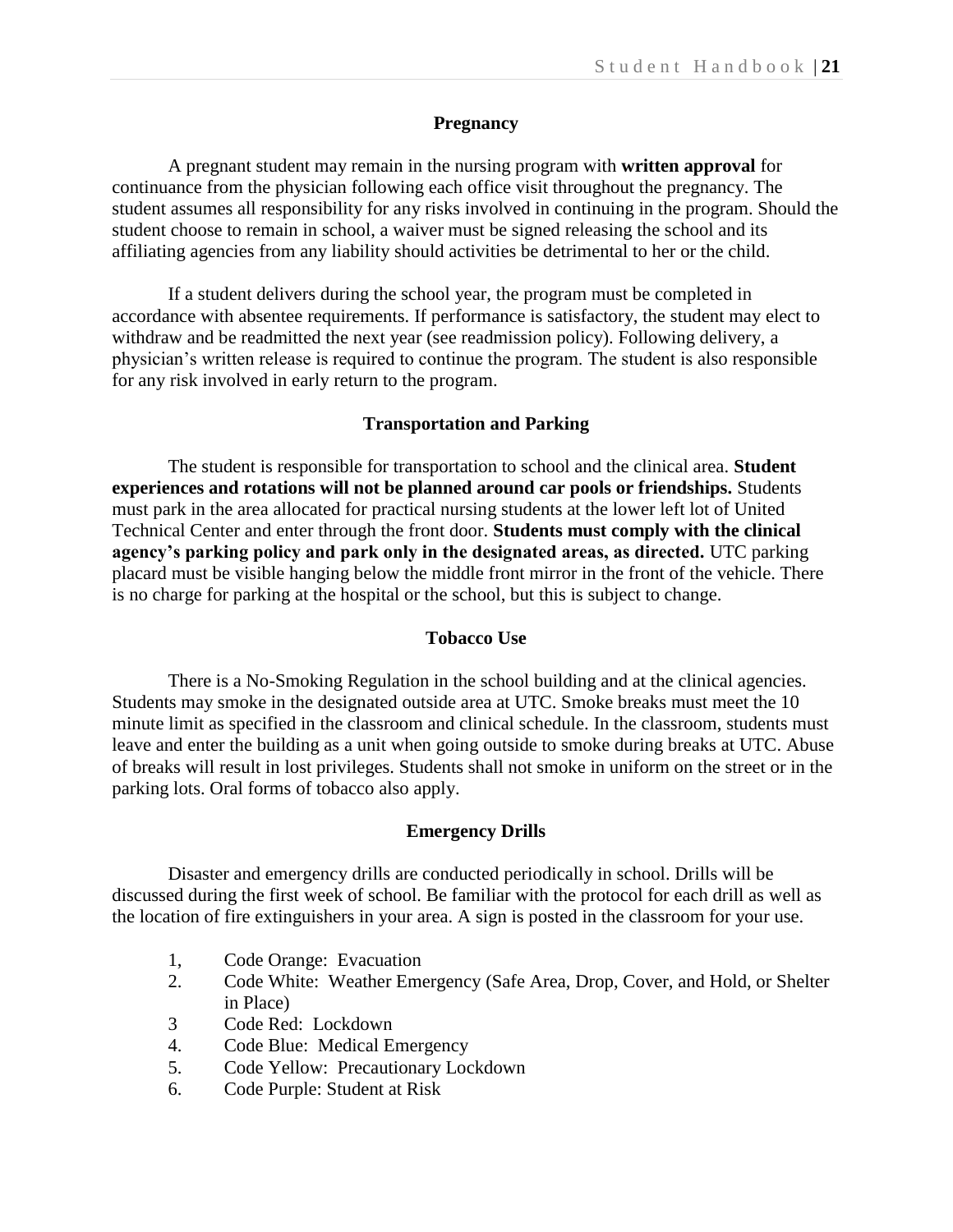- 7. Code Green: All Clear
- 8. Fire Drill

#### **Student Government**

Each year the students are to organize and elect class officers including President, Vice-President, Secretary, Treasurer, and Historian.

An assigned faculty member will act as temporary chairman for the first meeting. A slate of officers will be prepared, a vote will be conducted, and the class officers will be announced. Attendance at class meetings is mandatory, which are usually held monthly. A faculty member must be present at every class meeting. Roberts' Rules of Order or parliamentary procedure is used to conduct any business. By-laws must be reviewed annually, may be amended, and approved during the first meeting.

## **Grievance Procedure**

The purpose of the grievance procedure is to provide a way for students to reach solutions to problems that may occur in school life. It is the intent of this procedure to maintain good morale, and provide a simple, straight-forward method of problem solving. The procedure may be applied between students or student and instructor without fear of reprisal. **All complaints must be put in writing.**

- Step 1: Any student or group of students who feel they have a valid grievance may request a meeting within one week with their clinical or classroom instructor to discuss the problem. The desire is that a satisfactory solution may be reached at this level.
- Step II: If the grievance is not resolved in Step 1, either the student(s) and/or the instructor may request a conference with the Coordinator in writing within one week. The Coordinator must reach a decision within 5 working days of receipt of the request/conference.
- Step III: If the problem is not resolved by Step II, the matter may be presented within one week to the Director of United Technical Center. The Director must reach a decision within 5 working days.
- Step IV: If the issue is not resolved through Step III, the issue may be brought to the Administrative Council of United Technical Center. The problem must be written and presented within one week to be considered for the agenda by the Council. The Council generally meets once per month at UTC.
- Step V: If the issue is not resolved through Step IV, the matter may be brought to the WV State Grievance Board. The problem must be written and presented within one week to be considered by the Board.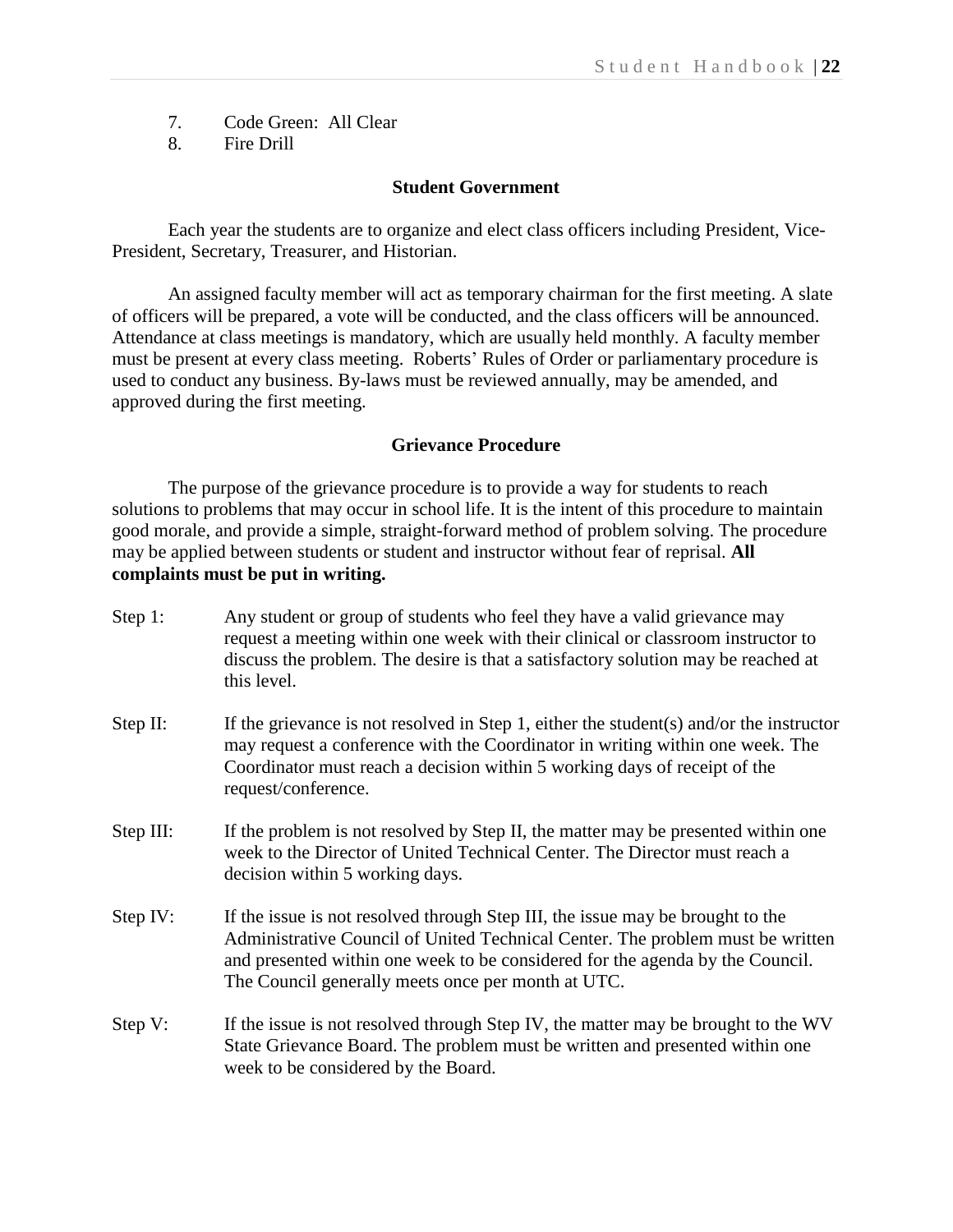Step VI: If the issue is not resolved through Step V, the matter may be brought to the Council of Occupational Education. The problem must be in written form, and COE, must be contacted within one week after the decision is reached by the WV State Grievance Board. The contact information for COE is:

> Council of Occupational Education 7840 Roswell Road Building 300.Suite 325, Atlanta, GA 30350 Telephone (Toll-Free) 800-917-2081; Fax: 770-396-3790 The website is<http://www.council.org/>

### **Requirements for Graduation**

In order to graduate, the student must meet the following criteria:

- 1. Satisfactory completion of a minimum of 1350 hours of the curriculum.
- 2. Satisfactory completion of all assignments (classroom and clinical) including assigned make-up work.
- 3. Payment of all fees or dues as required or transcripts will be held until fees are paid.
- 4. Obtain an "80" grade in all theory courses, "Satisfactory" in all clinical courses.
- 5. Completion of a minimum of **8 hours community service work**.
- 6. Completion of all standardized tests as scheduled, including completion of remediation for any score less than the predetermined acceptable standard.
- 7. Return all library and loaned books and pay overdue book fees.

Graduation includes pinning and awarding of certificates. Students who attend graduation must participate in the graduation rehearsal and abide by the clinical dress code in order to participate in the ceremony. Failure to abide by the dress code results in inability to participate in the ceremony.

### **Articulation**

Articulation refers to college credit granted to persons who have successfully completed the practical nursing program. More information is available upon request regarding area colleges, proposed schedules, and hours granted for previous course work.

### **Affirmative Action/ Discrimination Policy/Title IX**

United Technical Center does not discriminate on the basis of race, color, national origin, sex, religion, disability, age, or any other basis prohibited by law in its programs, activities, or employment practices. For inquiries contact: Matthew Call, Title IX Director, 251 Marietta Street, Clarksburg, WV 26301, 304-326-7580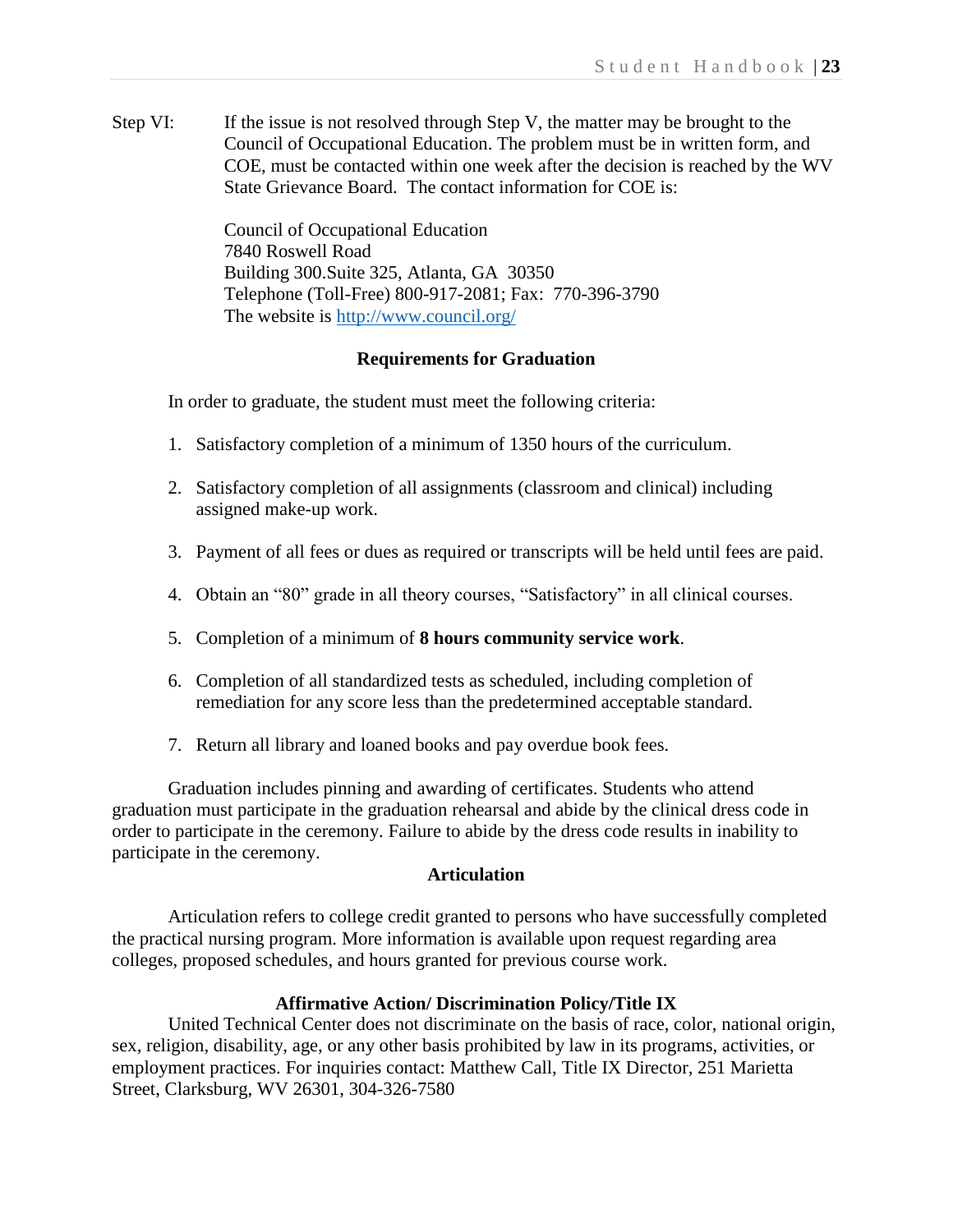The United Technical Center School of Practical Nursing's goal is to remain free of any form of discrimination, intimidation, or harassment. Students and faculty shall not discriminate against or harass anyone because of race, color, religion, creed, ancestry, sex, marital status, age, national origin, handicap, or any other factor for which discrimination is prohibited by law. 251 Marietta

## **Infraction Rule**

The Infraction Rule applies to any breach in conduct and any policy or procedure contained within the Student Handbook, Clinical Syllabus, or curriculum. The Infraction Rule defines the consequences of problematic behavior. These are:

- 1. Verbal reprimand for any breach in conduct and any policy or procedure contained within the Student Handbook, Clinical Syllabus, or curriculum.
- 2. Written reprimand for any violation which will be placed in the student's permanent file.
- 3. Conference with Coordinator, Instructor, and school administrator. (See grounds for dismissal).

## **Use of Media**

Social media is defined as any web-based or mobile technology used as a form of communication or interactive dialogue. Students are not permitted to create or manage a social media site, page, network, etc, that claims to be affiliated with United Technical Center School of Practical Nursing and United Technical Center.

Further, no health information of any kind or any clinical situation can be shared through social networking by students such as patient identifiers, diagnoses, treatment, or medical advice. Students will be held accountable for their comments, posts, pictures, etc.

The posting/use of unauthorized (written permission is required) pictures, logos, videos, or Practical Nursing Program materials is strictly prohibited. Social networking, texting, email, or other electronic devices are not allowed during class or clinicals.

Students who use online social networking and identify oneself as associated with the Program must explicitly note any views or opinions are their own and not that of the Program. Keep in mind, any social networking that includes harassment of others will result in termination of the Program.

The use of computers and the Internet within the school strictly prohibits accessing social networking sites (Facebook, Instagram, etc.),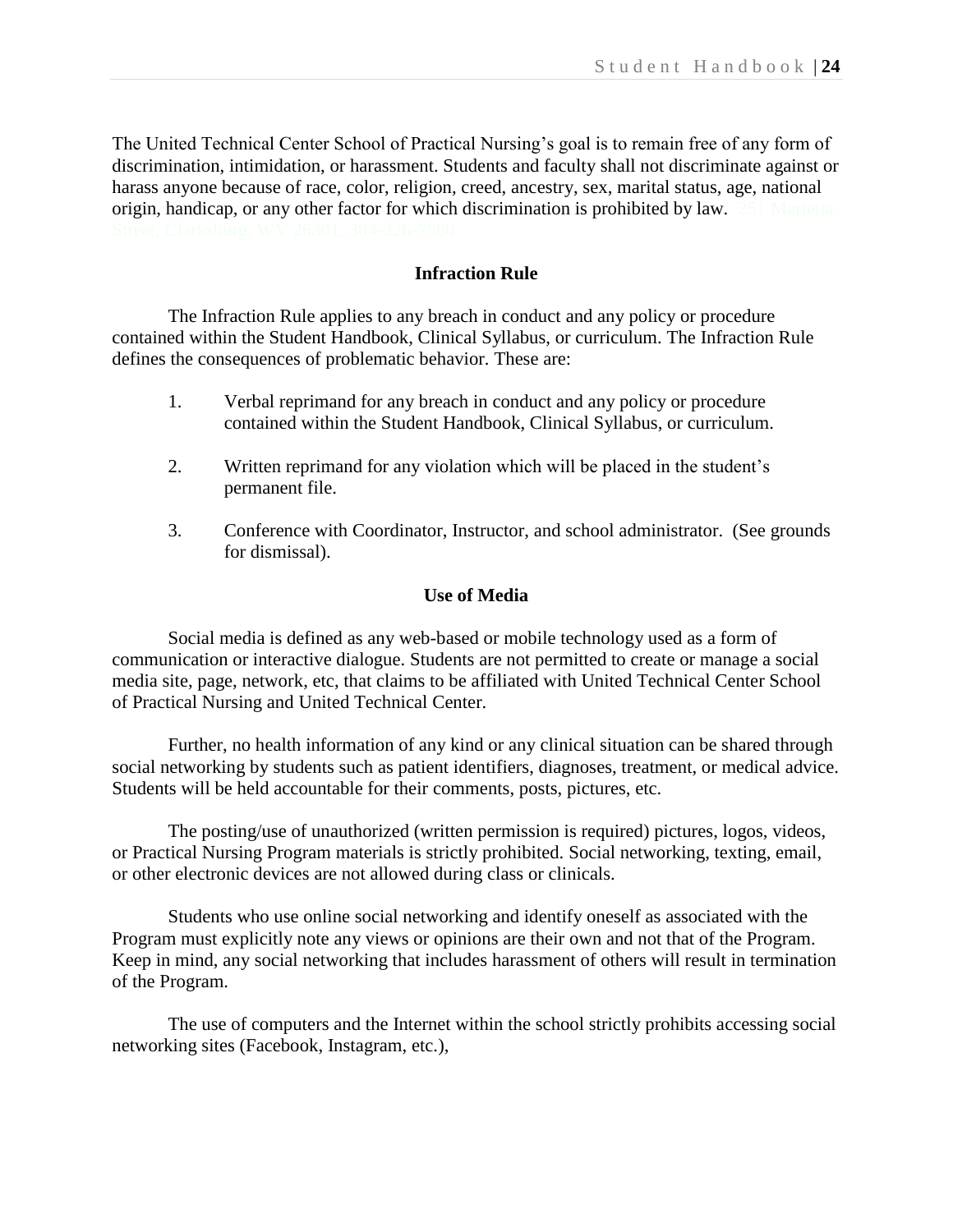## **Faculty must maintain professional boundaries with students. Therefore, do not attempt to make personal contact with instructors through social media until after completion of the program.**

An orientation will be provided to students prior to the use of any media including the use of ATI testing materials. The Computer Use/Acceptable Use Policy (WV Department of Education) will be discussed and a form acknowledging the appropriate use of computers will be completed by students. Students will be provided a user name and an initial password for use on the schools computers. Similarly, user identification and initial passwords will be provided for select clinical agencies. A separate orientation for computers used in the clinical area will be provided by faculty.

Students must know how to send and receive e-mail, download documents, save a file, and search the Internet for information. Please familiarize yourself with these methods or ask for assistance if needed.

A monthly planner is suggested for school and should be used to store user identification and passwords for use of computers at UTC, UHC, ATI, etc. Check Schoology daily as faculty may elect to send classroom/clinical materials via Schoology for students to print their own copies. **Email with faculty is not to be used for reminders about homework assignments and scheduled tests.**

## **SECTION III: DIDACTIC POLICIES AND PROCEDURES**

### **Schedule**

The class schedule varies depending on the number of courses being taught. Class begins at 8:00 a.m. and ends at 3:00 p.m. There may be times when class is extended for one hour until 4:00 p.m. (for instance, excessive snow day absences) Notification of the extension of hours will be provided if this becomes necessary. Please arrive ten minutes before 8:00 a.m. in order to be prepared to begin on time. Lunch is scheduled for 30 minutes, and students are encouraged to eat in the Commons Area of UTC. Scheduling of breaks is at the discretion of the faculty for approximately 10 minutes. Students are expected to return from **breaks and lunch promptly** and conduct themselves professionally during these times. Abuse of break time will result in revocation of breaks at the discretion of the faculty. A sample schedule is provided below.

#### **Sample Class Schedule (schedule is subject to change)**

| $8:00$ a.m. $-$ 9:40 a.m.                | 1 <sup>st</sup> Class Period |
|------------------------------------------|------------------------------|
| $9:40$ a.m. $ 9:50$ a.m.                 | <b>Morning Break</b>         |
| $9:50$ a.m. $-11:30$ a.m.                | 2 <sup>nd</sup> Class Period |
| $11:30$ a.m. $-12:00$ p.m.               | Lunch                        |
| $12:00 \text{ p.m.} - 1:30 \text{ p.m.}$ | 3 <sup>rd</sup> Class Period |
| $1:30 \text{ p.m.} - 1:40 \text{ p.m.}$  | <b>Afternoon Break</b>       |
| $1:40 \text{ p.m.} - 3:00 \text{ p.m.}$  | 4 <sup>th</sup> Class Period |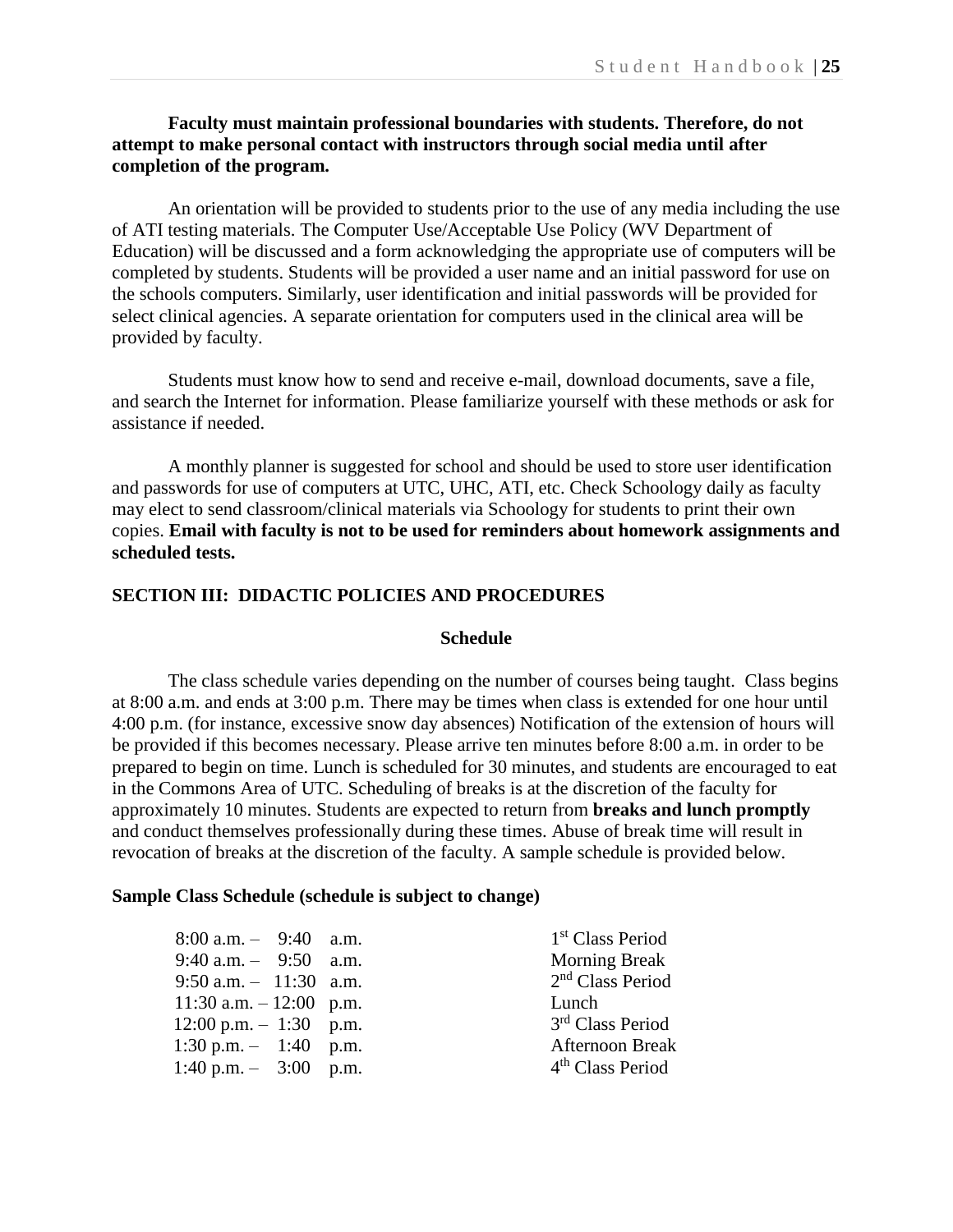## **Faculty Responsibilities in the Classroom**

Faculty office hours are Monday-Friday, 8am-3:00pm. Faculty are not available prior to 8:00 a.m. or during lunch for questions. Any questions about curriculum or assignments will be addressed during class. Other matters can be discussed during the morning or afternoon breaks. For more serious issues, it is best to request an appointment in writing. Faculty contact information is:

| Kelli Rhoades      | Pamela Nussear     | Mary Hull              |
|--------------------|--------------------|------------------------|
| $(304)$ 326-5910   | $(304)$ 326-5920   | 304-326-75             |
| kdrhoade@k12.wv.us | nnussear@k12.wv.us | marv.e. hull@k12.wv.us |

## **Faculty shall:**

- 1, Provide each student with one copy of the unit objectives and assignments or email/post information under course materials on Schoology, prior to a new unit of study. If the student receives an email copy or accesses from Schoology, it is the student's responsibility to print the materials.
- 2. Plan and present each lesson with clarity and organization in a timely manner.
- 3. Maintain the classroom in an orderly manner to meet defined objectives. This includes question and answer sessions, when assignments and tests are returned.
- 4. Direct students to additional information sources to enrich or enhance the learning process.
- 5. Construct, administer, and evaluate written examinations to determine achievement of defined objectives.
- 6. Document the student's progress, and provide evidence of grades to students. If the student's progress is unsatisfactory, complete a written improvement plan and discuss with the student privately.
- 7. **Return graded tests and assignments within a week to the student**.
- 8. All assignments, tests, care plan, final exams, and standardized testing will be posted on the classroom calendar. Any change in the dates will be at the instructor's discretion.

### **Student Responsibilities in the Classroom**

Testing: All materials such as erasers, paper, drinks, mobile phones, calculators, and books must be cleared from the desk and placed in the back of the classroom. Students may have an additional pen or pencil, but no additional paper is needed. There will be no talking once the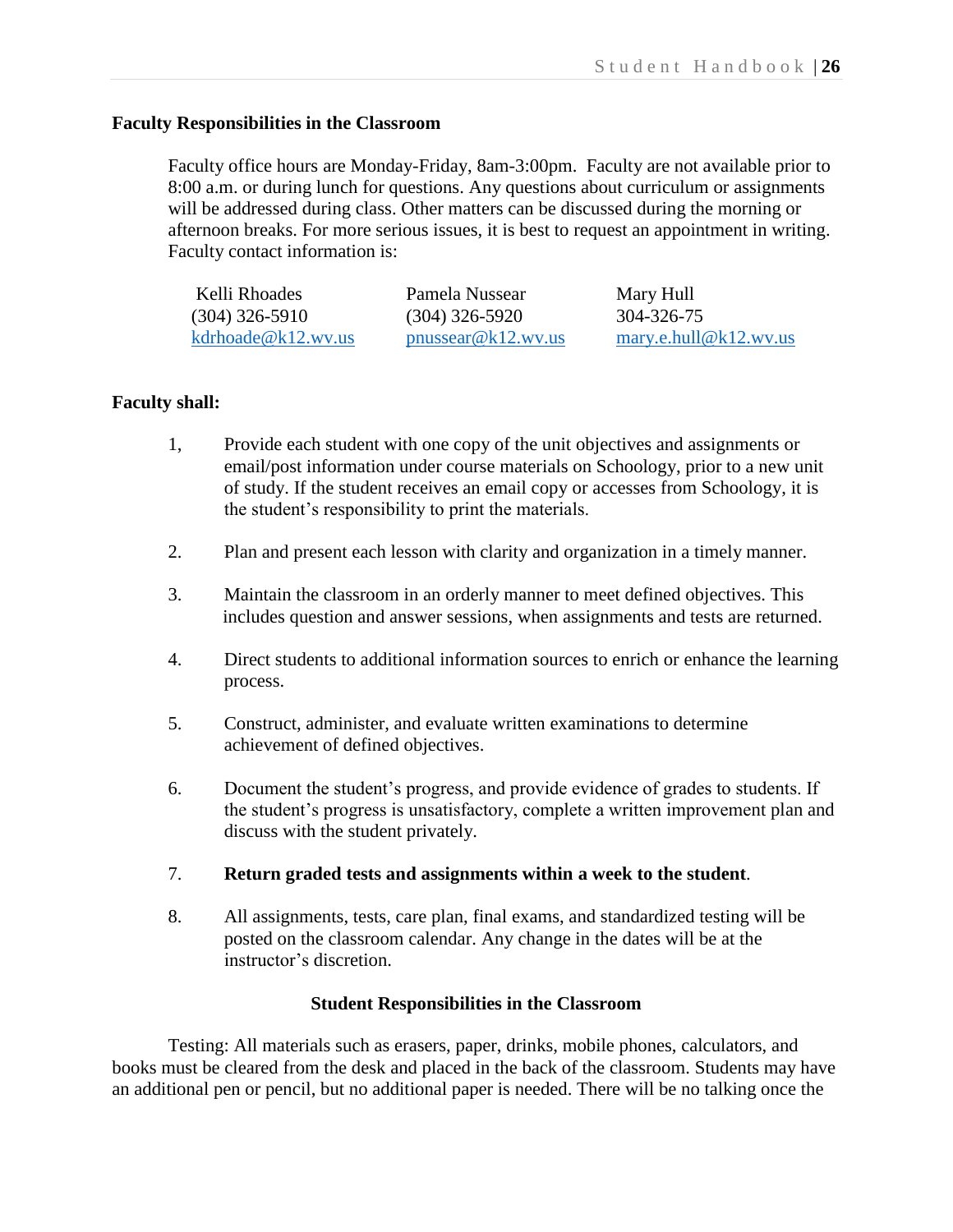tests have been distributed. **Cell phones and smart watches are not permitted on your person or desk during the exam**. The instructor will pick up the test and scantron sheet from the desk when testing is complete. All students are asked to sit quietly at their desk until all students have completed the test.

- 1. Scantron sheets are used for multiple choice and SATA (select all that apply) questions, and the scantron sheet is scored **instead of** the paper test for these items. Students should compare answers on the scantron sheet with the actual test questions. Once the test has been turned in to the instructor and graded, the test will be scored as is based on the scan.
- 2. Students are expected to complete their tests in **one hour.** Final exams are allotted **90 minutes.** Additional time of 15 minutes may be granted to complete testing at the discretion of the faculty. Quizzes and short exams will be completed in less than one hour.

## **Students Shall:**

- **1. Be punctual:** Students are expected to be seated and ready to begin class at 8 a.m. and to be prompt when going to and from lunch or breaks. (Review the tardy policy). All written assignments must be submitted in entirety at 8:00 a.m. **No assignment will be accepted after this deadline for a grade.**
- 2. **Be prepared:** Students are expected to be prepared for class by reading the text beforehand and having syllabus, objectives, and writing assignments available. Students must remain in seat during lecture without unnecessary walking about the classroom. Behavior such as talking out of turn, sleeping, cell phone use, or any disruptive behavior will not be tolerated.
- **3. Be responsible:** Students are responsible for their own learning by using initiative, participating in discussions, asking questions when unsure, and requesting clarification of information as needed. Students must keep desks, practice laboratory, and kitchen area clean daily. **No food** is permitted in the classroom, nor can food or medication be stored in the classroom. **Drinks only**  are permitted on the desk **except during testing. Drinks must be discarded at the end of the day. Students are not permitted to write care plans, drug cards, or study for the next test during the lecture period.**
- 4. **Be courteous:** Demonstrate courteous classroom behavior to faculty and peers. Address each person by name, with respect. Students will not interrupt when another person is talking, nor belittle anyone. **Students will not use foul profanity, distasteful, or slang language directed to another student or faculty.**
- 5. **Be accountable:** Work individually at all times unless, otherwise directed. If group work is assigned, students must remain in their assigned group. Maintain a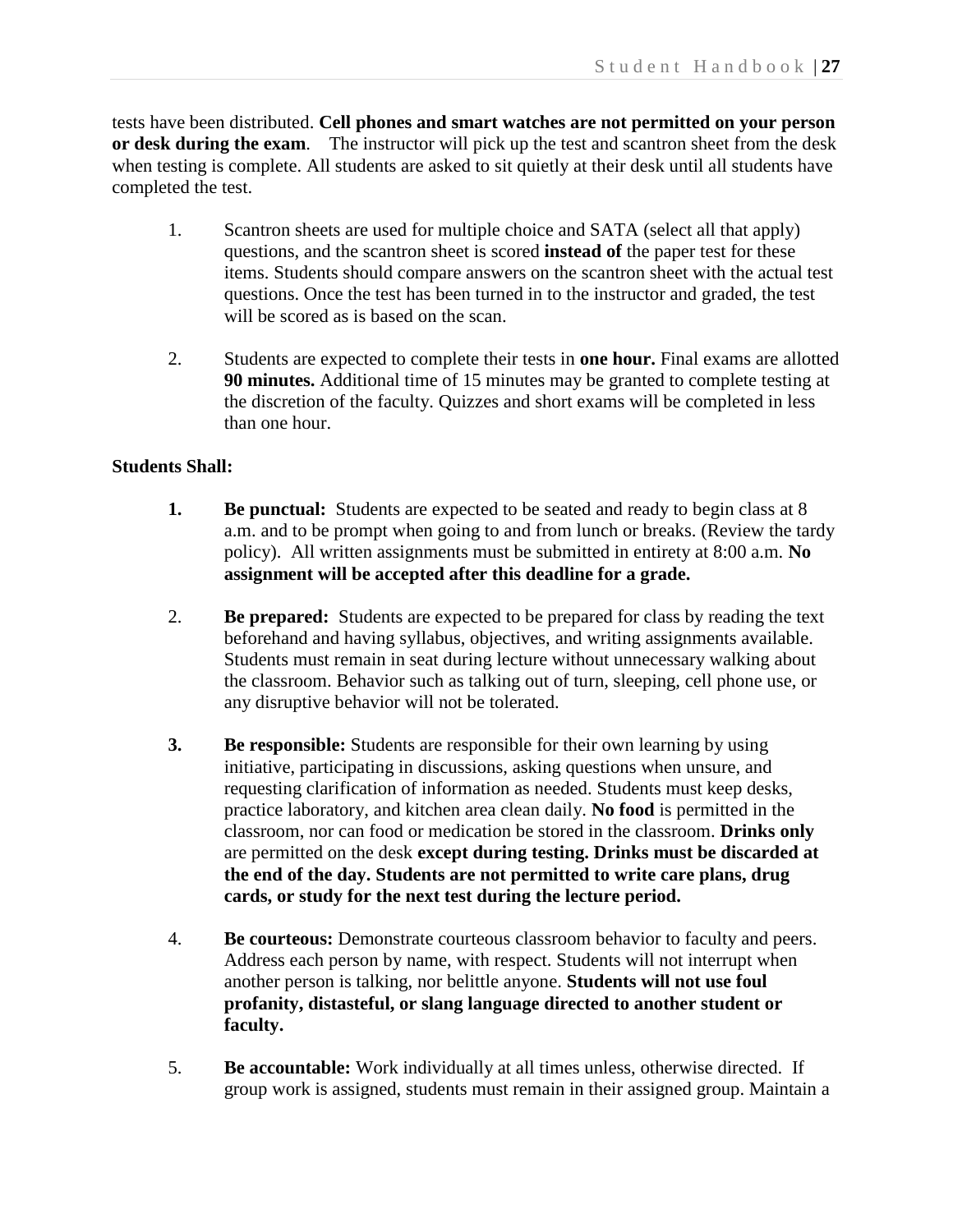minimum of 80% in all courses (preferably higher). Students may be asked to print some class materials at home. If materials are lost, it is the student's responsibility to replace them by requesting a copy from a peer or from faculty (\$.25 per page). Copy requests must be put in writing, and faculty has 24 hours to return copies to the student.

- 6. **Be professional:** The student must exhibit professional behavior, attitude, communication, and dress. **The parking placard must be displayed in the front window, and students must park in the student lot and enter through the front door. Students will remain in the classroom until break time, lunch, or dismissal or if verbal permission is granted from the instructor**. Students will not pack up their material at the end of the day until the instructor deems class is over.
- 7. **Be safe:** Do not block the aisles with book bags or personal items (fire code regulations). Take all personal items home at the end of the day. Do not leave electrical cords in the aisles.
- **8. Follow dress code:** The student is expected to have clean hygiene and be well groomed at all times. Clothing that exposes backs or abdomen is inappropriate attire for school. Shorts and skirts must be kept knee length. Halter type tops and spaghetti strap tops are not permitted. Shoes must be worn in the classroom. **No hats or head coverings are allowed. (This includes sunglasses on the head).** Clothing suggestive of violence, alcohol, or drugs are not permitted. **Photo ID tags provided by the school must be worn daily. Lost tags may be remade by the school for \$5.00. ID tags must be returned to the school at the end of the school year.**

### **Community Service**

Each enrolled student is required to complete **eight hours** of community service. The hours must be **completed before the end** calendar year. Community service hours must be performed outside of the regularly scheduled school day. Documentation of attendance is necessary including a signature from an authorized person. Forms will be distributed by the faculty.

Students should ask the agency if a uniform is required during service. Students must wear their uniform and name tag unless otherwise requested by the organization. If not, students must wear business casual, lab jacket, and name tag. Bear in mind the professional behavior and code applies to these experiences.

Students must obtain approval from the faculty before attending. Suggestions include American Heart Association, Special Olympics, Clarksburg Mission, or Lion's Club. Activities should be directly related to the health care of humans!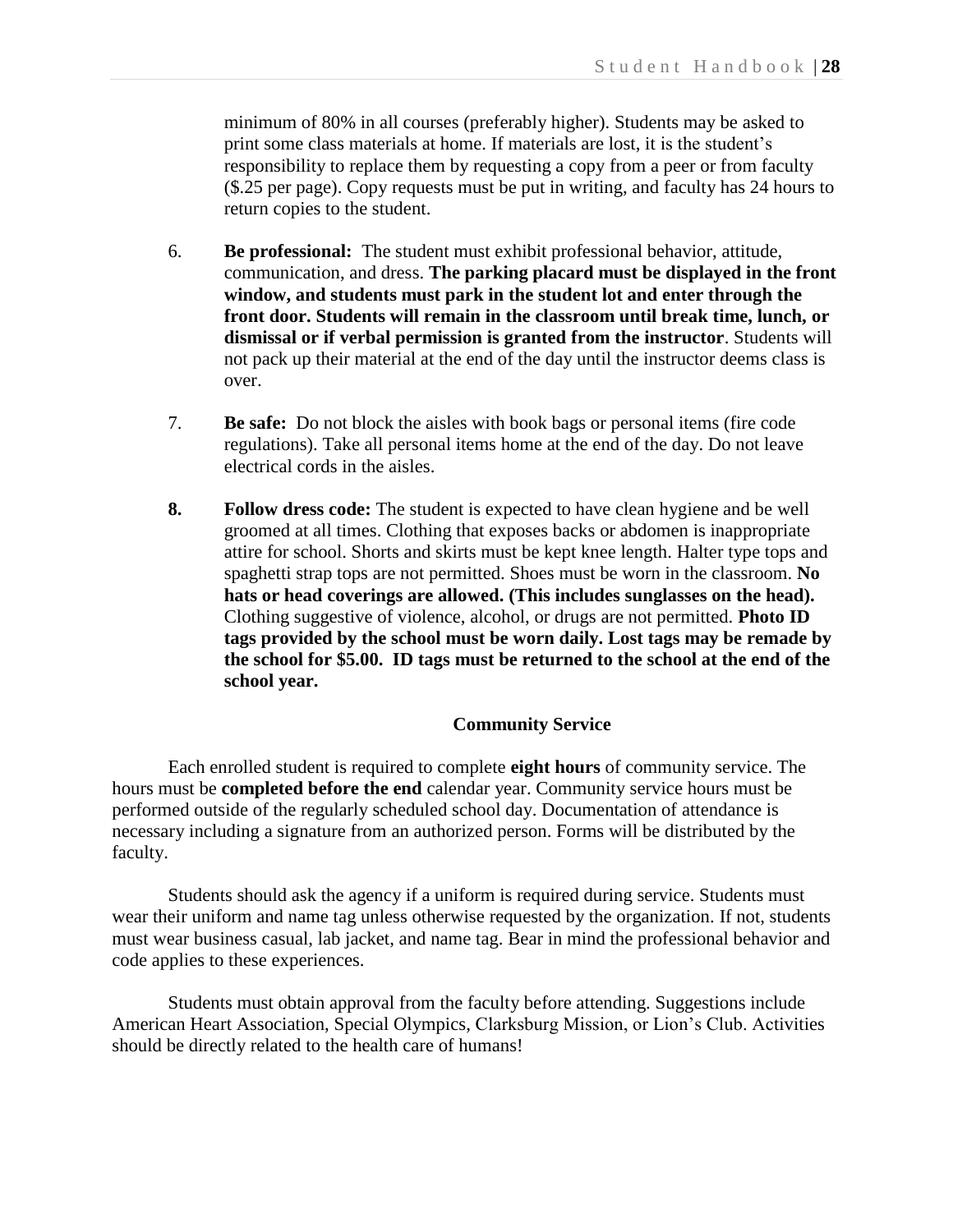## **Attendance/Absence**

The Program is an intense twelve-month program of study that requires regular attendance. As mandated by the WV State Board of Examiners Licensed Practical Nursing Laws and Rules, 1350 clock hours must be completed. The West Virginia Department of Education requires 1350 clock hours be completed. **There is no opportunity to make-up any hours. One day of class is equal to 6 clock hours. One day of clinical is equal to 6.5 clock hours.**

## **Student absences will be recorded by the faculty. Each absence/tardy/leaving early is recorded on the student's individual calendar. Absences must not exceed 7 total days.**

When absent or tardy in the classroom, the student must call the school and report off. Contact either **304-326-7591 (Hlusko) or 304-326-7583 (Kovach) to report absence and reason for absence.** The absence is documented (date, hours, or minutes). Students will review individual calendars at the end of each quarter or when requested. Students must sign the attendance record after the review. All students are encouraged to keep track of their absences, but in the event of a discrepancy, the faculty attendance record will be counted as true.

When the student is absent from a clinical rotation or externship, the student must contact their clinical instructor. **Students may not report off through other students**. Clinical assignments are made prior to student's arrival at 6:45- 7am, please report off before 6:30am. The absence will be documented (date, hours or minutes).

Tardiness is defined as being **one minute late for class (8:00 a.m.) or clinical (7:00 a.m.**). Leaving early is defined as leaving class or clinicals for less than one hour.

Two incidents of tardiness or leaving early less than one hour equals ½ day absent.

## **Sixty minutes or more is counted as ½ day absent**.

If a student does not call off from the classroom or clinical agency, the incident is documented as a no call/no show. The patient assignment for the absent student will be reassigned to another student in the group. **Three incidences of failure to report will be referred to the director and recorded on the final transcript of grades.**

When a student has missed five days, a written notice and improvement plan form the Coordinator is given to the student for a signature. **Students whose absences exceed 7 days will be dismissed from the Program.** An exit conference with the Coordinator, faculty member, and financial secretary/accountant will include an interview. Financial arrangements must be made at the exit interview with United Technical Center.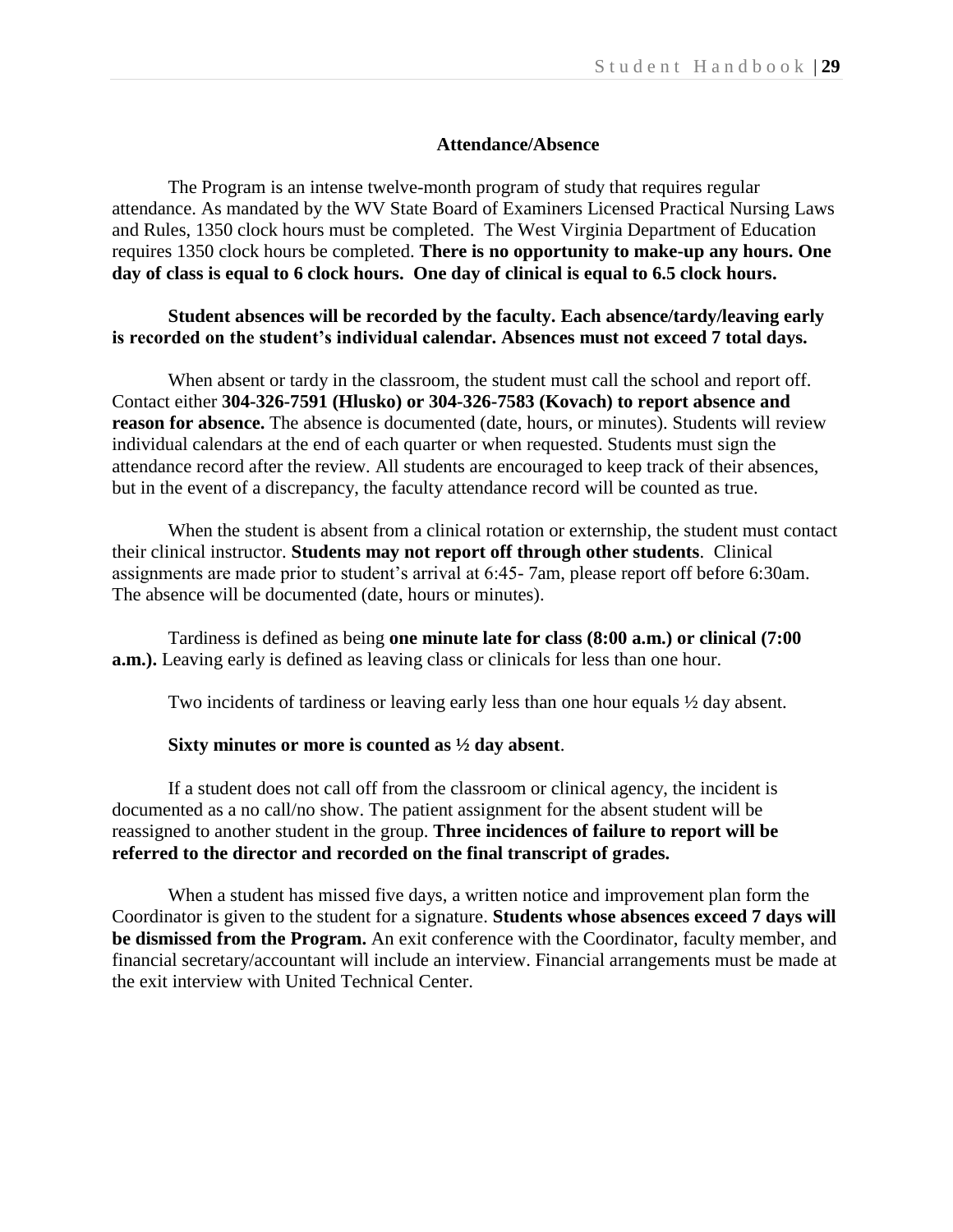## **Illness or Injury**

Students are responsible for their own health care during the school year. Reasonable absences include serious personal or immediate family (spouse, children, parents, grandparents, siblings) illness or death, unavoidable court appearances, military obligations, or act of God (fire, flood). Bear in mind, absences for these reasons are still accrued in the total days of absence. Consideration for bereavement is given for immediate family including spouse, child, parent, sibling, or grandparents. Evidence of death in the family must be submitted.

A student who is ill is advised to stay at home to prevent the spread of disease. Students must follow COVID-19 protocols per WVDE and Health Department requirements until further notice.

The school or clinical agency is not responsible for the cost of health care for any illness. If students become ill during clinical hours, students may be seen in the Emergency Room at their own expense, but may not approach physicians for medical advice.

**In the clinical area, the instructor may elect to send an ill student home (fever, infection) to protect the safety of the patient or other persons.** Students are required to take the influenza vaccine, when it becomes available. This is a health care agency requirement based upon the Centers for Disease Control and Prevention (CDC) guidelines.

#### **Makeup Work when Absent**

Upon return to class after an absence, the student is responsible for obtaining missed classroom or clinical information upon return. **Faculty will provide objectives, vocabulary, worksheets, or tests. However, notes must be obtained from a peer.**

**Any missed test(s) or quiz(zes) must be taken immediately when the student arrives at school**. **Previously assigned work (homework, care plans, or workbooks) must be submitted by 8:00 a.m.** Verification of absence through medical or legal documentation is mandatory if the student is absent for more than one consecutive day.

#### **Theory Grades**

The curriculum is arranged in individual courses. Students receive credit for a course only after having completed all of the assigned work satisfactorily within the allotted time frame. The student must maintain a "C" average or 80% in each course in order to continue in the program. Students who do not receive an "80" in a course will be dismissed from the program. No course may be repeated during the currently enrolled school year.

**All assignments must be handed in before 8:00 a.m. on the day it is due.** This includes ATI assignments, which correspond to individual units of each nursing course. **Any**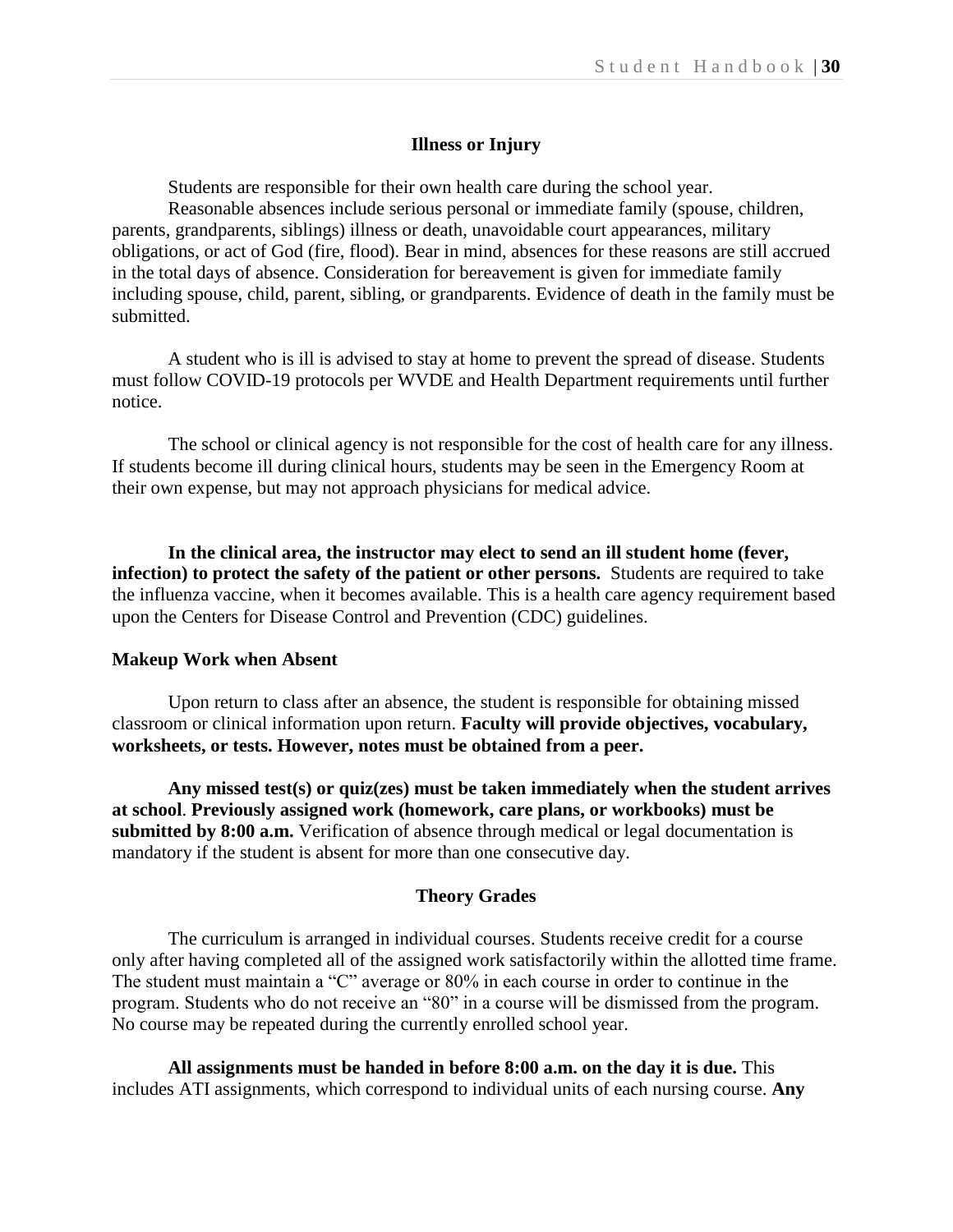**assignment that is submitted after 8:00 a.m. on the day it is due is considered late. There will be no points awarded for late work.** 

**If the assignment is incomplete or not done at all, the instructor will notify the student to complete the work despite the zero grade. The assignment must still be completed in its entirety and submitted as assigned to meet course requirements.**

Each student is responsible for their own work. Notes and course work from previous graduates are not permitted in the classroom. **Students may not work on care plans, drug cards, or assignments, study for tests, read books, play computer games, or use cell phones during lectures.**

Standardized testing instructions are given in accordance with published guidelines. Practice tests are taken at home, but computers are available after 3:00 p.m., if needed. Students must achieve a minimum of 90% on Practice Test B without rationales by the assigned deadline. If your Practice Test B score is below the minimum acceptable for ATI, you will have a focused review to complete to study. This must be turned in to prove completion of assignment for ATI Practice Test B. After the instructor releases the rationales, the students will repeat the same test and achieve a 95%. When a course is completed, a Proctored Test with an established standard will be scheduled and placed on the calendar. If a student does not meet the benchmark, remediation must be done as follows:

- Print the focused review of the Proctored Test results. Complete all activities ATI requires for completing the focused review on the ATI website.
- Print the focused review and respond to each error identified on the focused review, ATI text, and course text. You will turn in your printed focused review with a summary of the missed material providing the information from the nursing course textbook and ATI text.
- You will cite each missed response summary with the author, text, year, and page number.
- Complete Practice Test A (90%) without rationales by the deadline.
- Complete Practice Test A (95%) with rationales by the deadline.
- Complete a Proctored Test (retake) using the same benchmark.
- If the benchmark is not met on the retake test, the student will complete the focused review and complete a test from a NCLEX-PN text for remediation citing page and text where answer was found with each answered question.

Standardized tests are timed, and usually one hour is allotted for each test. The Comprehensive Predictor and MSN Assessment Test have a longer time allotment. All Proctored Tests' results are recorded on the transcript.

Notices for tests, care plans, and assignments will be posted by the instructor. A personal planner is required of students to record due dates. Schedules for assignments are not negotiable, although faculty may change dates, if necessary. A Master Calendar is posted on a bulletin board in the classroom, which is a suggested schedule of didactic courses and clinical experiences. Holidays are included on the Master Calendar.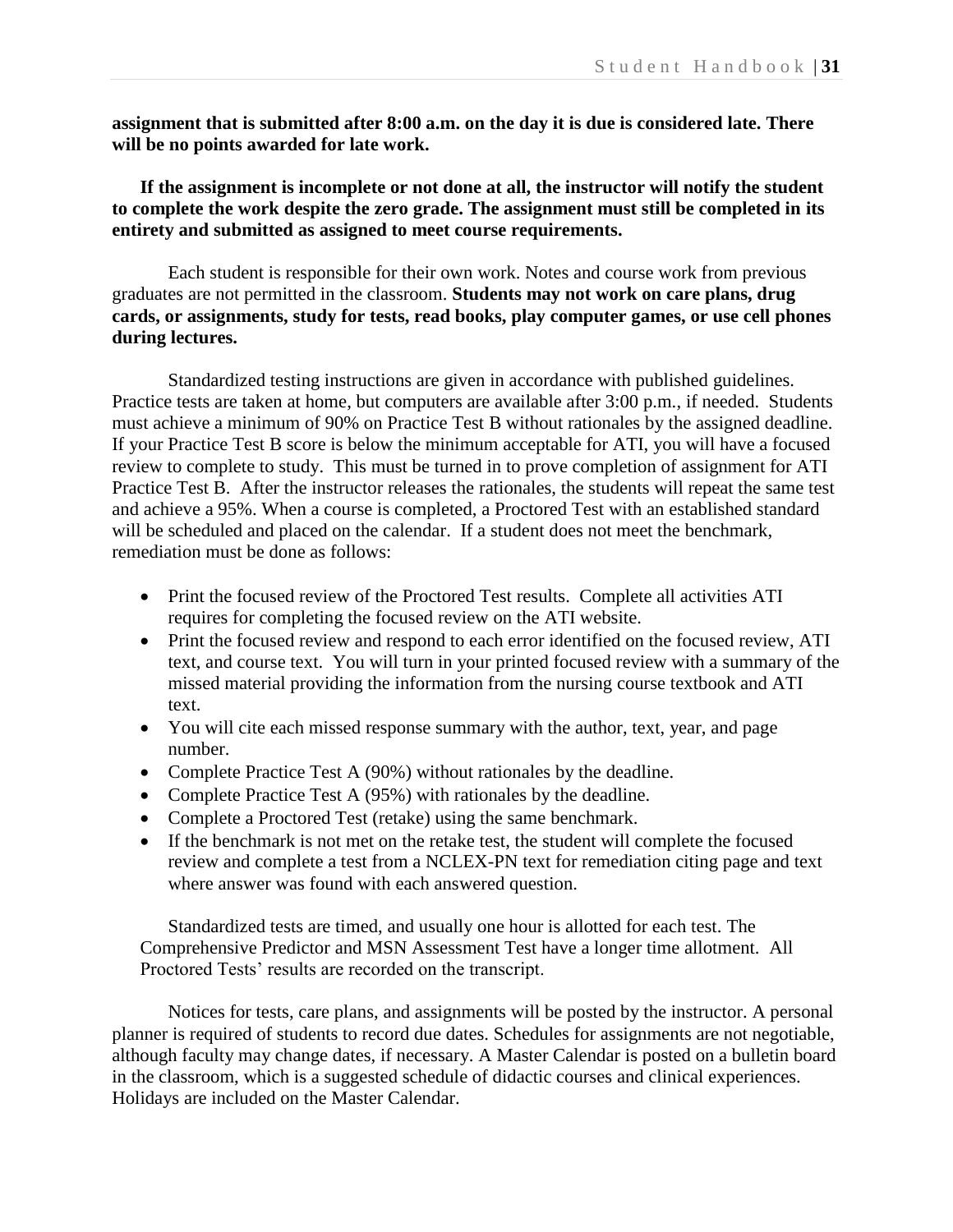Grades for all courses are posted on Schoology, and **students have 24-hour access**. Each student is provided with an access code. Faculty are available to discuss academic performance by appointment during office hours. Students exhibiting scholastic deficiency (85 or <) will be counseled and an improvement plan will be written with the student's input. The improvement plan gives students suggestions for improvement and a designated period of time to achieve the goal of improved scholastic performance. If the student does not meet the improvement plan's goals and less than an 80 is obtained in a course, dismissal may result.

## **Theory Grade Scale**

| $A -$     | 93-100   |
|-----------|----------|
| B -       | 85-92    |
| $C -$     | 80-84    |
| Failure - | Below 80 |

## **Course Grade Sample:**

| <b>Unit Tests</b> | $(60\%)$ |
|-------------------|----------|
| Final Exam        | $(30\%)$ |
| Assignments       | $(10\%)$ |

## **IV. CLINICAL POLICIES AND PROCEDURES**

## **Instructor Responsibilities in the Clinical Area**

## **Instructor Shall:**

- 1. Assess the student's level of preparation for the clinical experience. Select clinical learning experiences according to the student's ability and needs.
- 2. Unprepared students shall be evaluated by the instructor for further action.
- 3. Provide supervision, instruction, and feedback to individual students ensuring each receives equitable attention.
- 4. Provide the opportunity for pre and post conferences during the clinical day to reinforce learning and share experiences.
- 5. Evaluate and document student performance and clinical assignments based on written criteria. The student shall have a written evaluation following the end of each clinical rotation.
- 6. Meet with clinical personnel to share information and explore mutual concerns.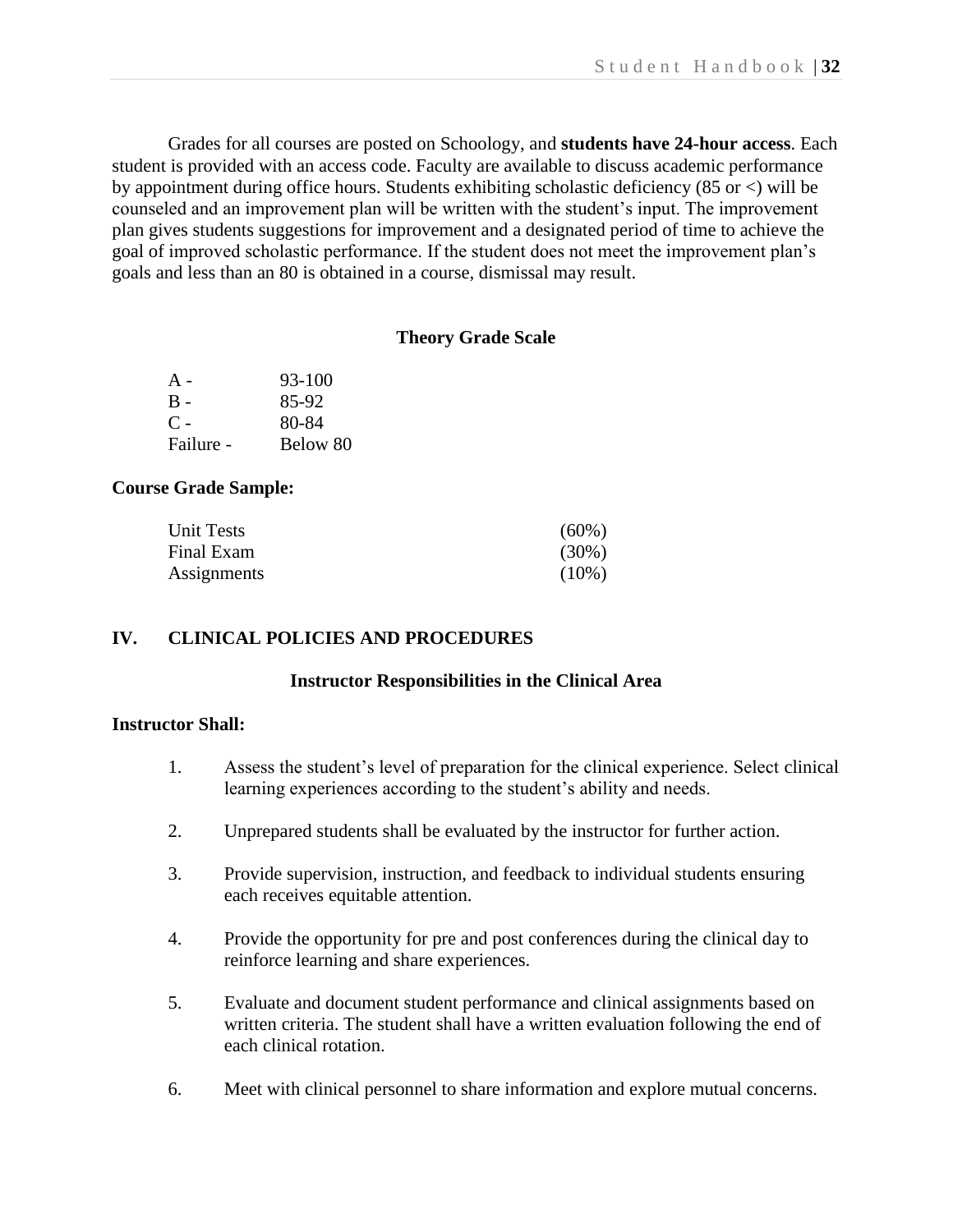- 7. Emulate professional behavior, dress, communication, skill, and knowledge in order to provide a role model of exemplary professionalism.
- 8. Provide students with information about the clinical schedule. Please note the clinical externship experience or specialty assignment is in the evening.

## **Student Responsibilities in the Clinical Area**

## **Students Shall:**

- 1. **Be courteous:** Each person is to be addressed by the proper title. This is acceptable professional etiquette. **This includes a positive attitude, moderate tone of voice, calm approach, and mannerisms.** If necessary, students may request an individual conference **in writing** for any personal concerns.
- 2. **Be punctual:** Each student will report to the assigned clinical area 5-10 minutes prior to preplanning or preconference as scheduled. Students are expected to be prompt when going to and returning from lunch. Patient care, documentation, and reporting off to the team leader should be completed a minimum of 15 minutes before lunch is scheduled. **No student shall leave the unit for any reason without verbal permission of the instructor**.
- 3. **Be accountable:** Never perform any task if you are unsure of the proper skill or technique. Do not be afraid to ask for help. Take advantage of every learning opportunity. Follow through on all specific directions of the instructor. Participate in self-evaluation to assess individual progress. Perform safely and ethically within a legal framework.
- 4. **Be responsible:** Always think of patient safety first. Report any change in the patient's condition, clinical incident, or emergencies immediately to faculty and team leader. Always wear appropriate protective apparel (gown, mask, gloves). Keep personal belongings to a minimum, because there is no storage space or lockers for students. Review the clinical evaluation provided by the instructor and make necessary corrections based upon suggestions.
- 5. **Be prepared:** Bring the clinical syllabus, drug handbook, and fundamentals and medical-surgical books, as it applies to the rotation. Students must have **black ink pen, paper, bandage scissors, pen light, watch, name tag, and stethoscope daily.**  Utilize preplanning time to familiarize self with the diagnosis, medications, diet, treatments, and electronic record.
- 6. **Be professional:** Appearance is considered a component of professional conduct. Students not adhering to the following dress code will be sent home and considered absent.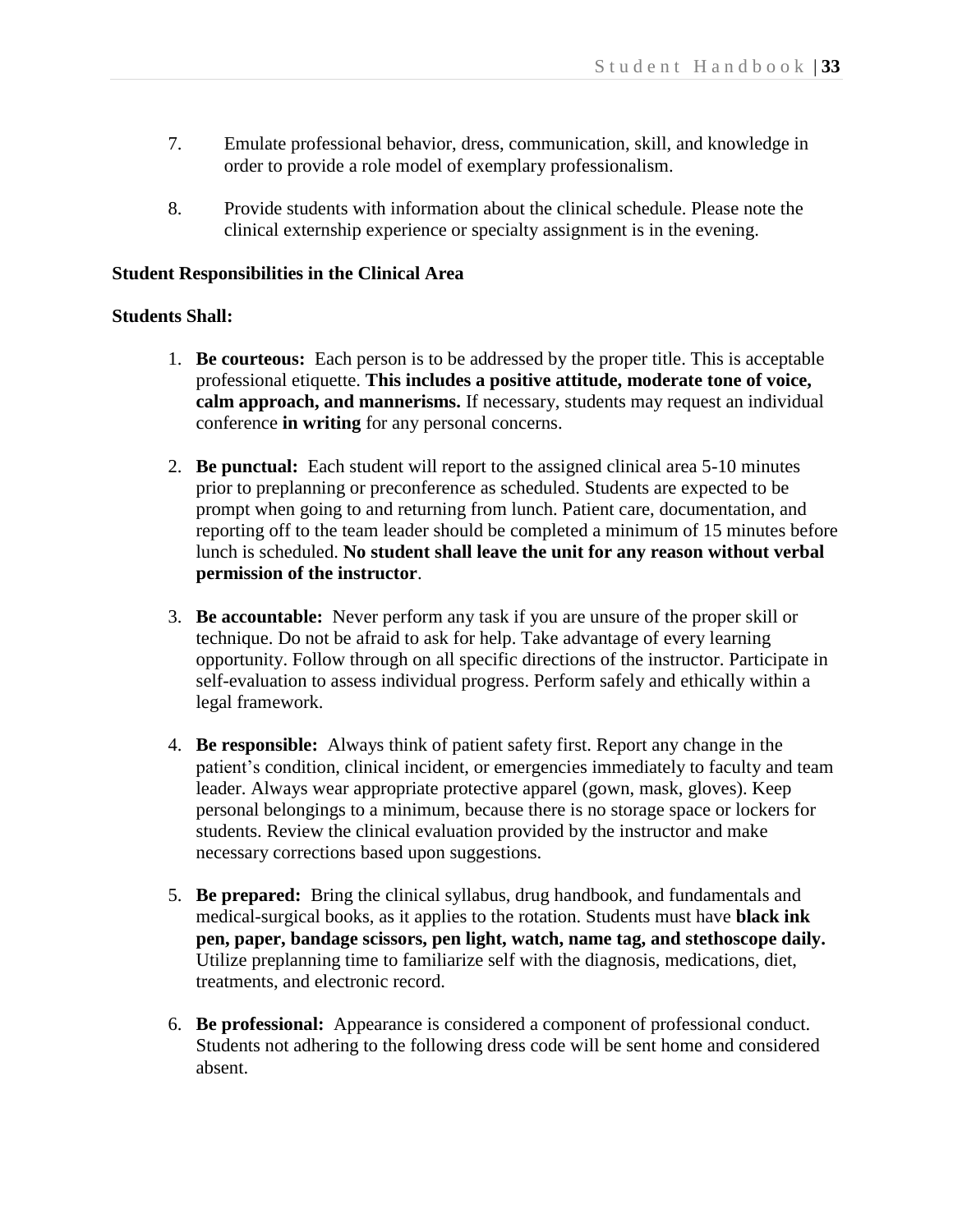- a. The uniform must be **clean and ironed**. White socks or hosiery under slacks or pants are required. Undergarments must be white or beige. The school emblem must be worn on the left sleeve of the top. White nursing shoes are worn (canvas shoes are acceptable). Shoes and laces must be white (clean daily). No open-toe or sling-back shoes are permitted. The lab jacket is optional. A white turtleneck/long sleeved shirt may be worn with the uniform (colder weather), but no other color or pattern is acceptable. A short lab jacket, name tag, and uniform must be worn to community functions such as a health screening or flu clinic.
- b. Hair must be clean, conservatively styled, and shall not come below the top of the collar in the back. Long hair must be secured with inconspicuous hair pins. **No pony tails are allowed**. This hair style must be maintained to and from school. If a male student wears a beard or sideburns, it must be clean and kept short.
- c. **No jewelry,** other than a wedding band, if applicable, and watch with a second hand, is to be worn with the uniform. One single or pair of small, gold, silver, or stone post earrings may be worn **in the ear lobes only. No earrings are to be worn in any other visible parts of the body including but not limited to the nose, eyebrow, or tongue. No gauged earrings.**
- d. Nails must be **short** and trimmed to avoid injuring clients. Nail polish, **acrylic, or artificial nails are not permitted during clinical rotations and externships.**  Cosmetics may be used in moderation only, and no perfume may be worn.
- e. **All visible tattoos (face, neck, arms, hands, chest) must be covered with an article of clothing (turtle neck), dressing or band-aid in the clinical area at all times. Noncompliance will result in the student being sent home as well as being counted absent for the day. This includes community service and externships.**
- f. **Students must exhibit courteous professional behavior in the clinical areas at all times. There will be no socializing in the hallways, sitting in the break rooms, or computer rooms during the clinical day. Students must spend time with patients at the bedside.**
- 7. **Establish rapport:** Introduce yourself to the patient. Be helpful and cooperative with staff, peers, patients, and faculty. Communicate promptly the patient's condition and care to the instructor and staff nurse throughout the day. Do not wait to report a change in the patient's condition.
- 8. **Written assignments: Handwritten documentation is to be submitted to the instructor as assigned. The computer areas are specifically for computer documentation only; they are not social areas. When computer documentation is completed, exit the area to allow another person to use the equipment. Students may document on computers in the hallways (WOW's) also. Computer**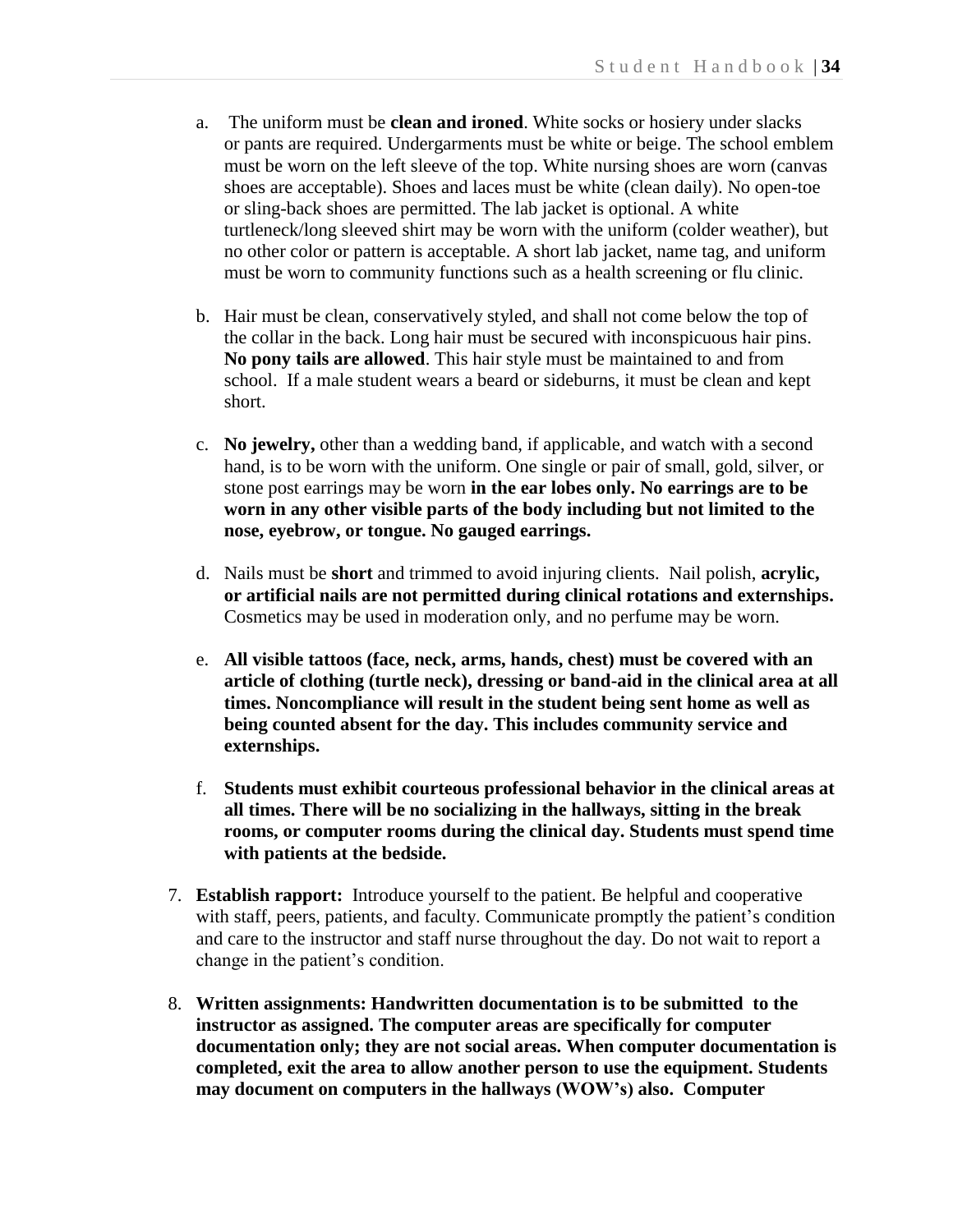**documentation must be completed by 11:30 a.m.** to allow faculty time to proof read information, and allow student's time to complete editing.

**Students may NOT sit at the nursing station desk, which is allocated for staff.**

**\*If a student in noncompliant with any of the clinical policies, including dress code policy or exhibits unprofessional behavior in the clinical setting, the faculty may send students home.**

## **Absences in the Clinical Area**

A total of seven (7) absences are allowed for the entire school year. No clinical specialty area may be missed. This includes Pediatrics, Psychiatric Nursing, Maternal Child Nursing, Leadership, Nursing Home, and Externships. This also includes clinical experiences in the evening (Alcoholics Anonymous, Alanon, Childbirth Classes, etc.). **An absence from the clinical area is recorded as a zero for the clinical grade. An absence in a specialty area results in a deduction in clinical hours on the student's final transcript of grades. This does not apply to students attending an assigned clinical experience.**

During clinicals, students must report off to the instructor prior to leaving the floor for any reason. Instructors will assign lunch, and students must report off to the team leader before going to lunch. Students may bring their lunch or purchase meals at the facility.

## **No Lifting**

In an effort to ensure the safety of students and patients, no non-weight bearing or partialweight bearing patient shall be lifted, moved, or transferred without the use of a mechanical aid and adequate assistance. Students are expected to use proper body mechanics at all times as they have been instructed.

If the patient is partial weight bearing, a gait belt and two person assist will be utilized. For patients who are non-weight bearing, a mechanical lifting device and a minimum of four persons must be present. No patient shall be lifted by the arms or under the axilla. **The student understands failure to comply with this policy may result in injury to self or the patient.**

#### **Sample Clinical Schedule**

| $6:45 - 6:55$ a.m.   | Arrive if medication nurse                          |
|----------------------|-----------------------------------------------------|
| $7:00 - 7:30$ a.m.   | Preplanning                                         |
| $7:30 - 8:30$ a.m.   | Morning report and pre-conference                   |
| $8:30 - 10:30$ a.m.  | ADLs, treatment, procedures, and medicines          |
| $10:30 - 12:00$ p.m. | Finish procedures, chart, medicines, and report off |
| $12:00 - 12:45$ p.m. | Lunch                                               |
| $12:45 - 14:30$ p.m. | Post-Conference                                     |
|                      |                                                     |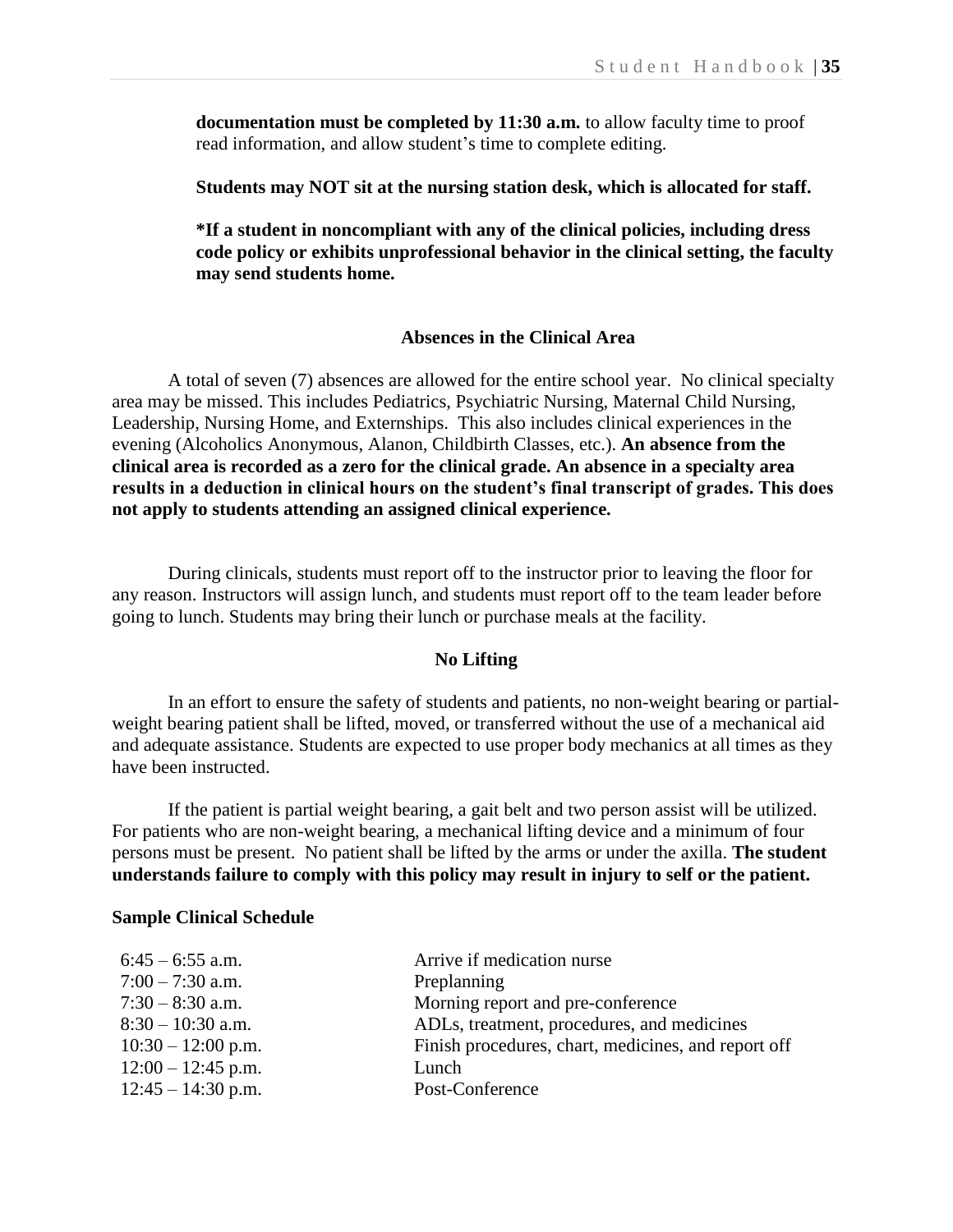## **Clinical/Course Grades**

Clinical assignments impact classroom course grades. Clinical assignments, drug cards, or worksheets must be submitted in entirety or a deduction in the clinical grade will be assigned.

After the completion of a nursing clinical course rotation an evaluation is written, and discussed with the student. A final grade less than satisfactory or less than two indicates failure and will result in the student's dismissal from school. The clinical courses are Fundamentals, Pediatrics, Psychiatric Nursing, Maternity Nursing, Pharmacology, Geriatrics, Medical Surgical Nursing, and Leadership.

Students exhibiting clinical deficiencies will be counseled and given a written warning (counseling form). This will include an improvement plan, which gives the student a designated period of time in which to improve clinical performance to an acceptable level. If the student does not meet the improvement plan's goals, dismissal may result.

Clinical grades range from  $\mathbf{w_0} - \mathbf{1} - \mathbf{2} - \mathbf{3}$ . See criteria below for assignment of the clinical grade. Students may not miss any specialty clinical rotation including Psychiatric Nursing, Pediatrics, Geriatrics, Externships, or Maternity Nursing as there is no opportunity to make-up hours. Failure to complete assignments for clinical rotations will result in a deduction of "2 levels" of the clinical grade. For example, if a 2 was given, the grade would decrease to a 0.

## **Clinical Grade Samples**

- **3 - Excellent/Exceeds**
- **2 - Good/Satisfactory**
- **1 - Needs Improvement**
- **0 - Unsatisfactory**

### **Clinical/Performance Evaluation Criteria**

- A Client Care
	- 3 Completes client care correctly using holistic approach without any prompting.
	- 2 Completes client care correctly using holistic approach with 1-2 prompts.
	- 1 Incomplete client care, not done, not reported, lacks holistic approach, or more than 2 prompts.
- B. Documentation
	- 3 Computer and written documentation thorough and completed without any prompting prior to lunch.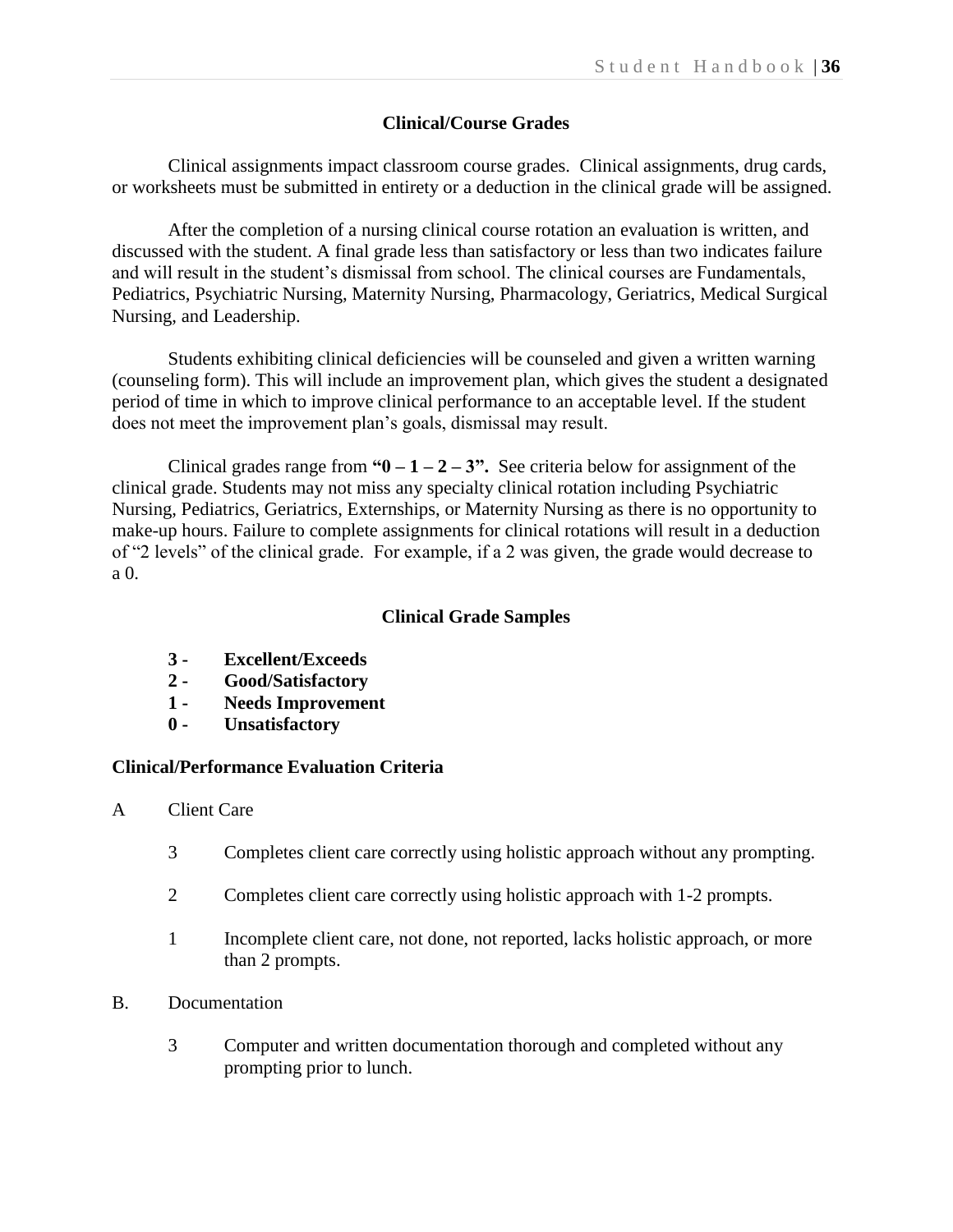- 2 Computer and written documentation completed with 1-2 prompts prior to lunch.
- 1 Computer and written documentation incomplete, not done, not submitted before lunch, or more than 2 prompts
- C. Procedures and Safety
	- 3 Demonstrates exceptional competency or safety in technique, theoretical preparation, or judgment in completing procedures without any prompting.
	- 2 Demonstrates satisfactory competency or safety in technique, theoretical preparation, or judgment in completing procedures with 1-2 prompts.
	- 1 Demonstrates substandard competency or safety in technique, theoretical preparation, or judgment in completing procedures, or more than 2 prompts.
- D. Communication
	- 3 Uses appropriate and professional communication with peers, faculty, patients, and staff without any prompting.
	- 2 Uses appropriate and professional communication with peers, faculty, patients, and staff with 1-2 prompts.
	- 1 Does not use appropriate and professional communication with peers, faculty, patients, and staff, or more than 2 prompts.
- E. Organizational Skills and Efficiency
	- 3 Utilizes organizational and time management skills to complete care and assignments, for arrival and departure, without any prompting.
	- 2 Utilizes organizational and time management skills to complete care and assignments, for arrival and departure with 1-2 prompts.
	- 1 Does not utilize organizational and time management skills to complete care and assignments, for arrival and departure, or more than 2 prompts.
- F. Professional Behavior
	- 3 Exhibits exemplary professional dress, demeanor, attitude, behavior, and speech at all times without any prompting.
	- 2 Exhibits professional dress, demeanor, attitude, behavior, and speech at all times with 1 prompt.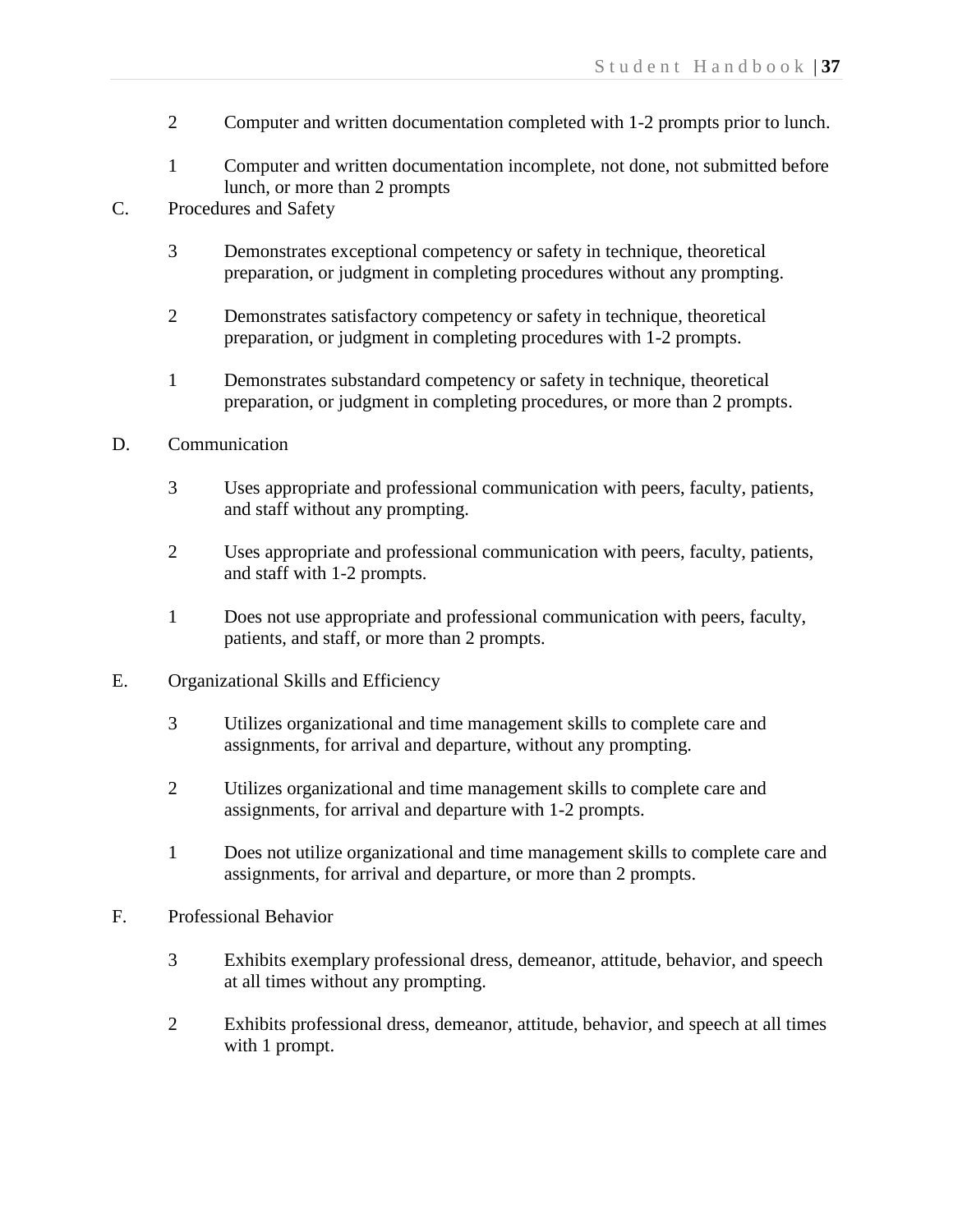1 Exhibits unprofessional dress, demeanor, attitude, behavior, and speech at times, more than 1 prompt.

## **V. PROGRAM POLICY**

## **Dismissal**

- **A. Verbal Warning –** may be given at any time regarding unsatisfactory classroom and/or clinical performance, appearance, attitude, or conduct. A verbal warning will be documented in the student's file. After one verbal warning is given, a written warning is completed.
- B. **Written Warning –** A letter of warning is delivered to the student by the Coordinator, indicating the violation. An improvement plan is written and a reevaluation date is set, in which time satisfactory improvement must occur. If improvement is not demonstrated, student will be referred to the Director at which time the student may be dismissed from the program.
- **C. Out of School Suspension –** A student may be placed on out of school suspension at the discretion of the faculty for academic or clinical deficiency or professional misconduct following a verbal and written warning. A suspended day(s) will be given and counted as an absence for each day.
- D. **Immediate Dismissal –** Students are subject to immediate dismissal without prior warning for the following offenses including, but not limited to:
	- 1. **A failing theory grade** (< 80%) upon completion of a subject.
	- 2. **A failing clinical grade** (< 2) after completion of a clinical course rotation.
	- 3. **Insubordination –** disobedience, malicious gossip, refusing to follow the direction of the instructor, profanity, belligerence in relationships with faculty, fellow students, hospital personnel or clients, violence in any form, verbal abuse, argumentative, or inappropriate displays of anger (slamming, throwing items, hitting objects, or yelling).
	- 4. **Under the influence of unauthorized drugs** or failure to notify the faculty of the need to take medically prescribed mood/behavioral altering drugs including possession or under the influence of alcohol, narcotics, marijuana, tranquilizers, stimulants, or controlled substances on school or agency property. **Refusal to undergo drug testing for requested alcohol or using an adulterant during drug testing shall constitute immediate dismissal.** Students taking prescribed drugs which impair judgement or reaction time shall not present themselves for client care.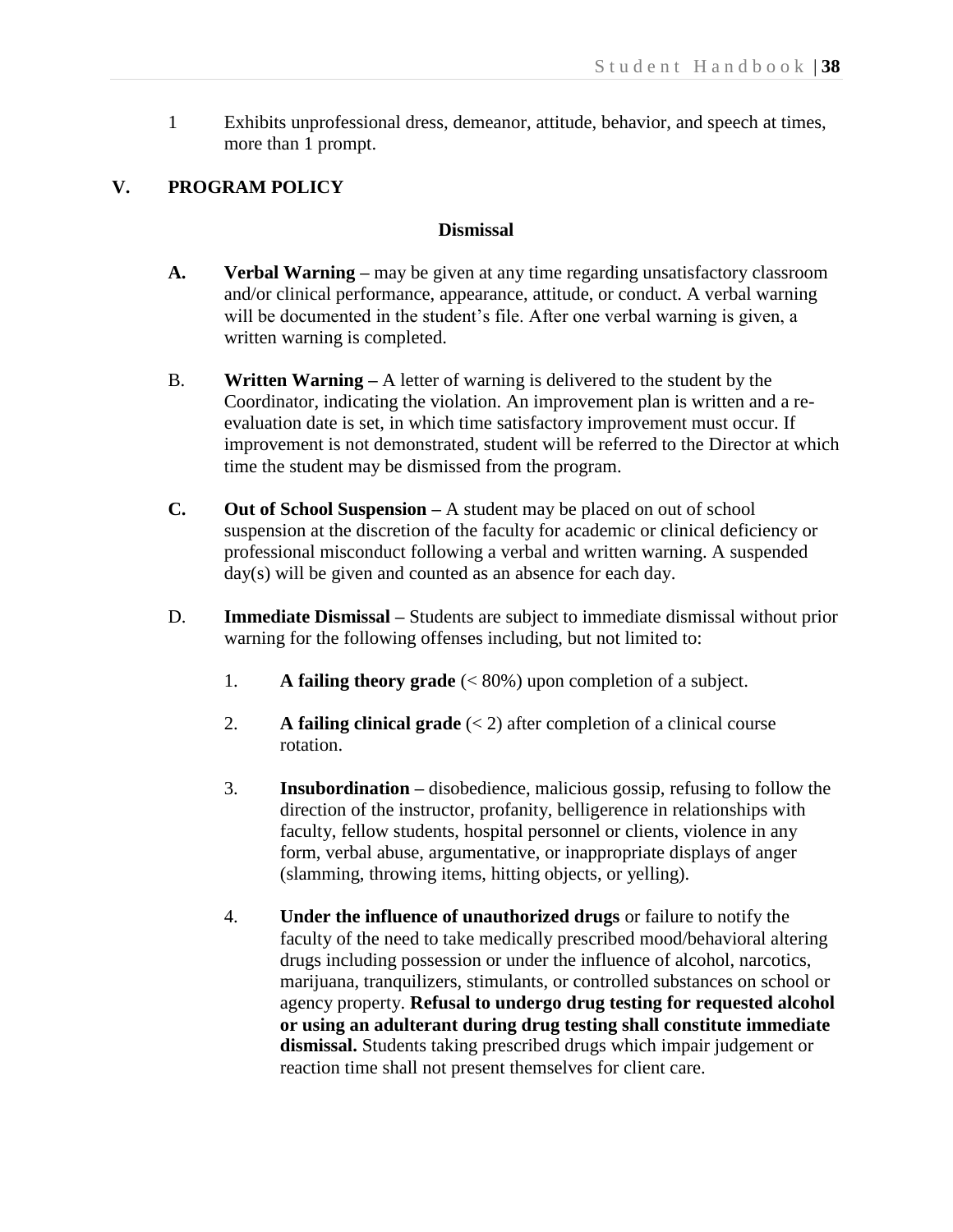- 5. **Dishonesty --**cheating, falsifying written or verbal information, lying to an instructor, team leader, or charge nurse, Xeroxing a chart or graded assignments, theft, plagiarism, inappropriate use of smart phone/watch, or falsifying any application or information.
- 6. **Personal violence and unauthorized possession of weapons –** including an angry outburst, slamming doors, pocket knives, blunt objects, or guns.
- 7. **Engaging in unsafe practices –** including physical, biological, or emotional factors, such as failure to recognize errors is aseptic technique, failure to seek help when needed, performing actions without supervision, inappropriate use of equipment, lack of proper protection of the client, making the client fearful, giving incorrect information, or unstable emotional behavior.
- 8. **Breach of confidentiality** or other unethical conduct breaking confidentiality regulations as determined in each clinical area or improper exploitation of a client. This includes lunches, breaks, or in smoking areas, and divulging information to another.
- 9. **Nonpayment of tuition and fees** as previously discussed.
- 10. **Unprofessional behavior and dress –** breach of dress code, discourtesy to peers, faculty, or staff, use of profanity, silly or immature behavior.
- 11. **Failing to abide by the policies** set by each affiliating agency including Harrison County schools.
- 12. **Absences in excess of seven (7) days** as outlined by the attendance policy.
- 13. **Declarations of Incompetency** by authorities or through medical evidence.
- 14. **Failure to disclose information** which may prevent the student from taking the State Board Examination such as arrests, convictions, or addiction.

\*Students shall not remain after dismissal or return to the clinical facility.

## **Withdrawal**

A student may voluntarily withdraw from the program at any time and should:

1. Arrange a conference with the Coordinator of the Program.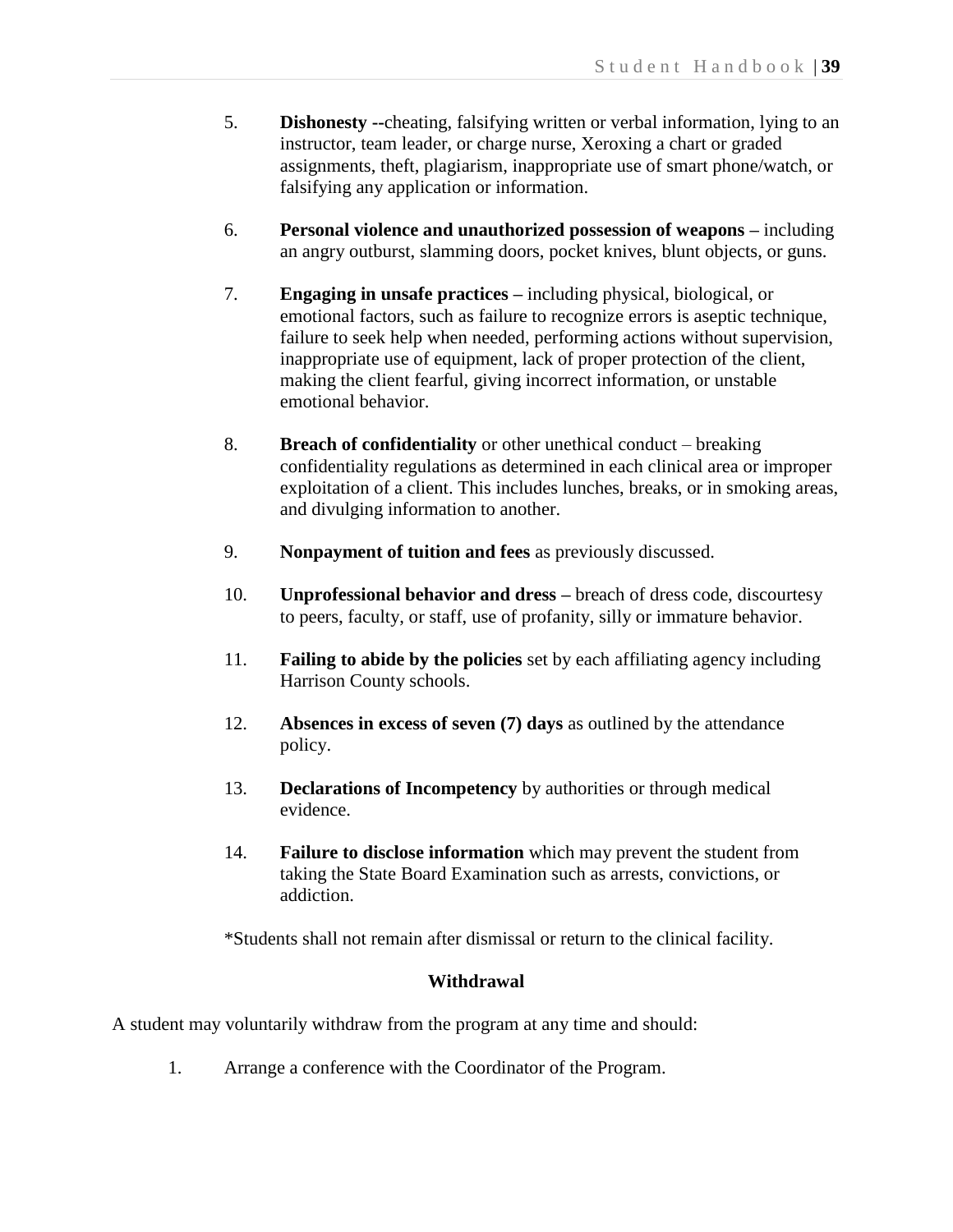- 2. Submit a written resignation stating the reason(s) for leaving school.
- 3. Return library books and any other school property at the time of withdrawal.
- 4. Complete business arrangements including tuition payment. (See refund policy).
- 5. Receive a Certificate of Completion for Nursing Assistant subject to State Board of Health requirements.
- 6. Receive an EKG Technician or Phlebotomist Certificate if curriculum and practice has been completed.

## **Readmission**

An individual who leaves the program and wishes to return must request readmission in writing to the coordinator. Students must have adhered to all school policies including absenteeism and paid fees prior to exit. Students exited due to misconduct are not eligible for readmission.

- 1. An application form must be completed and an in-person interview with faculty and director must be completed.
- 2. Students must pass a physical examination, laboratory studies, vaccinations, and blood titers. Adult/infant CPR and first aid must be current through the projected date of graduation.
- 3. For any class (less than 80%) or clinical failure (less than 2), the student may reenter the program at the decision of the faculty and director, provided that the following admission requirements are met:
	- a. Any class with an incomplete or score of "C" or less must be taken again.
	- b. All students must pass fundamental and advanced skills' challenge tests in the laboratory in order to be exempt from skills practice, clinical simulation, or clinical rotations for any previously completed clinical course. Skills checklists will be used to evaluate performance.
	- c. If more than 24 months has passed since the student has exited, challenge exams are required for previous theory courses to provide evidence of knowledge retention. If the student does not pass the challenge test with an 80%, the course must be repeated.
	- d. For any course previously completed with a grade of 84 or less, it is recommended that the course be repeated. If there is evidence of lack of knowledge, the faculty may determine that the student needs to repeat specific units in a course or an entire course.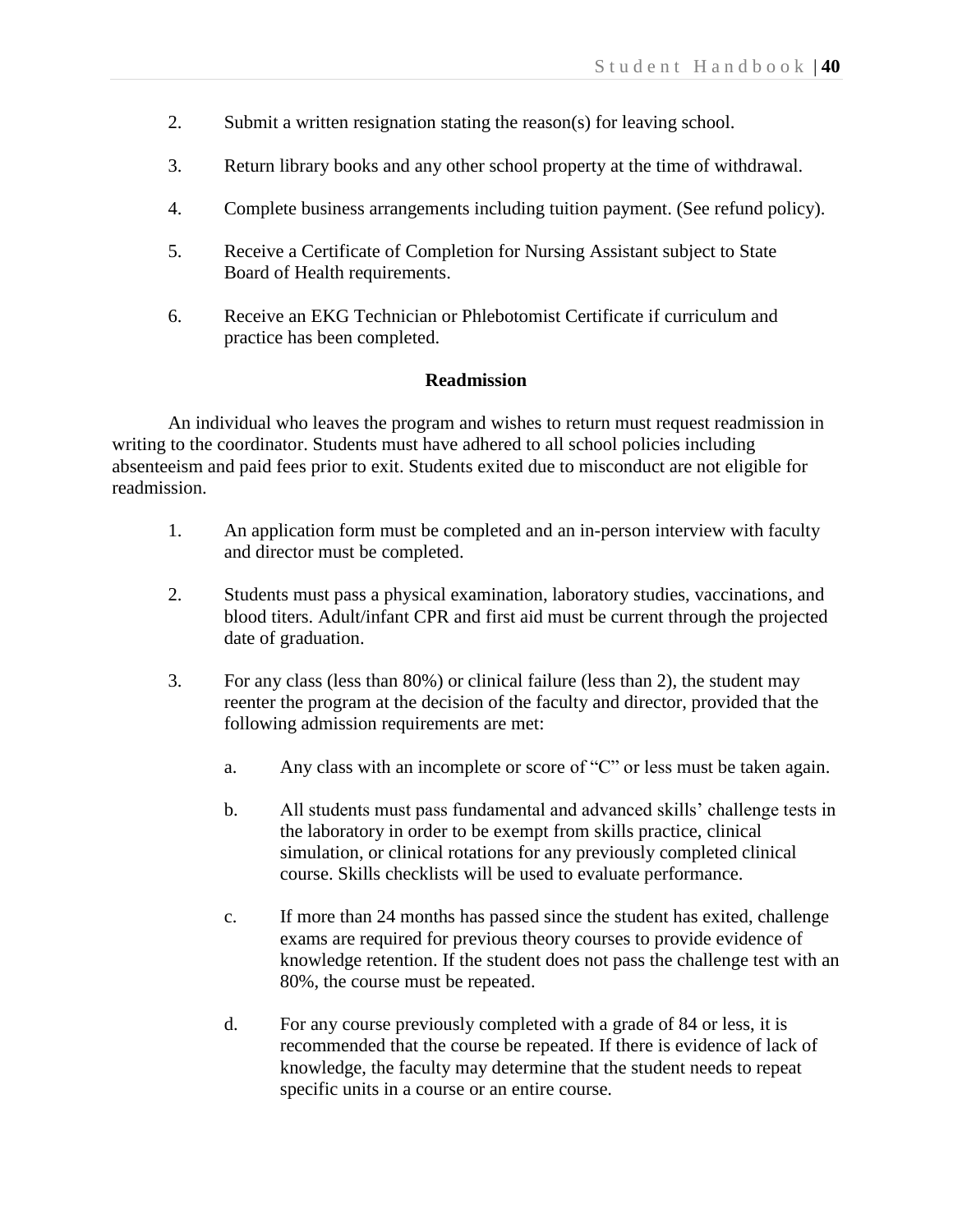- e. The student must abide by all policies contained within the Student Handbook including attendance and grading policies.
- f. A designated entrance date will be provided to the student based upon the previous exit date and absences, which must be made up.
- g. In the event that program changes have been made since the previous admission including updated or additional courses, the student must complete the course requirements.
- h. Admission to the program is contingent upon the student/instructor ratio.
- 4. Tuition fees will be prorated until the student begins full time attendance. All other fees apply as indicated on the expense sheet. Attendance includes instruction, review of skills, or any condition in the classroom.
- 5. Students dismissed or who withdraw a second time will not be eligible for readmission.

## **Transfer or Advanced Standing**

A transfer or advance standing student is a qualified applicant who previously attended a school of practical nursing or professional nursing school. Transfers from other programs within United Technical Center are not eligible for admission. Any student exited from a program due to misconduct is not eligible for admission. The individual may transfer if the following criteria are met:

- A. An application form for admission must be completed.
- B. Has been enrolled in a nursing class with the past year (12 months).
- C. Submits an official transcript(s) of previous didactic and clinical courses from the nursing program attended.
- D. Submits three letters of reference including two faculty members and one director or dean of the previous nursing program.
- E. Submits an official copy of the TEAS test results not older than two years with a minimum of a 60% composite score.
- F. Submits an official high school transcript with evidence of graduation or general equivalency diploma (GED).
- G. Satisfactory clinical performance as indicated in reference letters.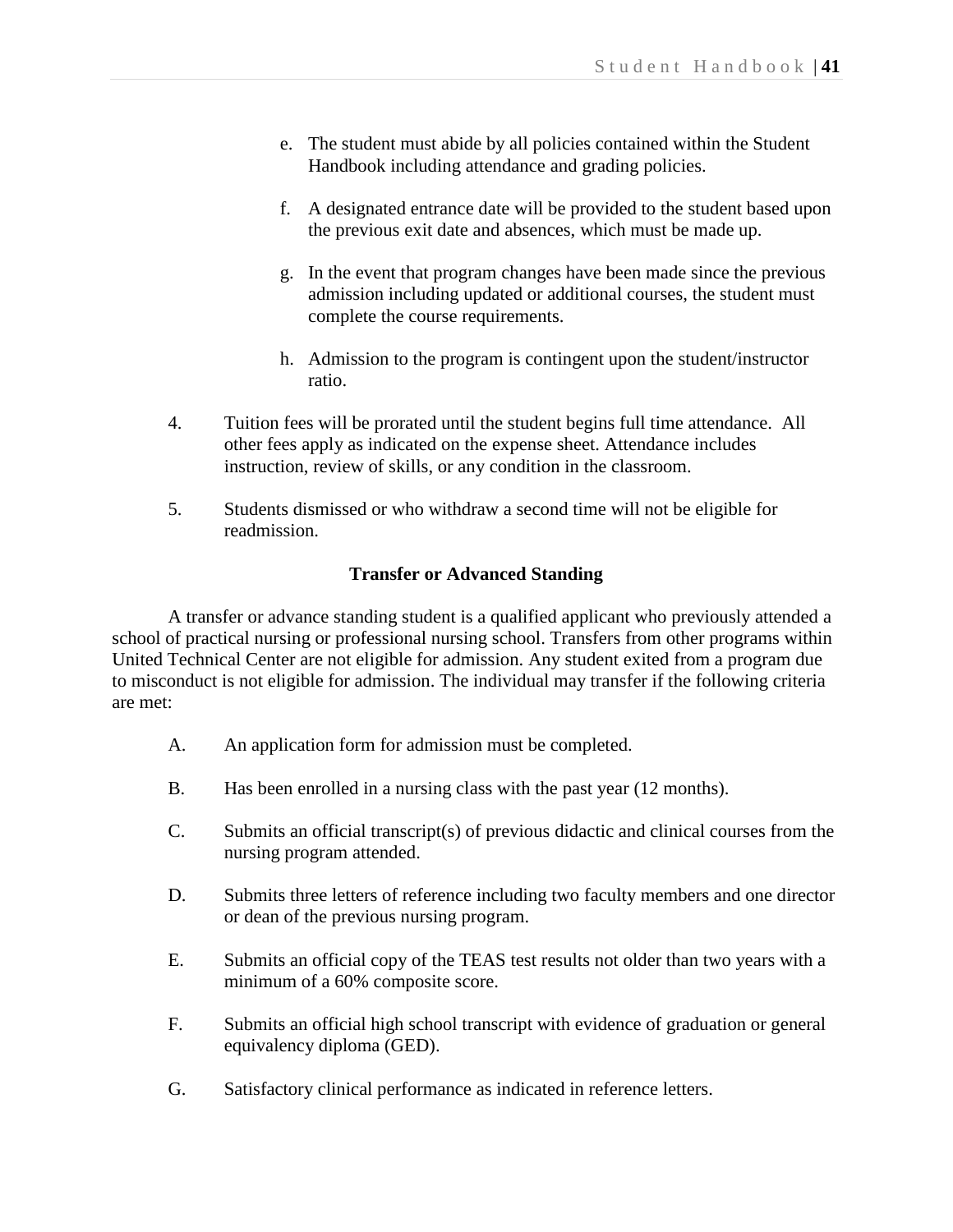- H. Students must pass a physical examination, laboratory studies, vaccinations, and blood titers. Adult/infant CPR and first aid must be current through the projected date of graduation.
- I. Transfer of the student into the program is contingent on the appropriate faculty to student ratio as specified in the West Virginia State Board of Examiners Laws and Rules and contractual agreements.
- J. Individual must demonstrate knowledge of practical nursing skills and theory by passing the following.
	- 1. Direct transfer of credit, based upon official transcript of grades for Medical Terminology and Computers if the grade is an 85% or better.
	- 3 Successful passage (80%) of a challenge examination in Fundamentals of Nursing I and II, Anatomy and Physiology, or Nutrition, provided the transcript of grades shows evidence of completion of courses with a B or better. Any class with an incomplete or score less than a B must be taken again.
- K. Must complete all standardized tests (ATI) meeting the required benchmarks. If the benchmark is not met, remediation and retesting is required.
- L. Must have a minimum of six months in the program at United Technical Center and begin at a designated time according to needed course work.
- M. Tuition fees will be prorated until the student begins full time attendance. All other fees apply as indicated on the expense sheet. Attendance includes instruction, review of skills, or any condition in the classroom.
- N. The student must abide by all policies contained within the Student Handbook including attendance and grading policies.
- O. Applicants must meet all admission criteria required of any applicant to the program and are subject to the approval of the West Virginia Board of Examiners for Licensed Practical Nursing.
- P. In the event of changes in curricula, the student must complete all course work.
- Q. Students dismissed or withdrawn a second time will not be eligible for readmission.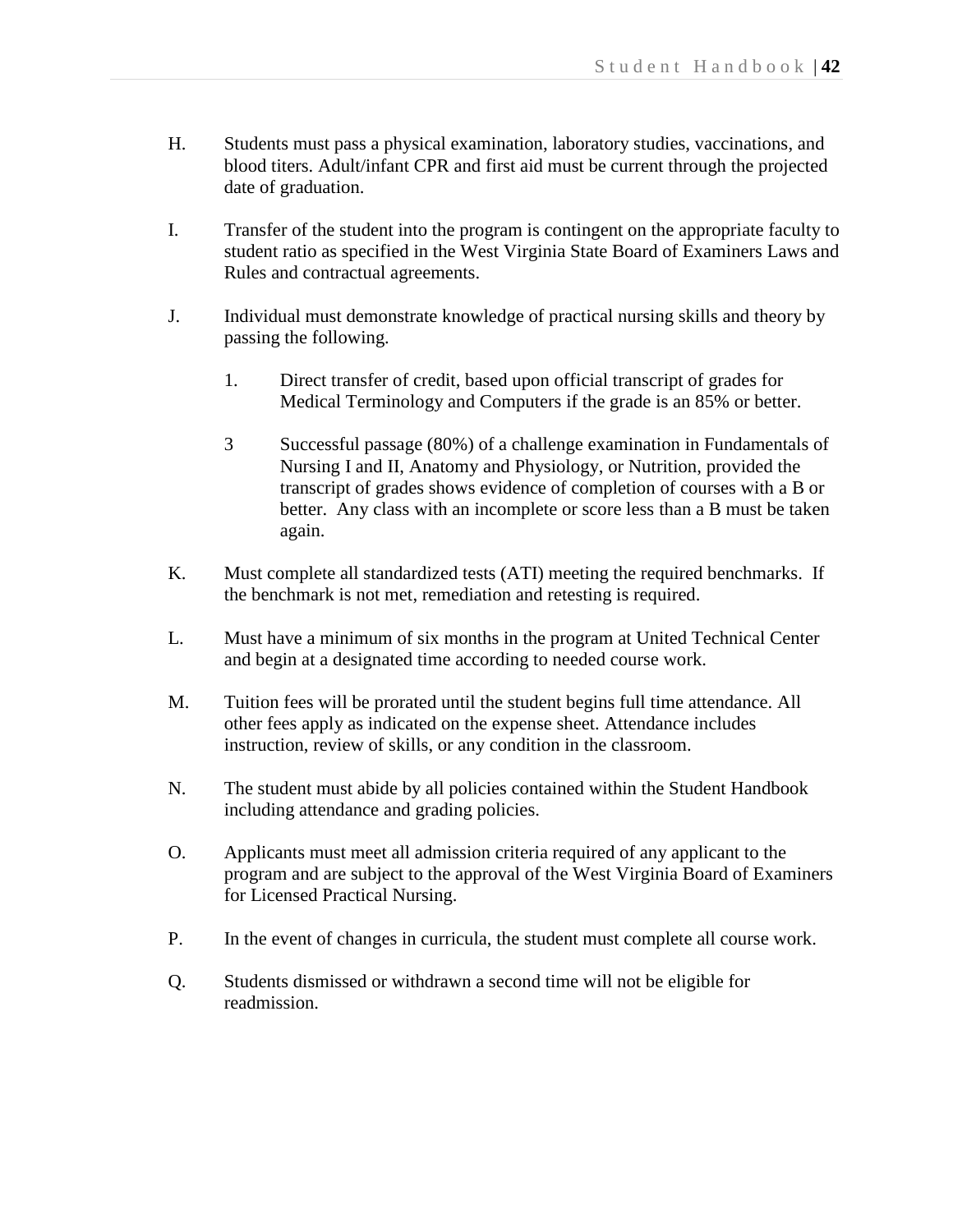#### **Drug Testing as Criteria for Admission**

The applicant understands and agrees that he/she shall submit to drug/alcohol screening as a part of the admission criteria for the United Technical Center School of Practical Nursing. The student will submit to the type of drug testing being performed (urine, blood, or saliva analysis) at the time the drug screening is requested. Appropriate chain of custody procedures shall be followed. The results of the drug screening must be reported directly to United Technical Center School of Practical Nursing by the laboratory performing the test. Receipt of positive results of a drug/alcohol screen for any substance for which the student has NO legal, valid prescription or for a non-prescription substance not declared prior to the screen shall be grounds for denial of admission to the practical nursing program.

Any individual who is on Methadone/Subutex maintenance must disclose this to the Coordinator of the program at the time of application. This individual will be instructed to contact the PN Board office to discuss implications of participation in the maintenance program upon enrollment and progress through the PN program, as well as implications with regards to disciplinary action by the Board at the time that the individual may request licensure by examination. Factors to be considered with regards to these individuals' acceptance into the program include the nature of the drug addiction which led to the program maintenance, acceptance of these individuals by the clinical agencies for clinical experience, as well as the opinion of the individual's treating physician with regards to his/her ability to function in the capacity of a student practical nurse.

## **Drug Testing of Students Following Admission**

The student understands and agrees that he/she may be requested to submit to drug/alcohol screening during the course of the academic year. Screening may be requested at any time by the nursing faculty of the practical nursing program, and shall be performed in accordance with proper chain of custody procedures. The student will participate in the type of drug screening procedure that is requested and the student shall provide the sample under observation. Appropriate chain of custody procedures will be followed. Drug/alcohol screening shall be performed at the expense of the United Technical School of Practical Nursing.

Upon request of the nursing faculty or administration of the practical nursing program, if reasonable cause exists, the student shall agree to submit to testing to determine whether alcohol, controlled substances or substances which are mood altering in any way are present in his/her blood and/or urine. Testing shall be performed as soon as possible. The sample will be collected under observation. Appropriate chain of custody procedures shall be followed. Drug/alcohol screening pursuant to probable cause shall be at the expense of the student. Failure to submit to such a reasonable request shall be prima facie evidence of the presence of the aforementioned substances, and shall be grounds for immediate dismissal from the practical nursing program

**Any student who is prescribed any narcotic medication or medication which may be mood altering in any way shall cause his/her physician to document the prescribing of said medication. The student shall furnish documentation to the coordinator of the practical nursing program the next instructional day following the prescribing thereof. At no time**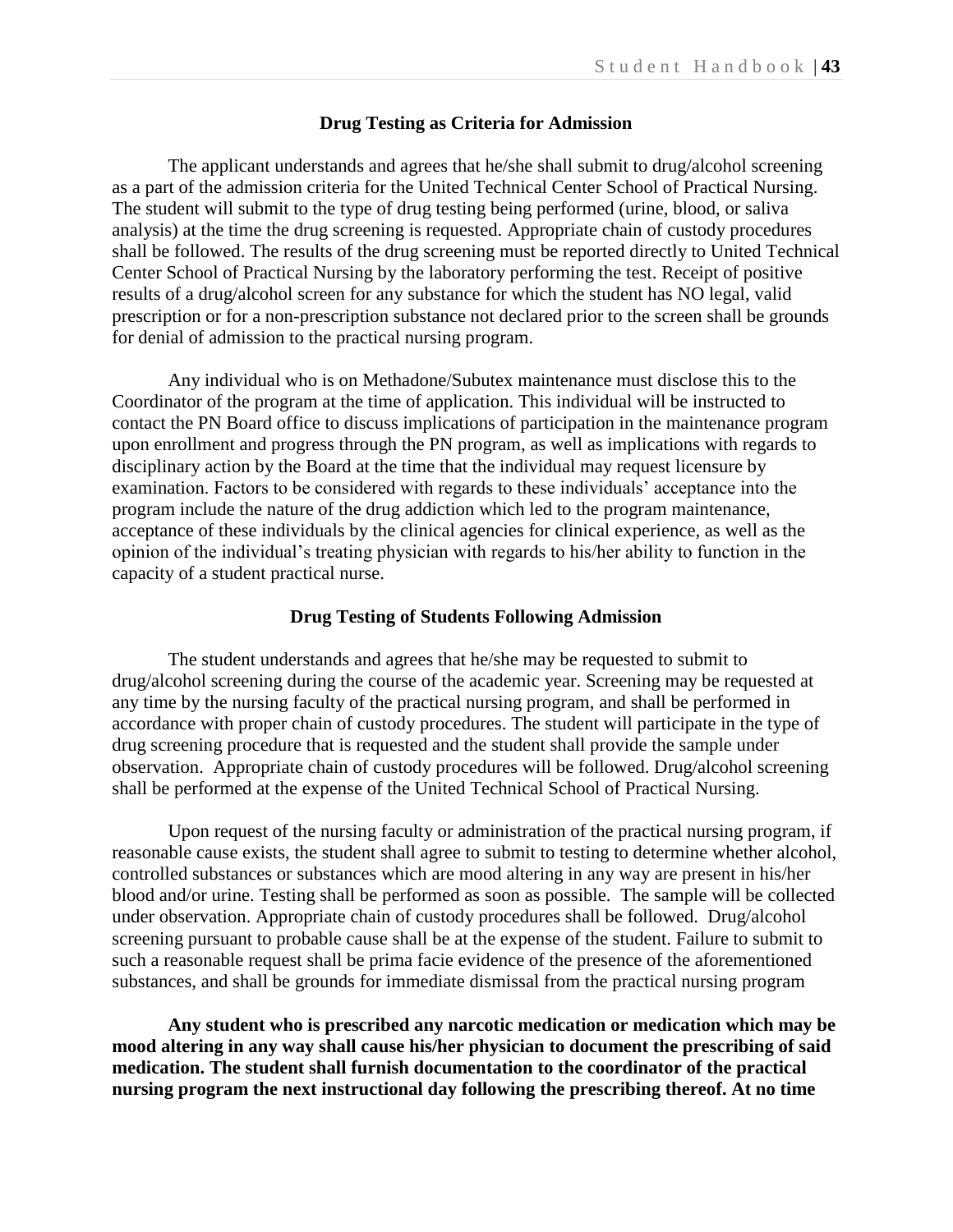**shall the student engage in direct patient care in the clinical agency while he/she is under the influence of alcohol, a narcotic drug, or other mood altering medication, without a statement from his/her attending physician indicating the students ability to perform nursing functions is not impaired and following evaluation by the coordinator or her designee to determine the student's functional ability.**

Any student who uses any non-prescription substance which may contain alcohol, cause drowsiness, or in any way impair the ability to perform nursing functions shall inform coordinator or her designee on any instructional day on which the substance is utilized, and prior to the student's submission to any drug/alcohol screen which may be requested in accordance with the above policies. At no time shall the student engage in direct patient care if the ability to perform nursing functions is impaired as determined by the coordinator or her designee following the use of a non-prescription substance.

Any student on Methadone or Suboxone/Subutex maintenance shall agree to random drug/alcohol screening at their expense which may be on a more frequent basis than other individuals enrolled in the program. Any drug screening on these individuals, whether at the time of admission or after enrollment in the nursing program, shall specifically test for Methadone or Suboxone/Subutex and differentiate any positive results for Opiates and other substances. Further, these individuals must cause their treating physician to submit a written statement to the Program Coordinator on a monthly basis verifying their compliance with treatment and ability to function safely as a practical nursing student. Any individual on Methadone or Suboxone/Subutex maintenance will cause results of any drug screening conducted by the individual's treating physician to be copied to the Coordinator of the PN Program. Any evidence of non-compliance with treatment and/or drug screen which is positive for any substance other than Methadone or Suboxone/Subutex for which the individual has no valid prescription and has not declared prior to the drug screen shall be grounds for immediate dismissal from the nursing program.

**RECEIPT OF RESULTS INDICATING THE PRESENCE OF ANY AMOUNT OF ANY SUBSTANCE FOR WHICH THE STUDENT HAS NO LEGAL, VALID PRESCRIPTION OR FOR A NON-PRESCRIPTION SUBSTANCE NOT DECLARED PRIOR TO THE DRUG/ALCOHOL SCREENING SHALL BE GROUNDS FOR IMMEDIATE DISMISSAL FROM THE PRACTICAL NURSING PROGRAM.**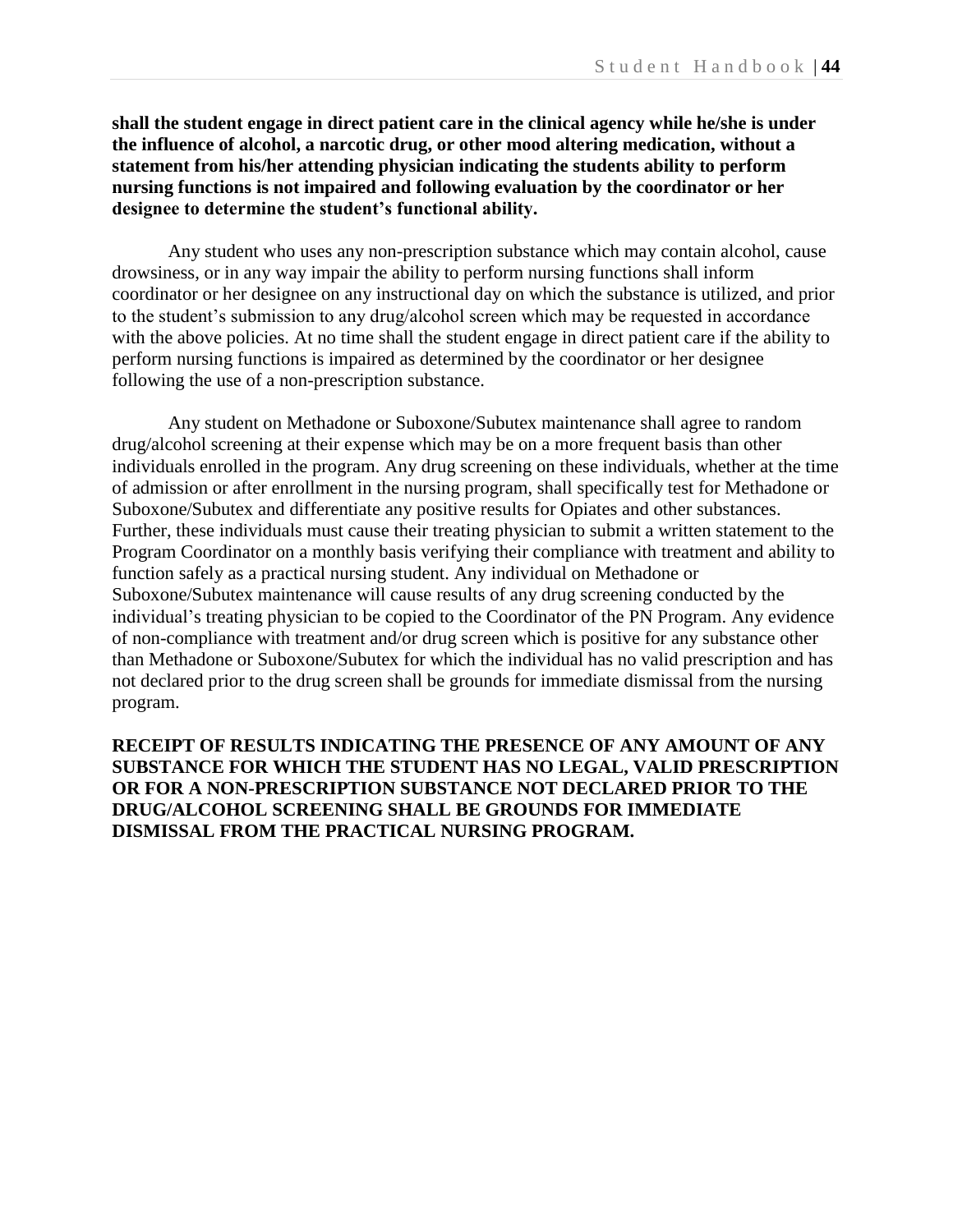## **ACADEMIC INTEGRITY**

Plagiarism is defined as submitting work as one's own, but created by another. This includes copying and pasting information from an Internet site or including words, images, ideas verbatim from a book, journal, or other publication without proper citation. When citing work, utilize quotations and reference according to the American Psychological Association style guidelines.

**There is a zero tolerance for plagiarism**, and dismissal will result if there is any evidence of it. If a student has questions regarding citations, please consult the instructor or visit the APA website.

Cheating in any form is dishonorable and will not be tolerated. Cheating is grounds for immediate dismissal from the Program. Cheating includes a broad range of deceptions such as securing or giving assistance during testing, improper use of books or notes, smart phones/technology, copying another's work, lying verbally or in writing, giving information about a test prior to a test, and falsification of class or clinical records.

## **SCHOOL COLORS: AQUA AND WHITE**

## **PRACTICAL NURSE'S PLEDGE**

Before God and those assembled here, I solemnly pledge:

To adhere to the code of ethics of the nursing profession.

To cooperate loyally with the other members of the nursing team, and carry out faithfully, and to the best of my ability, the instructions of the physician or the nurse, who may be assigned to supervise my work.

I will not do anything evil or malicious, and I will not knowingly give any harmful drugs, or assist in malpractice.

I will not reveal any confidential information that may come to my knowledge in the course of my work.

And I pledge myself to do all in my power to raise the standards and the prestige of Practical Nursing.

May my life be devoted to service, and to the high ideals of the nursing profession.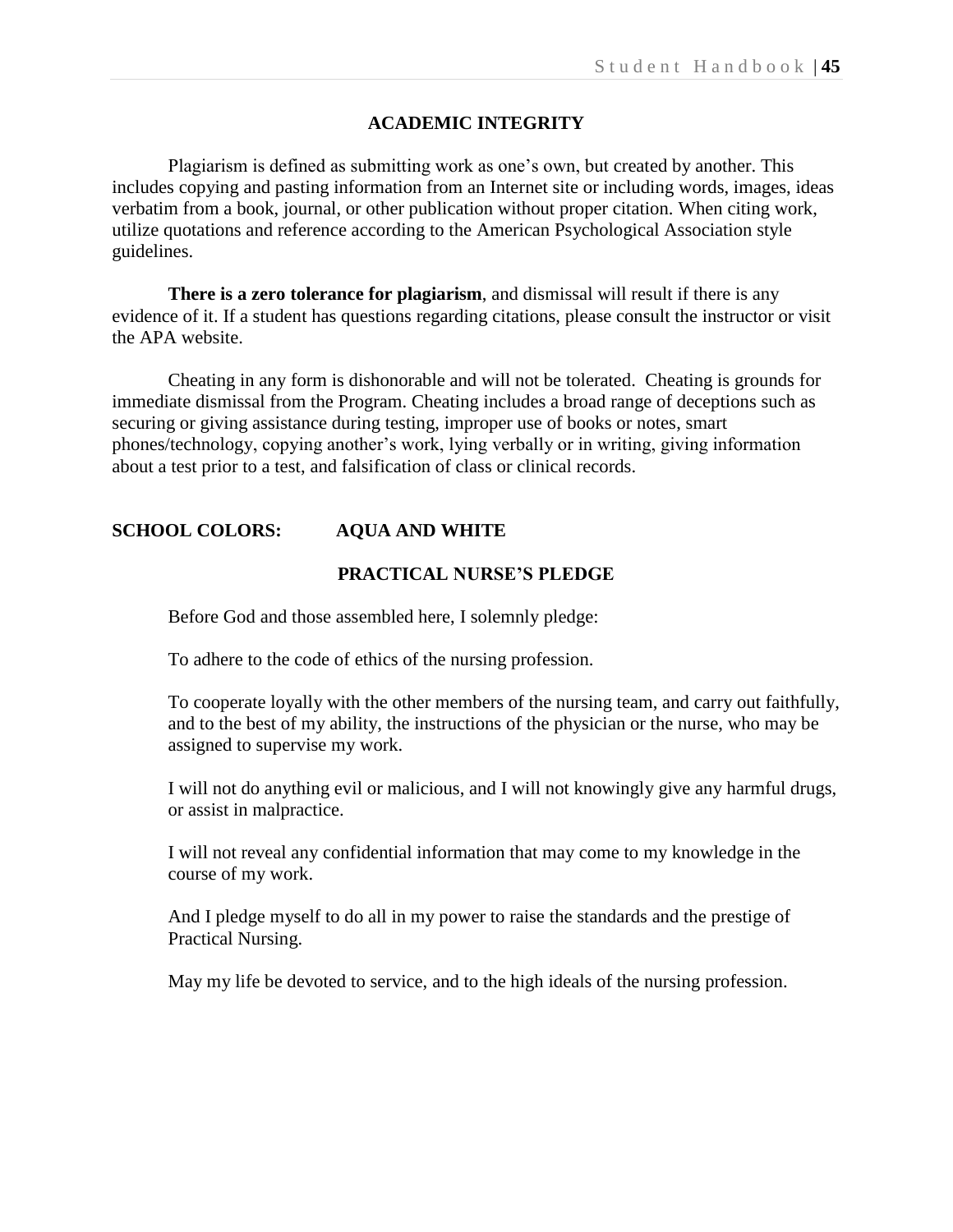## *APPENDIX A*

## **UNITED TECHNICAL CENTER SCHOOL OF PRACTICAL NURSING**

## **DESCRIPTION OF COURSES**

## **FIRST QUARTER:**

## **COMPUTERS IN NURSING**: **15 hours**

The purpose of this course is to introduce basic computer skills and the use of technology as a student. Microsoft Word, Power Point, Excel, and the Internet are discussed.

#### **MEDICAL TERMINOLOGY: 70 hours (Program Prerequisite)**

The student will learn suffixes, prefixes, and root words as related to other courses offered in the program. A variety of learning tools are incorporated including ADAM, videos, puzzles, worksheets, quizzes, and clinical application.

#### **MATH FOR MEDS**: **10 hours**

Math for Meds is offered as a stand-alone course in the evening at UTC with the specific purpose of providing remediation in math for those persons who express a deficiency or whose test scores identify a specific weakness. There is an emphasis on practice, repeat, and review prior to quizzes or the final exam.

Math for Meds is also taught in the regular school year in a self-administered format. This class is indicated for those students with a strong math background and above average entrance test scores. The instructor will proctor quizzes and the final exam and answers questions as they arise.

The overall purpose of this course is to enable the student to perform a variety of arithmetic operations and computation of problems in relationship to medication administration.

#### **FUNDAMENTALS OF NURSING I: 59 theory hours and 60 clinical hours**

This course is designed to enable the student to perform the most basic fundamental nursing skills expected of the practical nurse. Relevant theoretical knowledge of basic fundamental nursing care concepts are presented and demonstrated to assist the student in the application of the nursing care in the clinical area. Return demonstrations and practice labs are scheduled.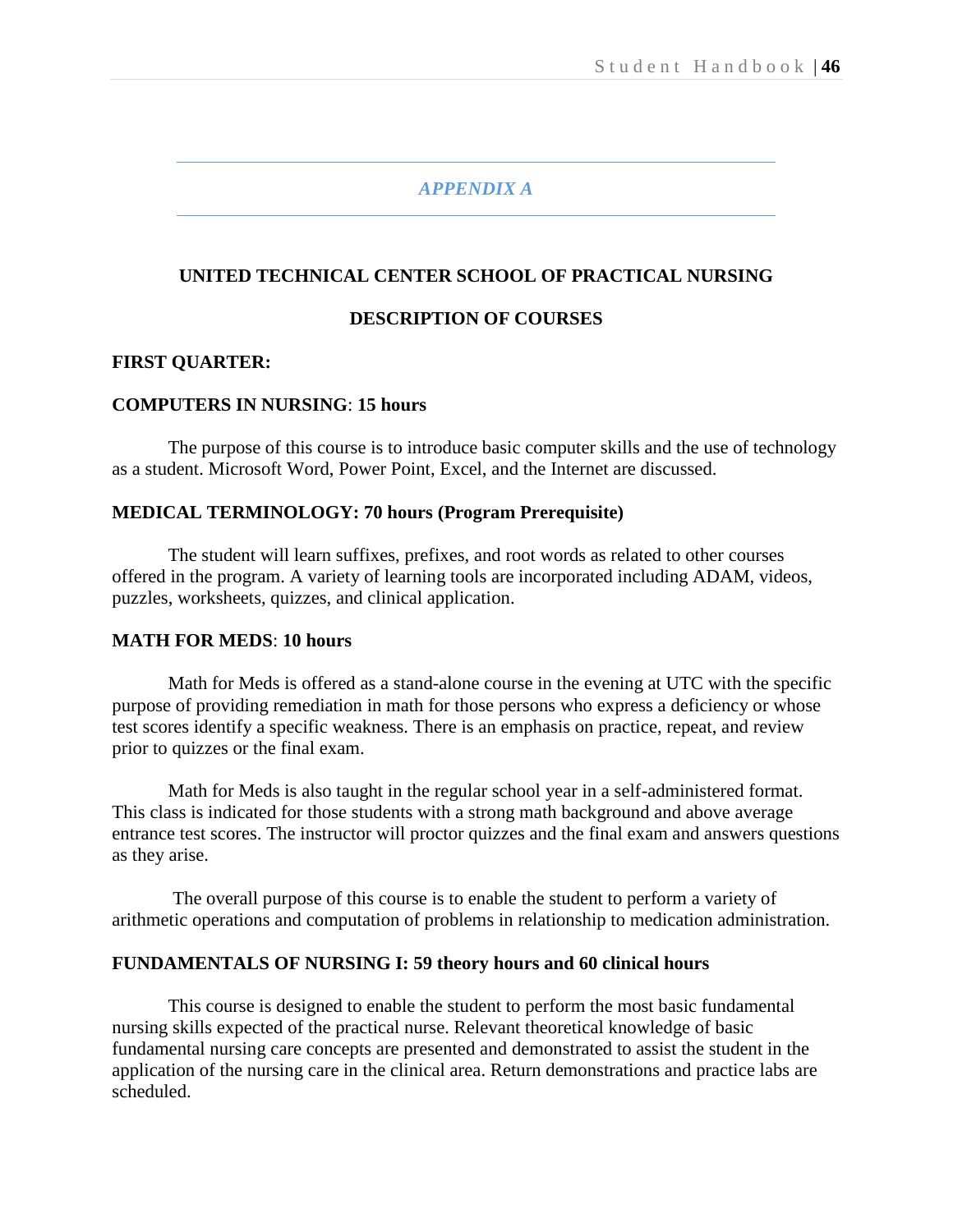## **FUNDAMENTALS OF NURSING II: 41 theory hours and 60 clinical hours**

This course is designed to enable the student to perform advanced nursing skills expected of the practical nurse. Relevant theoretical knowledge of advanced nursing care concepts and procedures are presented and demonstrated to assist the student in the application of the nursing care and nursing process in the clinical area. Return demonstrations and practice labs are scheduled. Medical abbreviations and symbols are also taught as part of documentation.

### **NUTRITION: 40 theory hours**

This course is designed to introduce the student to the fundamental concepts of nutrition and how these concepts relate to the promotion and maintenance of optimal health. Diet therapy and clinical nutrition is introduced.

#### **SOCIAL SCIENCE I: 14 theory hours**

The purpose of social science is to enable the traditional learner to progress from lay person to practical nursing student successfully. The student is introduced to basic understanding of the client and nursing care.

#### **SOCIAL SCIENCE II: 47 theory hours**

The purpose of this course is to acquaint the student with health promotion and the development of an interpersonal relationship with clients. Communication skills, role of the practical nurse, educational preparation of nurses are discussed. A historical review of nursing, health care policy, politics, and current health care issues are also described.

## **ANATOMY AND PHYSIOLOGY**: **60 Theory hours**

This course is designed to provide the student with the basic knowledge of the structure and function of the body beginning with cells and progressing to tissues, organs, and systems. The interrelationship among body systems, proper terminology, and age related changes are also discussed.

#### **GERIATRICS I: 14 theory hours**

This course is designed to help the student develop a basic understanding of the needs of the geriatric person. Physiological changes and psychosocial tasks of the elderly are discussed.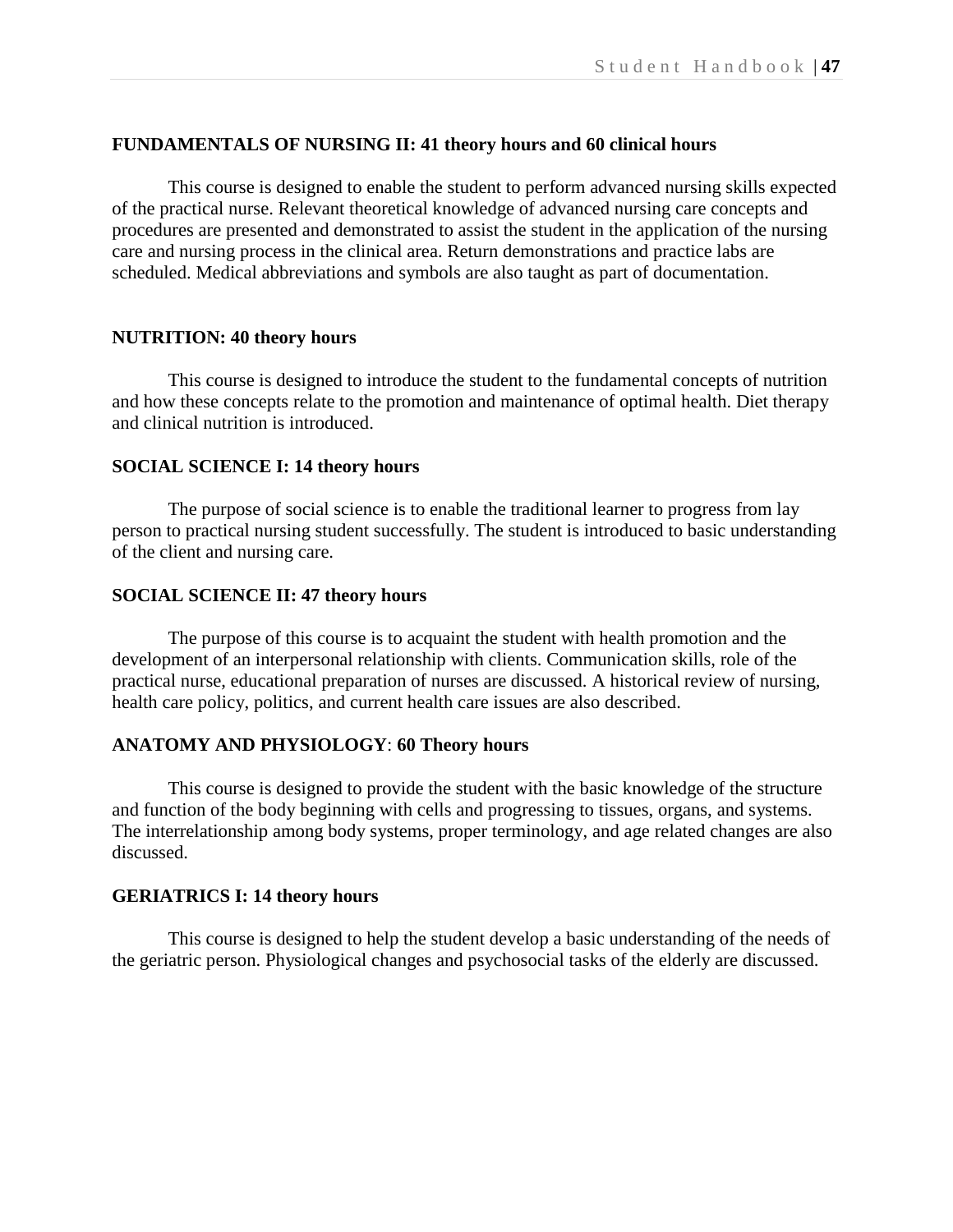## **SECOND QUARTER:**

#### **GERIATRICS II: 28 theory hours**

This course is designed to acquaint the student with current principles and practices of nursing care for older adults in various settings. The role and scope of practice for practical nurses in the nursing home are included. Clinical experience is provided in nursing homes.

## **MEDICAL - SURGICAL NURSING: 154 theory hours and 306 clinical hours (across 2nd, 3rd, and 4th quarter)**

This course is designed to familiarize the student with common medical-surgical diseases and disorders. Surgical asepsis, microbiology, immunology, pre, peri, and postoperative care are initially discussed. For each body system, incidence, etiology, signs and symptoms, diagnostic procedures, treatments (including medications, surgery, and nutrition), and nursing care and advanced skills are taught incorporating nursing process and caring in a holistic framework. Concepts related to health promotion, disease prevention, risk reduction, and rehabilitation are taught. Nursing care plans are formulated and clinical conferences correspond to classroom instruction.

#### **PHARMACOLOGY: 44 theory hours and 44 clinical hours**

The purpose of this course is to learn drug preparation and administration using a variety of routes. Students are introduced to drug classifications, uses, and nursing interventions which are later expanded upon in MSN. Regulations, standards, and legal implications are also included. Math for Meds is a self-instructional format including competency of basic math concepts, conversions between three systems of weights and measurements, and practical application of dosage calculations. Medications are administered under supervision in the clinical area and includes patient monitoring.

#### **THIRD QUARTER:**

## **MEDICAL - SURGICAL NURSING:** Continued

#### **PSYCHIATRIC NURSING: 47 Theory hours and 60 Clinical hours**

The purpose of this course is to assist the student with development of the practical nurse's role and responsibilities in promoting mental health and caring for client's with mental illness. Common mental illnesses including etiology, incidence, diagnostic tests, signs and symptoms, treatment, and nursing care are taught incorporating the nursing process, caring, and holistic approach. The development of the nurse-client relationship and effective communication techniques are stressed. Clinical experience includes acute psychiatric care and Sharpe Hospital.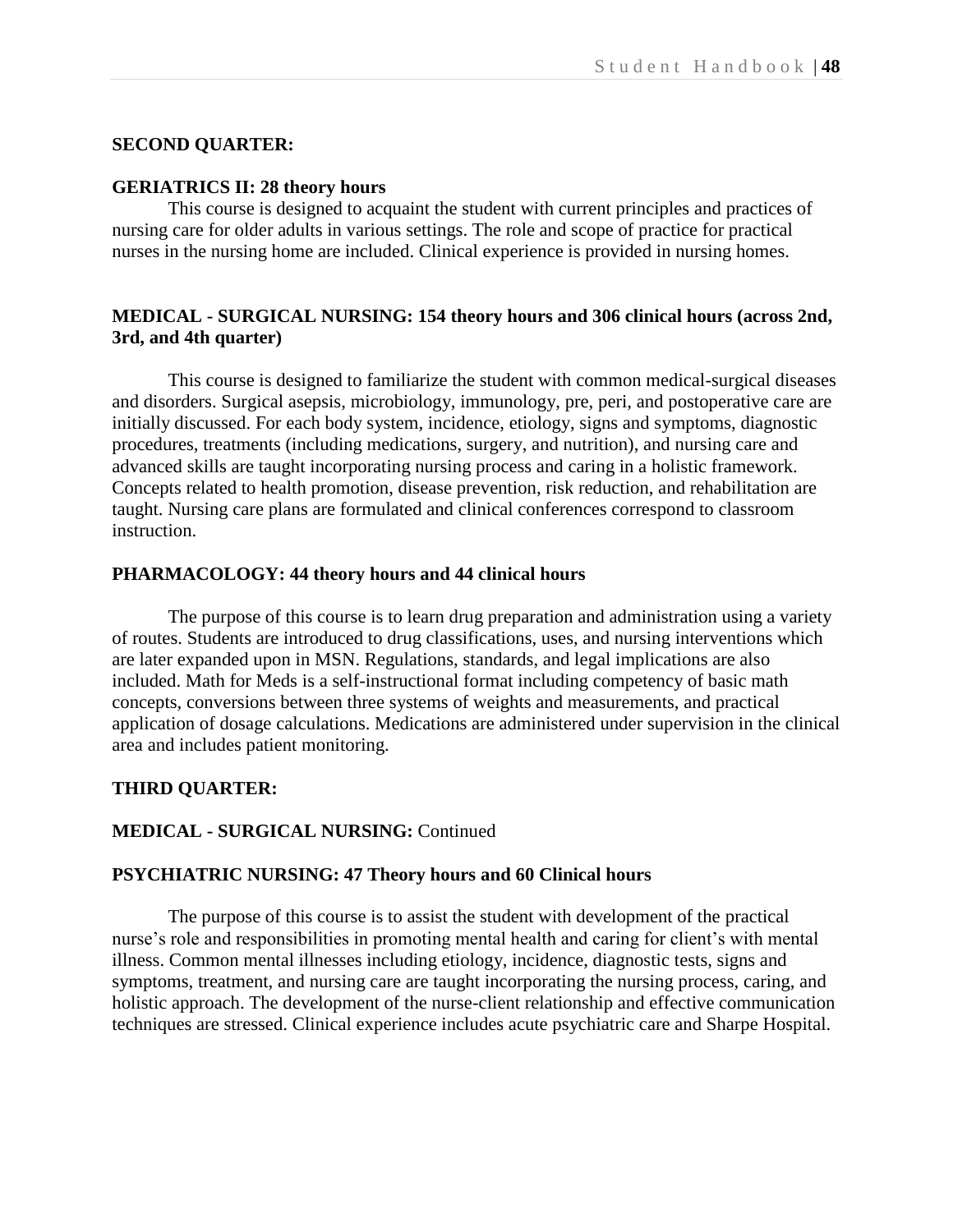## **PEDIATRICS: 30 theory hours and 30 clinical hours**

This course is designed to introduce the student to normal growth and development of children from birth through adolescence. The nurse's role and responsibilities in health promotion, disease prevention, treatment, and nursing care during common childhood diseases are discussed. Clinical rotations provide acute care and well child care.

## **OBSTETRICAL NURSING: 30 theory hours and 30 clinical hours**

This course is designed to introduce the student to the process of pregnancy, labor and delivery, purpureum, and the care of the normal newborn. There is an emphasis on identifying and meeting the needs of the family. A clinical case study is written by the student.

## **FOURTH QUARTER:**

## **MEDICAL - SURGICAL NURSING:** Continued

## **LEADERSHIP IN PRACTICAL NURSING: 25 theory hours and 42 hours clinical leadership**

The purpose of this course is to prepare the student for a job and career in nursing. Application, resume, and interview techniques are taught as well as career opportunities and practical nursing roles and responsibilities. Furthermore, information about licensure and State Board examination, legal and ethical responsibilities, and leadership skills are also included.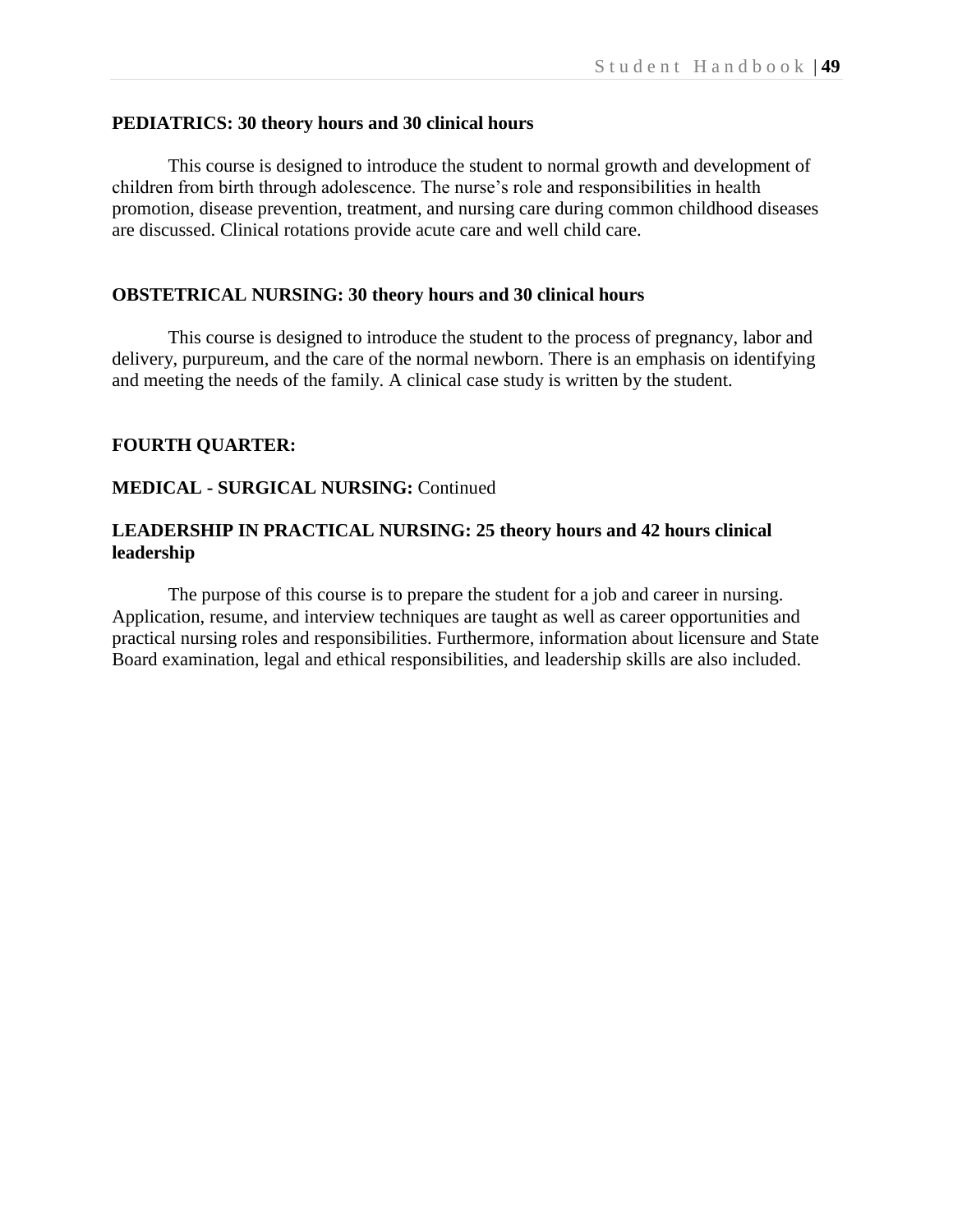## *APPENDIX B*

## Veterans Benefits Information

Despite any policy to the contrary, for any students using U.S. Department of Veterans Affairs (VA) Post 9/11 G.I. Bill® (Ch. 33) or Vocational Rehabilitation and Employment (Ch. 31) benefits, while payment to the institution is pending from the VA, we will not:

- Prevent their enrollment;
- Assess a late penalty fee to;
- Require they secure alternative or additional funding;

• Deny their access to any resources (access to classes, libraries, or other institutional facilities) available to other students who have satisfied their tuition and fee bills to the institution.

However, to qualify for this provision, such students may be required to:

- Produce the VA's Certificate of Eligibility by the first day of class;
- Provide written request to be certified;
- Provide additional information needed to properly certify the enrollment as described in other institutional policies (see our VA School Certifying Official for all requirements).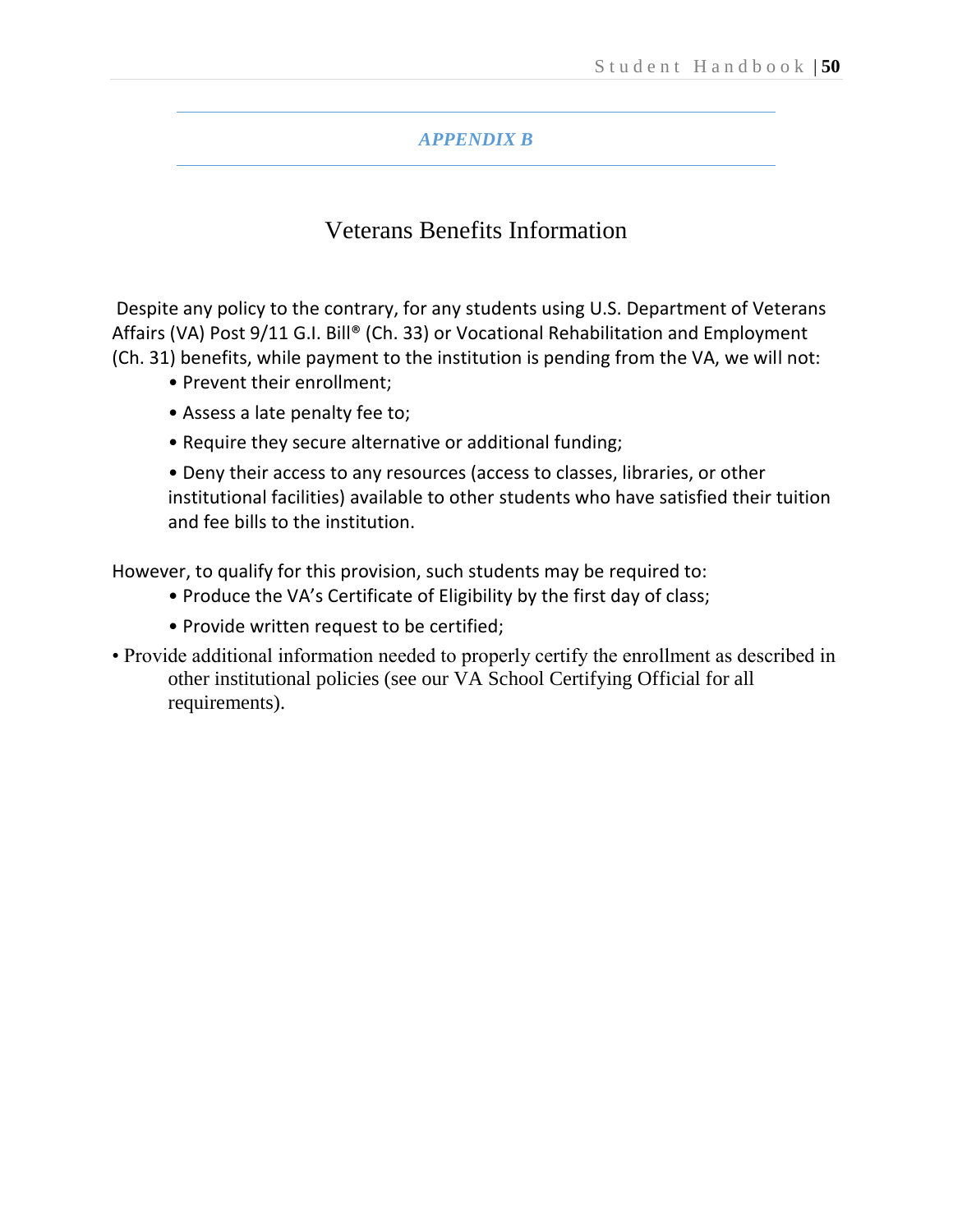# THIS PAGE LEFT BLANK INTENTIALLY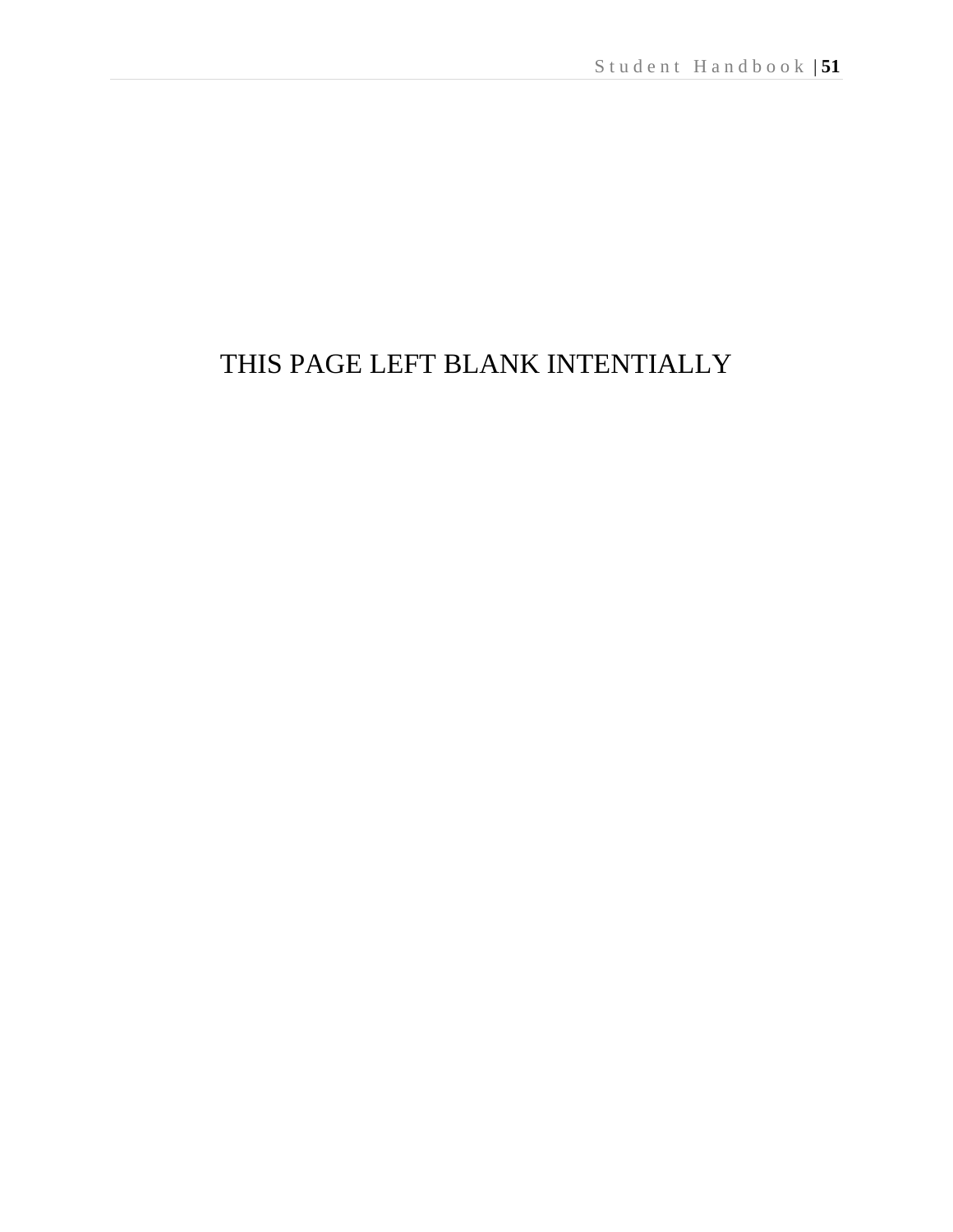## **UNITED TECHNICAL CENTER SCHOOL OF PRACTICAL NURSING**

## **STUDENT AGREEMENT**

The following agreement is made between the United Technical Center School of Practical Nursing and enrolled students of said school. I have read the student handbook, have had an explanation of all items, understand and agree to abide by the policies therein as well as:

- 1. Participate actively and professionally in assigned clinical rotations.
- 2. Maintain an 80% in each course.
- 3. Participate in student activities, if the majority of the class votes to do so, including dues.
- 4. Adhere to the attendance policy, and schedule appointments after class.
- 5. Assume the responsibility, if absent, to contact the instructor and make up any tests or assignments missed as well as submit already scheduled assignments.
- 6. Assume responsibility for my transportation to and from assigned areas free of special considerations such as work hours or school days off in order to meet this responsibility.
- 7. Notify the school office or clinical instructor if I am ill or unable to attend class, for any reason. I will notify these persons each day in the event of an extended illness or absence.
- 8. Maintain my health to protect myself and others of the health team.
- 9. Exhibit appropriate conduct (clothing, respect, etc.) for fellow classmates and faculty.
- 10. Avoid defacement or damage to school or personal property.
- 11. Avoid these specific factors that constitute immediate dismissal from the Program.
- 12. Submit a letter of resignation and complete an exit interview if necessary to withdraw.
- 13. Submit to any random drug/alcohol screen when requested to do so by the faculty.
- 14. Adhere to all policies set forth in this Handbook.

## **Please sign below, include the date, and submit this page to the faculty.**

**STUDENT SIGNATURE DATE**